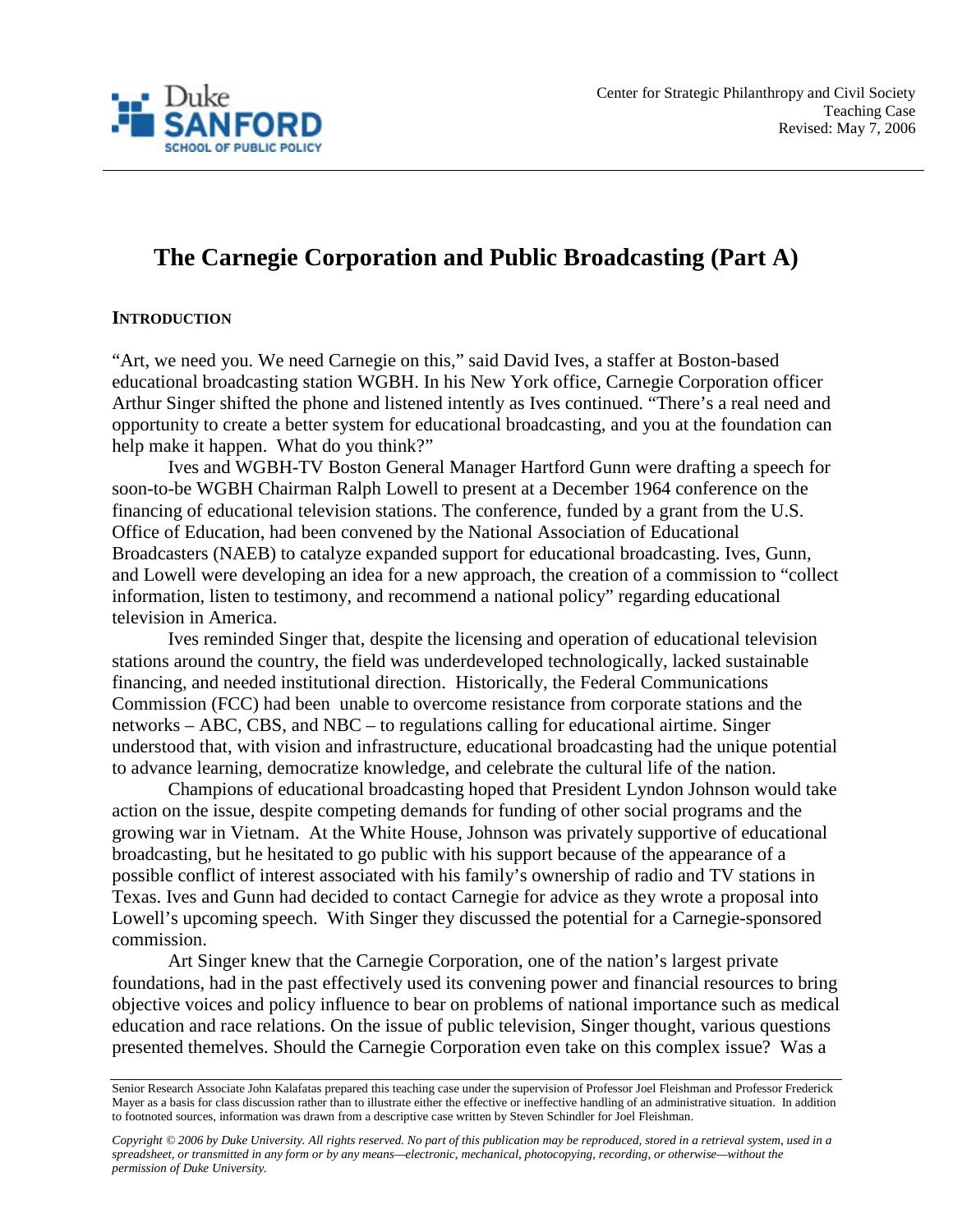Carnegie-led commission the best way to contribute, or would some other form of involvement be better? If new public policy and legislation were needed, would the political waters be navigable? Before hanging up the phone, Singer responded to Ives optimistically, "David, I think this is something Carnegie may be interested in doing. Let me talk with our president, John Gardner, and I'll get back to you."

#### **THE CARNEGIE CORPORATION OF NEW YORK**

#### **Andrew Carnegie**

In 1889, as he continued to lead the expansion of the steel industry and amass his fortune, the Scottish-born business magnate and self-made man Andrew Carnegie published his manifesto on giving, *The Gospel of Wealth*. In 1911, at age 65, Carnegie sold his Carnegie Steel Company to J. P. Morgan for \$480 million (\$9.5 billion in 2005 dollars) and devoted the rest of his life to his philanthropic activities and to writing his autobiography. Wanting his philanthropy to "do real and permanent good in this world," Carnegie during his life gave away over \$350 million in 1911 dollars – or \$7 billion in 2005 dollars. One of his lifelong interests was the establishment of free public libraries, to make available to everyone a means of self-education. In support of this cause, Carnegie and his foundation gave over \$56 million to build 2,509 libraries throughout the English-speaking world, an investment of more than \$1 billion in 2005 dollars.

### **The Creation of the Carnegie Corporation of New York**

With a 1911 gift of \$125 million (\$2.5 billion in 2005) that made it largest philanthropic trust in the world, Carnegie also founded a private, independent, grant-making foundation – the Carnegie Corporation of New York. The Corporation's mission was to promote "the advancement and diffusion of knowledge and understanding among the people of the United States" and, to a lesser degree, the people in those countries that had been members of the British Commonwealth. Andrew Carnegie would serve as the Corporation's first president and as a trustee.

Acknowledging that "no wise man will bind trustees forever to certain paths, causes, or institutions," Carnegie charged the trustees as follows: "best conform to my wishes by using their judgment."<sup>[1](#page-1-0)</sup> After Carnegie's death and the execution of his will in 1919, another \$10 million of his assets were transferred to the trust, and the founder-chosen trustees began electing full-time, salaried chief executive officers of the Corporation.

By 1965, the Carnegie Corporation held assets of \$343 million and was making \$13 million in grants yearly, equivalent in 2005 dollars to \$2 billion in assets and \$300 million in grants. (By 2005, the Corporation would continue to be one of the world's largest foundations, focusing on the areas of education, international peace and security, international development, and strengthening U.S. democracy.<sup>[2](#page-1-1)</sup>)

### **Philanthropy and Public Policy at the Carnegie Corporation**

Over its history, the Carnegie Corporation, in order to "advance and diffuse knowledge and understanding," employed a variety of philanthropic strategies that addressed issues of public concern. The Corporation established or endowed institutions, such as the Carnegie libraries and the American Law Institute; funded research in the social, medical, and physical sciences; sponsored the writing of books on social issues, such as Gunnar Myrdal's pioneering study of

 $\frac{1}{1}$ <sup>1</sup>About the Carnegie Corporation, www.carnegie.org (2005).

<span id="page-1-1"></span><span id="page-1-0"></span> $^{2}$ Ibid.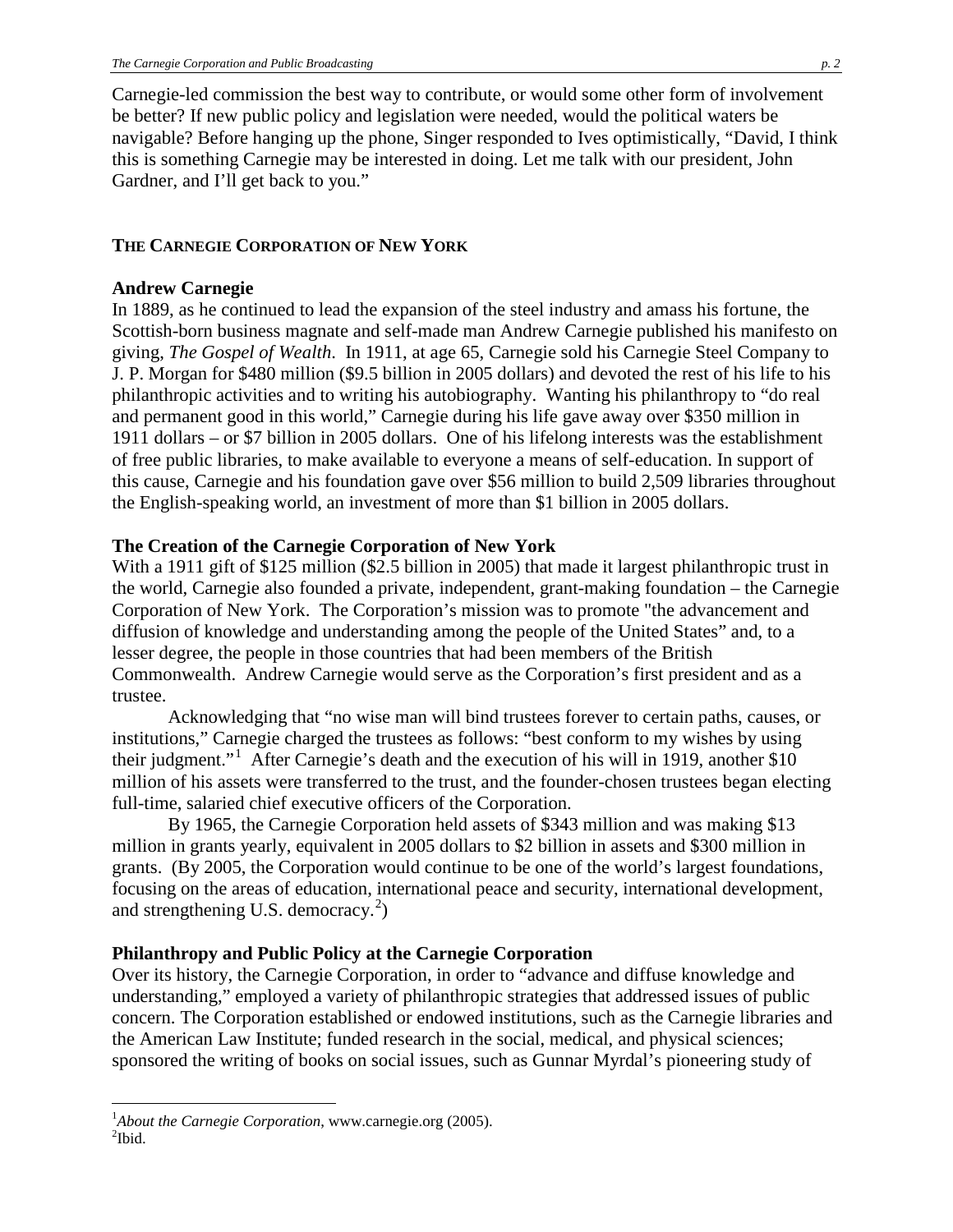race, *An American Dilemma*; financed conferences and exchanges; and convened commissions to assess and make recommendations on public issues. Often indirectly, sometimes directly, the Carnegie Corporation's activities influenced public policy.<sup>[3](#page-2-0)</sup>

As Ellen Condliffe Lagemann describes in her book on Carnegie and the Carnegie Corporation, *The Politics of Knowledge*, increasingly in the twentieth century, foundations played an influential role in driving the knowledge agenda that informed and affected public policy. Learning, scholarship, and knowledge became increasingly important to the management of organizations,

. . . to economic activity, and to the formulation, implementation, and evaluation of public policy. . . . Universities and research bureaus of an ever increasing number and variety, many financed by private foundations like the Carnegie Corporation, as well as by public foundations like the National Science Foundation and public agencies like the Department of Agriculture, began to manage the development and diffusion of knowledge through the award or denial of support for research, dissemination, and training activities.<sup>[4](#page-2-1)</sup>

Foundations defined (1) the "fields of knowledge and which approaches within different fields would become more or less authoritative and . . . considered relevant to policy-making," (2) "how experts would communicate with non-experts" and whether "those governing would be immediately responsible managers, that is, members of the elites, or everyone affected by public policies," and (3) who could access the "knowledge-producing elites that emerged and proliferated as the United States became a more national and bureaucratically organized society."<sup>[5](#page-2-2)</sup>

Per Lagemann, the direction and character of the Carnegie Corporation's public policy engagement was driven by Andrew Carnegie's founding values and by the Corporation's propensity to support and work *with* political leaders, institutions, and policies, rather than against or outside government.

The Corporation's commitment to liberalism was manifest in constellations of values sustained through time. First, there was a belief in the individual's efficacy and in the need for freedom to strive, to improve oneself, and to advance through education; second, a recognition that liberty without equality, at least in the sense of equal opportunity, would result in an unstable and oppressive social situation in which liberty itself would be insecure; and third, a conviction that individualism, liberty, and equal opportunity could best be preserved and advanced in a society where voluntary action and a consensus about national direction would preclude monopoly of power under the auspices of official agencies of government. However these constellations changed in details as they were built into changing grants and programs, they remained, in their essential forms, the touchstone for all the Corporation stood for, supported, and did. . . .

If an allegiance to liberalism was the first constant theme in the Corporation's history, the second was a tendency to support government policies. Beyond

<span id="page-2-0"></span> $\frac{1}{3}$ Ellen Condliffe Lagemann, *The Politics of Knowledge: The Carnegie Corporation, Philanthropy, and Public Policy* (Middletown, CT: Wesleyan University Press, 1989) p: 3. <sup>4</sup>

<span id="page-2-1"></span>Ellen Condliffe Lagemann, *The Politics of Knowledge: The Carnegie Corporation, Philanthropy, and Public Policy* (Middletown, CT: Wesleyan University Press, 1989), p: 4.

<span id="page-2-2"></span> $<sup>5</sup>Ibid, pp. 4-5.$ </sup>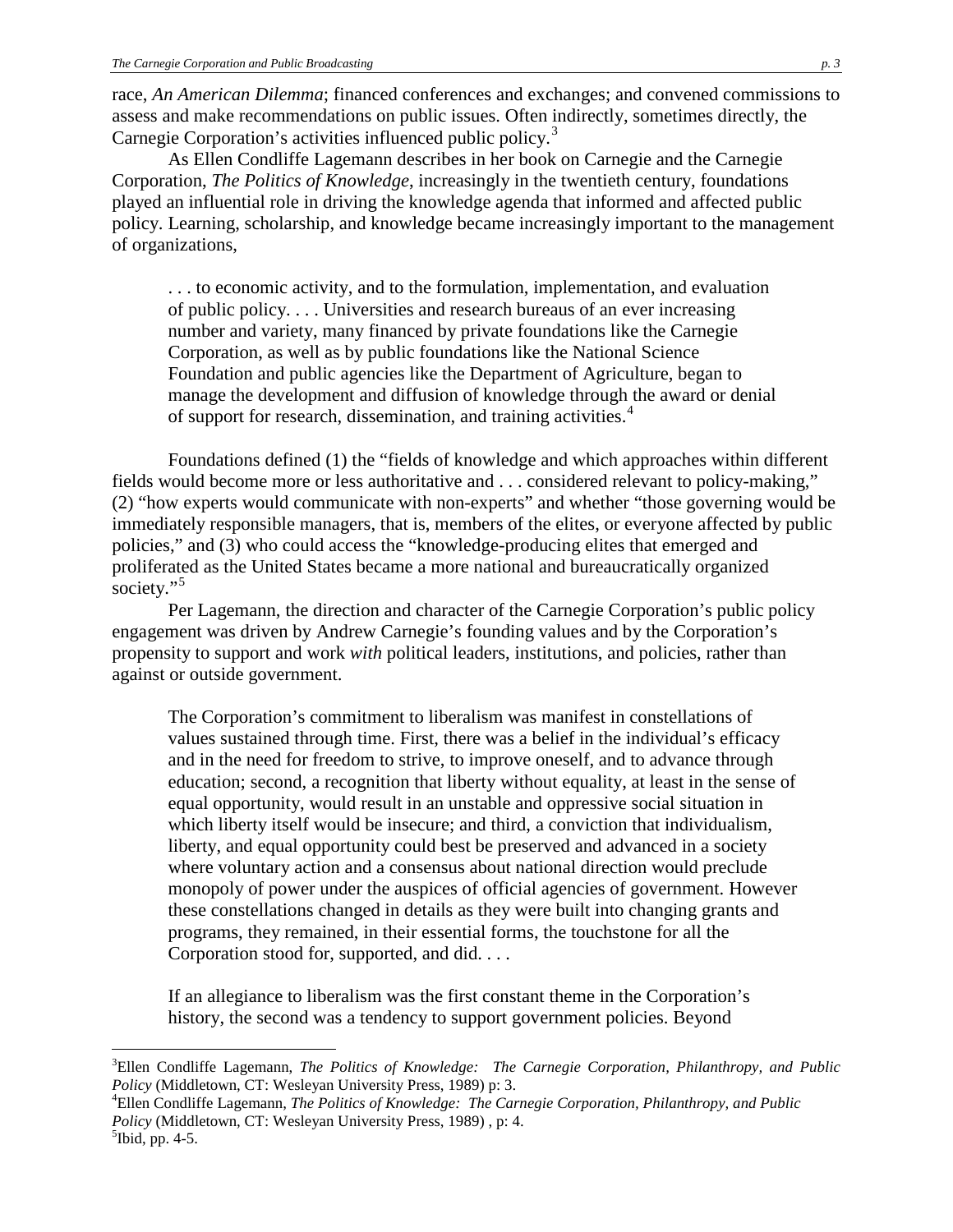[encouraging] these resonances across lines dividing private and public agencies interested in public policy, the Corporation's policymakers sometimes assisted government policymakers in realizing a program or plan . . . , supported the personal or political interests of a particular president . . . , [or] even offered national leadership in public policy arenas outside the boundaries of federal authority.  $\ldots$ <sup>[6](#page-3-0)</sup>

Carnegie's involvement with public policy evolved through four periods. During the first decade (1911-1919), when "more scientific assumptions . . . were coming to dominate effective social initiatives" and other Progressive Era institutions, the Corporation under Andrew Carnegie's leadership did not engage directly in policy and instead took a "broad approach to grant-making . . . consistent with 19th Century conceptions of distributive rather than regulatory policy-making." From 1919 to 1923, subsequent Corporation presidents, such as "progressive conservatives" Elihu Root and Henry Smith Pritchett, pursued "scientific philanthropy," making "large institution-building grants, intended to establish centers of public policy expertise" and intervene in debates on policy related to natural sciences, economics, and common law. In a partial return to the founding years, Frederick Keppel, president from 1923 to 1941, led more local giving in smaller amounts, "directed more by hunch, coincidence, opportunity, friendship, and a wish to help than by clear, specific, consistently applied 'scientific' goals or principles" designed to make an impact on national issues. After World War II, however, under presidents Devereaux Josephs, Charles Dollard, John Gardner, and Alan Pifer, the Corporation pursued "strategic philanthropy," deliberately working to achieve intended outcomes on issues of common concern to large foundations and public agencies using "carefully thought-through, articulated, and criticized rationales for action." Policy themes included "foreign policy, greater excellence in education, and more equal access to the rights, responsibilities, and privileges of American life."<sup>[7](#page-3-1)</sup>

#### **Alternative Foundation Strategies at Carnegie**

More so than many other foundations, Carnegie had a tradition of addressing national social challenges through strategies other than strict financial grantmaking to organizations providing direct services in the field. Carnegie had a track record of commissioning high-impact special projects, such as Abraham Flexner's 1910 report that changed medical education and Gunnar Myrdal's 1944 study, *The American Dilemma,* which influenced how Americans thought about race relations.

John Gardner, Carnegie President from 1955 to 1967, created an environment that encouraged innovative approaches to the foundation's work. According to Arthur Singer, a Carnegie officer from 1963 to 1967,

Gardner had an enlightened idea. He said that foundations, unlike all other organizations, have no real constituency to whom they are really accountable. They are subject only to a few regulations and indirectly accountable to the public for use of tax-exempt funds. Seeing this independence as an opportunity, Gardner asked us, "Are we exploiting this freedom? Are we taking advantage of our ability and power to do what we want to do, what we think is best, what other organizations cannot do?" Although he left Carnegie before fully developing the idea, Gardner was considering moving the Corporation away from traditional

<span id="page-3-0"></span> <sup>6</sup>  $\mathrm{^{6}Ibid}$ , pp: 9-10.

<span id="page-3-1"></span> $\sqrt[7]{1}$ bid, pp: 6-8.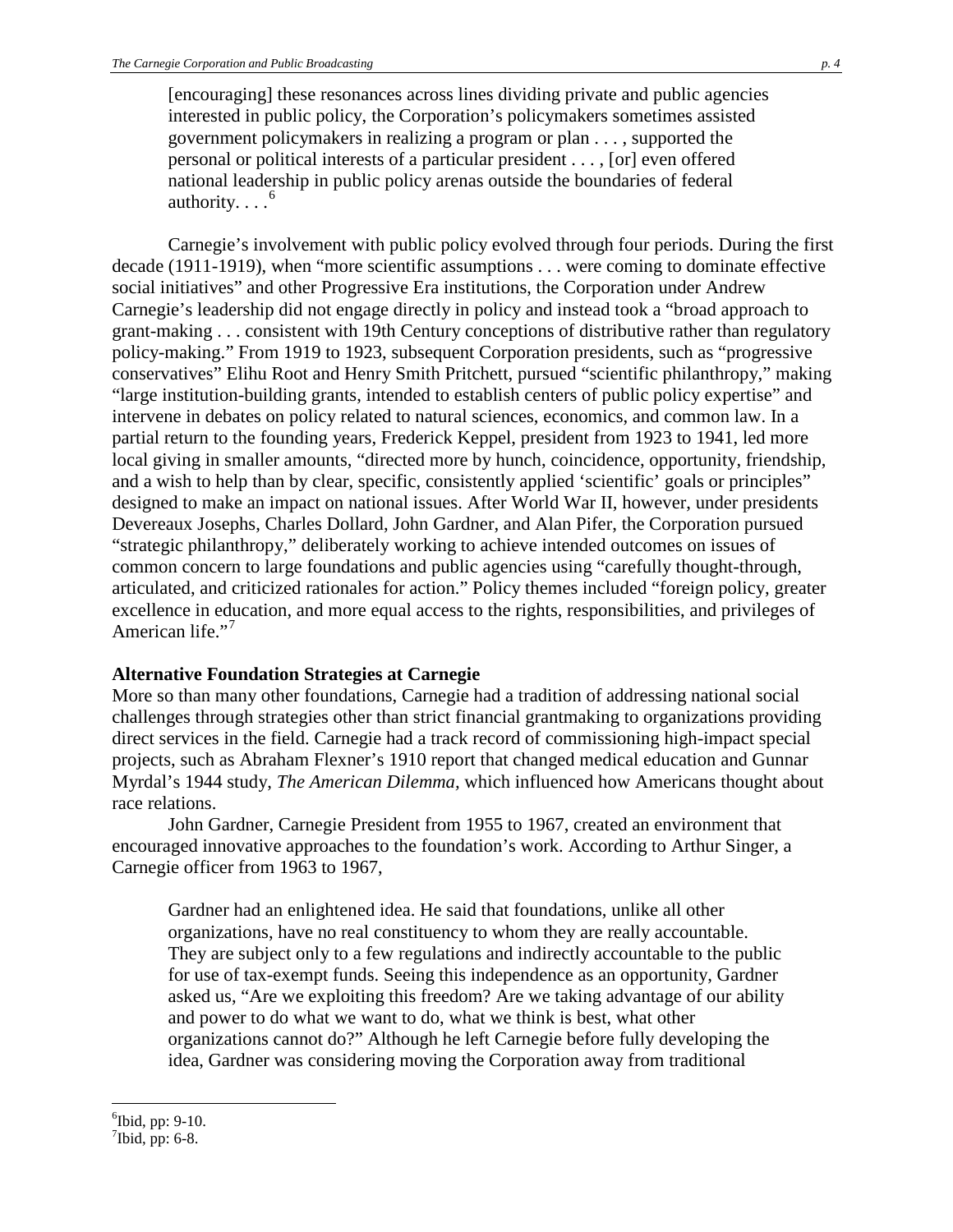grantmaking. Gardner saw us becoming more of an "appraisal organization," not a grantmaking organization. Gardner asked the staff to come up with appraisals of issue areas where Carnegie could take the alternative approach. In fact, one of my colleagues, Lloyd Morrisett, raised non-commercial television as a potential opportunity.[8](#page-4-0)

Lloyd Morrisett, a Carnegie officer from 1959 to 1969, described Gardner's approach as "planting seeds," working in an organic rather than directive way with foundation staff to generate, test, and, if viable, grow ideas for the foundation's impact. Arthur Singer recalled three primary options for generating an assessment and recommendations on a social issue:

One strategy was for the Corporation to fund an individual scholar or expert to produce a unilateral analysis of an issue. Another common option was to provide a grant – potentially through a competitive process – to a university to conduct a study. The strategy of convening a commission was less common because it tended to be a more labor intensive approach and because foundation officers are judged primarily on giving funds away, rather than investing significant time in managing such a project.<sup>[9](#page-4-1)</sup>

Morrisett noted that one advantage of such approaches during the early 1960s was that foundation and university presidents "carried great prestige in those days and were viewed by many as wise and trustworthy men, real leaders who had the public interest at heart." But for Morrisett, the wisdom and practicality of a commission strategy came down to several test questions:

Was there a serious social challenge warranting a Commission? Was it in the national interest? Was there anyone else working on the issue? Did the foundation have the resources in budget and staff time to spend on such a project? And most importantly, was there a committed client or clients – political, financial, or ideally both – who wanted the work of a commission, would support its results, and had the muscle it to make it go?<sup>[10](#page-4-2)</sup>

#### **THE EARLY YEARS OF EDUCATIONAL AND PUBLIC BROADCASTING: 1920S**—**1960S**

#### **The Dominance of Commercial Broadcasting in the U.S.**

In contrast to the course of radio and television development in many European countries, American broadcasting developed primarily in the commercial sector. Since radio's beginnings in the 1920s, and as reinforced by the 1934 Communications Act, the U.S. federal government had supported privatization. In general, the government provided broadcasting licenses to forprofit companies, which sold advertising time to generate revenue to cover production and distribution costs and deliver profit to station owners and the corporate networks.<sup>[11](#page-4-3)</sup> Programming choices, then, were driven by the entertainment and informational content that would most appeal to audiences attractive to corporate advertisers. From the beginning, two

<span id="page-4-0"></span> <sup>8</sup>  ${}^{8}$ Interview with Arthur Singer, Nov. 1, 2005.

<span id="page-4-1"></span><sup>&</sup>lt;sup>9</sup>Ibid.

<span id="page-4-2"></span> $10$ Interview with Lloyd Morrisett, Nov. 4, 2005.

<span id="page-4-3"></span><sup>&</sup>lt;sup>11</sup>Carnegie Commission on Public Broadcasting, *A Public Trust: The Report of the Carnegie Commission on Public Broadcasting* (New York: Bantam Books, 1979) p. 33.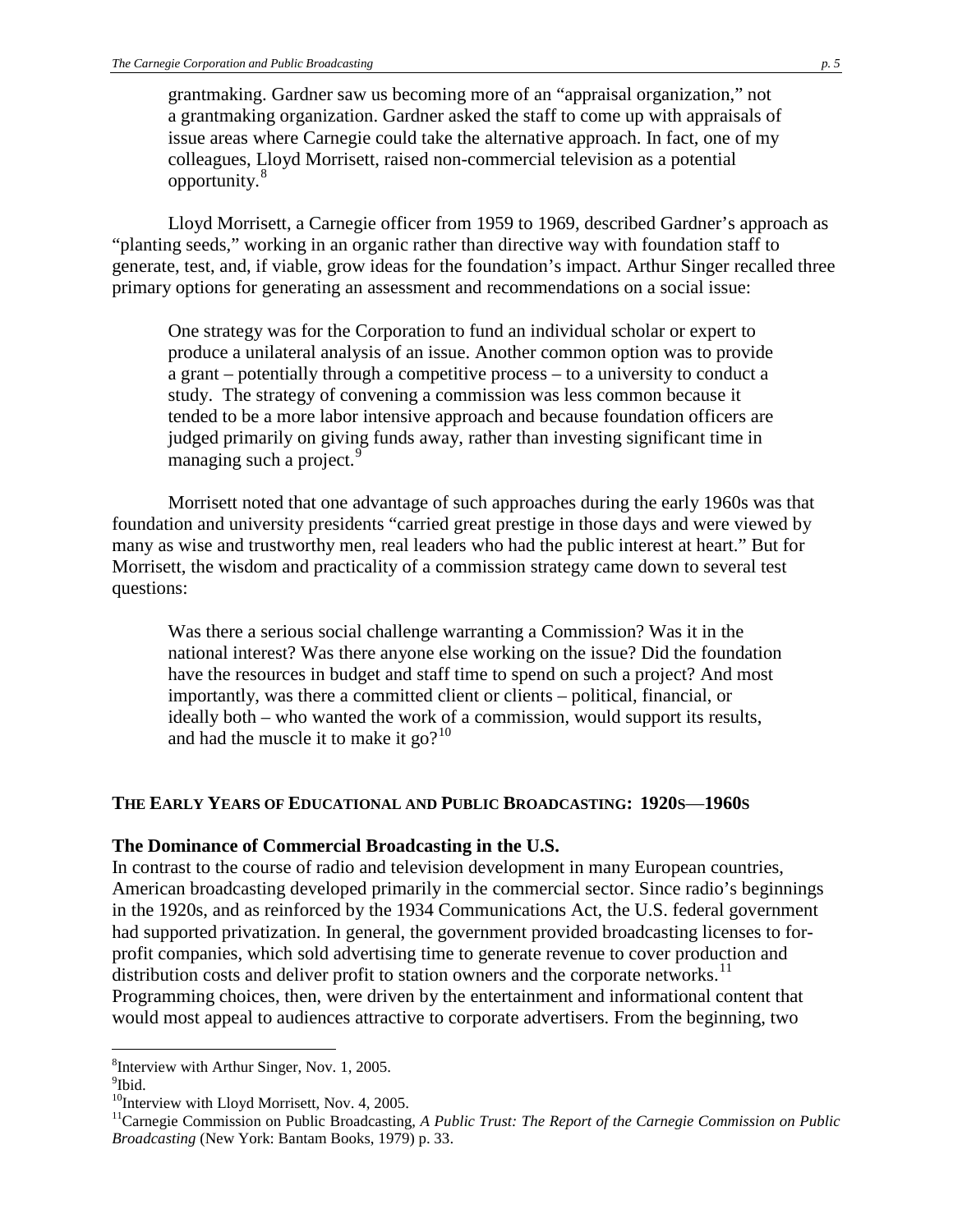large corporations—CBS and NBC—dominated broadcasting airwaves and the market for advertising.[12](#page-5-0) In 1941, CBS was split in two, its "Blue Network" becoming ABC.

#### **Initial Growth of Educational Broadcasting**

Through a confluence of local action and entrepreneurship, foundation involvement and support, and federal regulation, public broadcasting in the U.S. began to emerge on a small scale within the commercially controlled context. In fact, the government issued some of its first formal broadcasting licenses to educational institutions, including the University of Wisconsin (1917) and Latter Day Saints University (1921). Individual organizations, often universities, began launching radio stations that delivered educational programs, with ten percent of all radio broadcasters operated by educational institutions by 1923. In the 1920s, though legislation proposing full federal control of broadcasting was defeated in Congress, the 1927 Dill-White Radio Act affirmed the government's regulatory role and authority to grant frequency licenses based on "public interest, convenience, and necessity."

Debate continued, with private foundations weighing in, about whether educational broadcasting should be delivered by commercial stations or through reserved noncommercial channels. Advocating the former in 1930, the Carnegie Corporation and the Rockefeller Foundation funded the National Advisory Council on Radio in Education (NACRE), which promoted a "doctrine of cooperation" between educators and commercial broadcasters, who, eager to avoid regulation and loss of market share, promised educational airtime on their stations. In contrast, the Payne Fund, a small foundation financed by a wealthy, progressive Republican heir to the Standard Oil fortune, funded the more radical National Committee on Education by Radio (NCER). Skeptical about commercial broadcasters' commitment to public service, NCER pushed for designated educational channels and argued, "There has never been an example of mismanagement and lack of vision as colossal and far-reaching in its consequences as our turning the radio channels almost exclusively into commercial hands."<sup>[13](#page-5-1)</sup>

#### **1934 Communications Act**

The 1934 Communications Act established the Federal Communications Commission (FCC) as a "permanent federal agency to regulate interstate and international communication by wire and radio." Led by a bipartisan mix of seven commissioners, the FCC facilitated the systematic development of U.S. broadcasting by issuing licenses, allocating frequencies, and studying new uses of broadcasting.

An amendment calling for reallocation of frequencies and proposing that a fourth of all radio stations be nonprofit was defeated, in part because of an unresolved debate in Congress over whether such stations could sell advertising. A clause was added requiring the FCC to evaluate the designation of channels to nonprofits. However, because the 1934 Communications Act did not address public broadcasting in a significant way, the commercial system became increasingly powerful, first in radio and then in television. Because of a lack of broadcasting expertise, disappointing listener interest, and Great Depression financial troubles, 164 of the 202 licenses obtained by educational institutions from 1921 to 1936 had either expired or been transferred to commercial stations by 1937.

#### **Increasing Government and Foundation Support**

<span id="page-5-0"></span><sup>&</sup>lt;sup>12</sup>Ellen Condliffe Lagemann, *The Politics of Knowledge: The Carnegie Corporation, Philanthropy, and Public Policy (Middletown, CT: Wesleyan University Press, 1989) pp: 222-223.* 

<span id="page-5-1"></span><sup>&</sup>lt;sup>13</sup>John Witherspoon & Roselle Kovitz, *A History of Public Broadcasting* (Washington DC: Current: The Public Telecommunications Newspaper, 2000) pp: 1-10.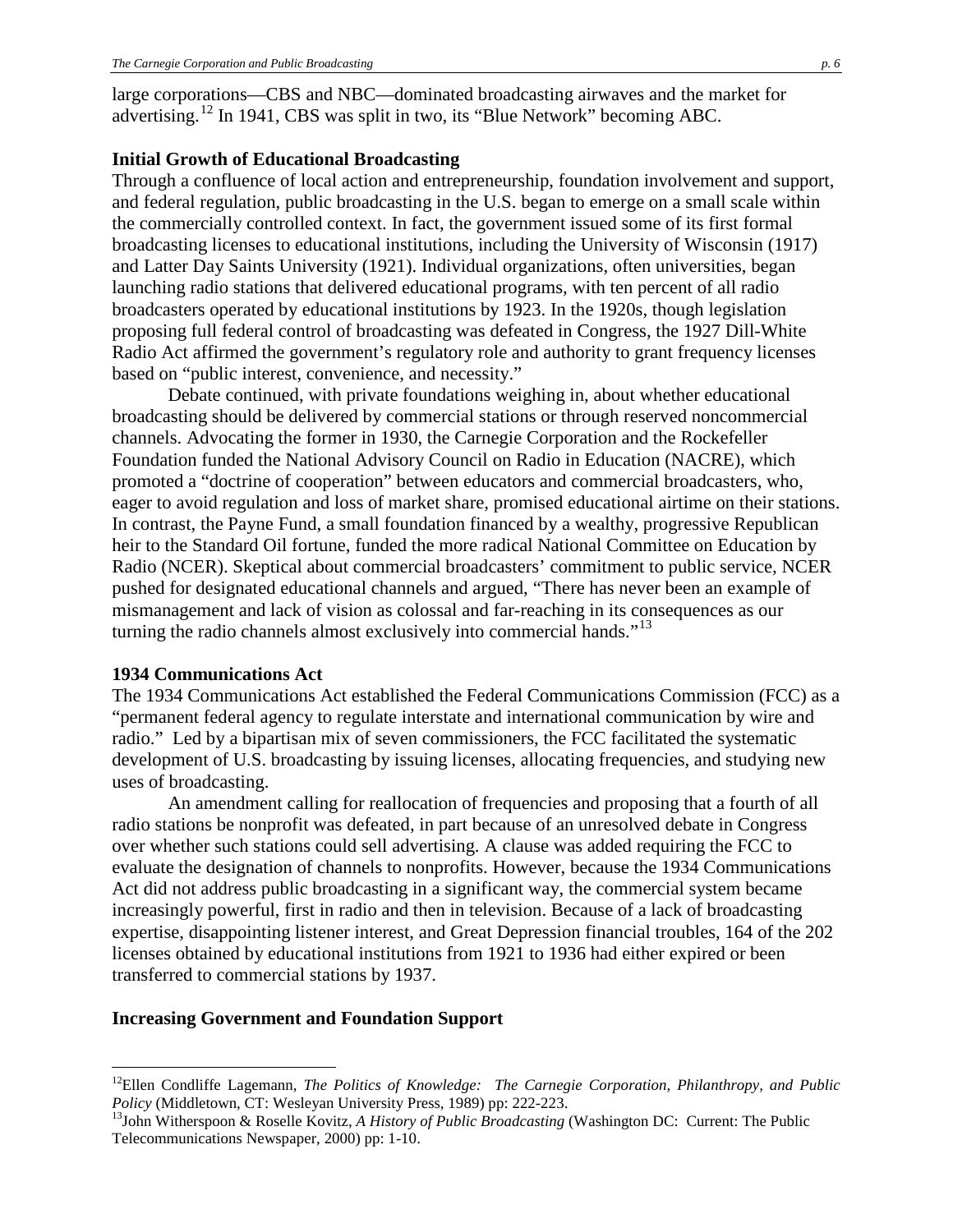Over the next three decades, however, interest in and support for educational broadcasting would again expand. In 1938, the FCC officially reserved a small number of radio frequency channels for educational use. In 1940 and again in 1945, the government expanded support for public radio, setting aside 20 of the 100 existing FM radio frequencies for noncommercial and educational users. Under pressure from the public and from educational groups, the FCC in 1952 added 242 noncommercial television channels (out of 2,053 new allocations), to be licensed to educational institutions and, increasingly, nonprofit community organizations.

In 1949, the Rockefeller Foundation funded a conference of American, Canadian, and British educational broadcasters. The Ford Foundation played a key role in the 1950's and early 1960's by supporting legal assistance for the champions of educational broadcasting and by funding the distribution of educational television programs through its Fund for Adult Education, its Fund for the Advancement of Education, and the Educational Television and Radio Center. (See Exhibit 1 for a summary of Ford's funding of educational broadcasting.)

#### **THE GREAT SOCIETY: POLITICAL AND SOCIAL CLIMATE OF THE 1960S**

Along with significant political and social change during the 1960s came a call for expanded government investment in educational broadcasting. Democratic President John Kennedy's New Frontier inspired idealism in many Americans and support for government solutions – such as the Peace Corps – to social challenges in America and abroad. Upon Kennedy's assassination in November 1963, vice president and former senatorial leader Lyndon Johnson became president.

After working to stabilize the nation and assure continuation of Kennedy's agenda, Johnson in his first State of the Union message called for a war on poverty and the creation of a "Great Society." A friendly Congress awaited on Capitol Hill. At the time, Democrats enjoyed two-thirds majorities in both the Senate and the House of Representatives. Johnson declared, "We have the opportunity to move not only toward the rich society and the powerful society, but toward the Great Society that demands an end to poverty and racial injustice, to which we are totally committed in our time."

To this end, Johnson proposed expansion of the federal government's role in domestic policy. During LBJ's administration (1963-1969), Congress enacted two major civil rights acts (1964, 1965), the Economic Opportunity Act (1964), elementary and secondary education acts (1965), and two housing acts (1965, 1968). In addition, legislation was passed that created Volunteers in Service to America (VISTA), Medicaid, and Medicare. During LBJ's first year in office, programs to fight the "War on Poverty" were the most visible pieces of legislation to emerge from Congress in response to the president's agenda. It created Community Action Agencies to empower the poor to find solutions to their housing, job, education, health, and community service problems. It also provided grants for the early-education program Head Start, the youth employment program Job Corps, and other work-training initiatives. Reelected by a landslide in November 1964, the Johnson went on to spearhead the more than 400 separate pieces of Great Society legislation enacted between 1964 and 1968.

Many Americans benefited from Great Society initiatives. But though these programs made significant contributions to the protection of civil rights and the expansion of social programs, critics increasingly complained that the antipoverty programs were ineffective and wasteful. The economic and political costs of the escalation of the Vietnam War (1959-1975), as well as the costs of the programs themselves, soon overtook Johnson's domestic initiatives. By 1967 Johnson was having difficulty sustaining popular support for the Great Society agenda. His popularity declined during fierce national debate, unrest, and protest over U.S. involvement in Vietnam.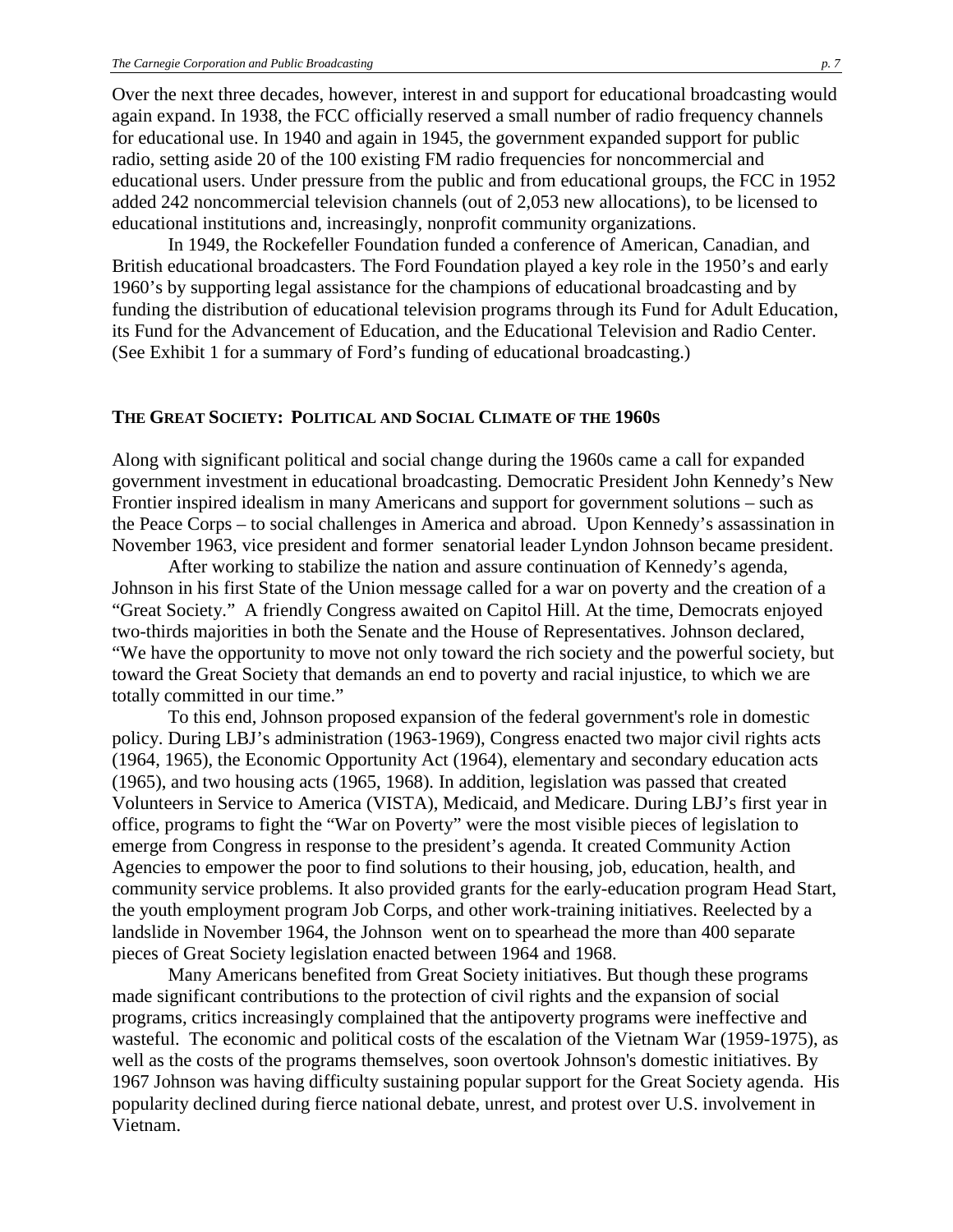Critics of Great Society programs complained that they had grown too fast, created large bureaucracies, were fragmented, were difficult to implement, and gave the federal government undue influence in local affairs. In March 1968, Johnson announced that he would not seek the Democratic Party's nomination for president in the fall election (which conservative Republican Richard Nixon would win) and would instead focus his remaining presidency on ending the Vietnam War.

It was in the context of Johnson's Great Society that the initiative to create a system of federally funded public television stations emerged.

#### **CREATING A PUBLIC BROADCASTING SYSTEM IN THE 1960S**

#### **The "Vast Wasteland" and the Call for Expanded Educational Broadcasting**

Programmatically, radio and television broadcasting in the early 1960s remained dominated by commercial interests. The National Association of Educational Broadcasters (NAEB) and other advocates of public television argued that commercial programming was superficial, lacked excellence, and failed to fulfill the potential of the broadcast media to elevate and democratize the educational and cultural life of the nation. Although the FCC generally avoided confrontation with – indeed bowed under pressure from – corporate broadcasters, FCC Chairman Newton Minow challenged the National Association of Broadcasters in a 1961 speech that argued for balanced programming and increased educational broadcasting by commercial stations:

As a representative of the public, your health and your product are among my chief concerns. I have confidence in your health – but not in your product. I am here to uphold and protect the public interest. What do we mean by "the public interest?" Some say the public interest is merely what interests the public. I disagree.

When television is good, nothing--not the theater, not the magazines or newspapers--nothing is better. But when television is bad, nothing is worse. I invite you to sit down in front of your television set when your station goes on the air…and keep your eyes glued to that set until the station signs off. I can assure you that you will observe a vast wasteland.

You will see a procession of game shows, violence, audience-participation shows, formula comedies about totally unbelievable families, blood and thunder, mayhem, violence, sadism, murder, western badmen, western good men, private eyes, gangsters, more violence and cartoons. And, endlessly, commercials--many screaming, cajoling and offending. And most of all, boredom. True, you will see a few things you will enjoy. But they will be very, very few. And if you think I exaggerate, try it.  $14$ 

The speech became a rallying cry for major change.

#### **Educational Television Facilities Act of 1962**

A federally funded national system of educational televison stations had first been proposed to then-Senate majority leader Lyndon Johnson in 1956 by Leonard Marks, an attorney who

<span id="page-7-0"></span> <sup>14</sup>*Chicago Tribune,* reprinted April 24, 2001, p.17.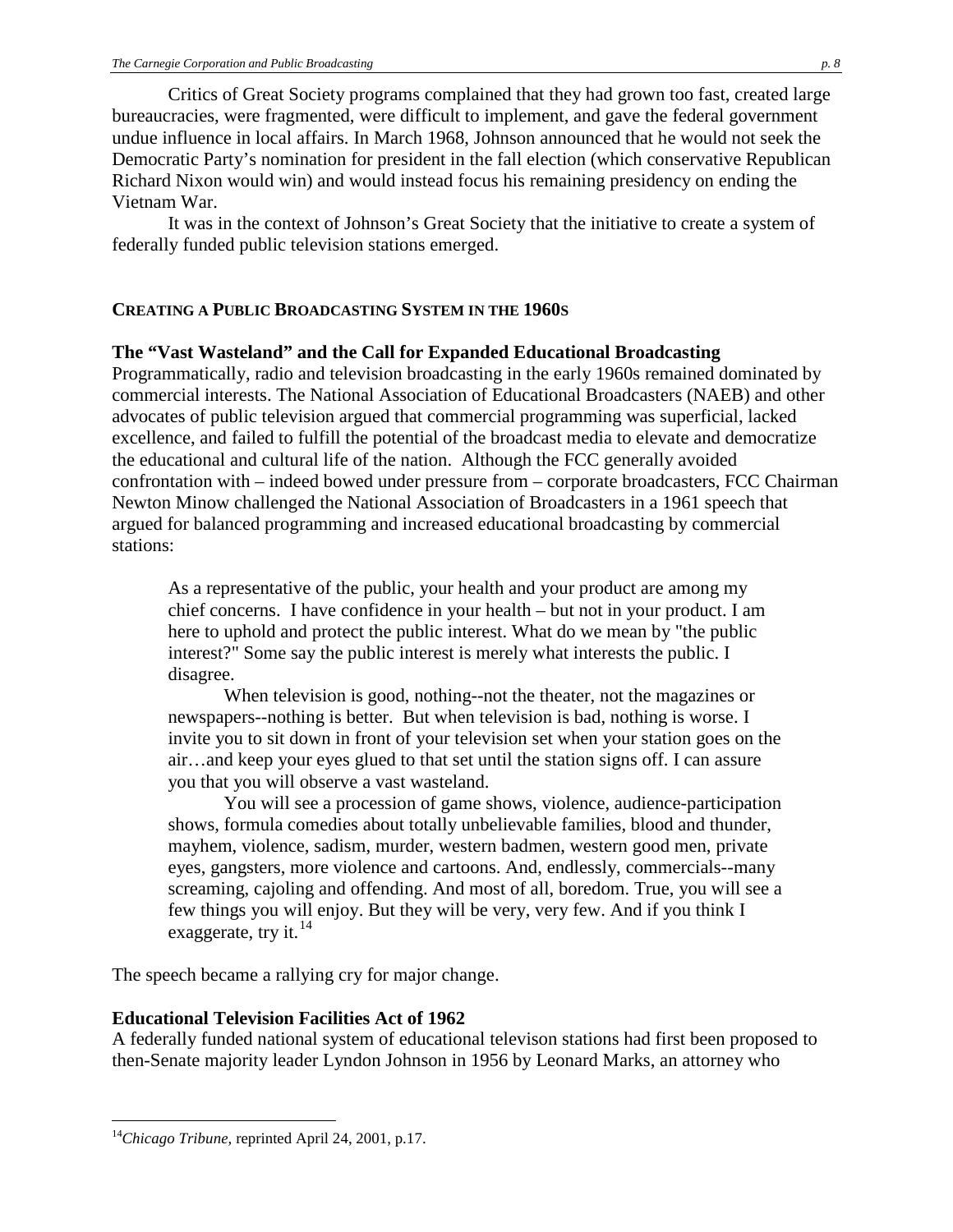represented both the NAEB and Mrs. Johnson's personal broadcasting interests.<sup>[15](#page-8-0)</sup> Supportive, Johnson asked Senate Commerce Committee chairman Warren Magnuson (D-WA) to hold hearings and sponsor a bill to establish a system. The legislative effort stalled, however, and by 1960, due to funding that remained inadequate despite the Ford Foundation's substantial grantmaking, only 49 of the 257 educational television station licenses were in use. After significant education and lobbying by Marks and the NAEB, in 1962 Congress finally passed the Educational Television Facilities Act.

Facilitated by Johnson and signed by President John F. Kennedy, the ETV Facilities Act began the first flow of direct federal funding to educational television stations. Administered by the Department of Health, Education, and Welfare (HEW), \$32 million in matching grants for capital investment in equipment and facilities increased the number of educational television stations in operation or under construction by the mid-1960s to 189. [16](#page-8-1) 

#### **Insufficient Financing**

Still, educational broadcasters lacked sustainable revenue for programming and operations. Financing had been a challenge to educational broadcasting for decades and included debates over advertising use and government funding. By the "mid-1960's, public broadcasting was financed by a combination of state and local taxes, philanthropy, some program underwriting [sponsorships], and institutional budgets. Because this mosaic did not provide enough money to develop a major broadcasting service, public broadcasters paid increasing attention to the problem of long-range financing."<sup>[17](#page-8-2)</sup>

In 1963 a reorganized NAEB created an Educational Television Stations division under the leadership of C. Scott Fletcher, former head of the Ford Foundation's Fund for Adult Education. Fletcher focused on "establishing an educational television program exchange service and exploring long-range financing for educational broadcasting." With a small grant from the U.S. Office of Education and a letter of endorsement from President Johnson, Fletcher launched the First National Conference on Long-Range Financing of Educational Television Stations, to be held in late 1964.

### **THE QUESTION OF A COMMISSION ON EDUCATIONAL BROADCASTING**

For the 1964 National Conference on Long-Range Financing of Educational Television Stations, WGBH-Boston General Manager Hartford Gunn, Assistant General Manager David Ives, and Boston's civic leader Ralph Lowell envisioned and prepared a proposal that Lowell would present at the conference. David Ives contacted Carnegie senior officer Art Singer. They discussed the potential for a Carnegie-sponsored commission.

Singer knew that Carnegie did not have the resources to directly fund a national system of public broadcasting stations, so that approach was not an option. Interested in what sort of leverage a commission might exert, Singer spoke with the White House's Douglass Cater, Special Assistant to the President for Education. Cater noted that the First Lady held television properties in Texas and that he and Johnson were uneasy about perceived conflicts of interest that could arise with a presidential commission. Cater agreed to discuss further with Johnson the

<span id="page-8-0"></span> <sup>15</sup>John Edward Burke, *An Historical-Analytical Study of the Legislative and Political Origins of the Public* 

<span id="page-8-1"></span>*Broadcasting Act of 1967* (New York: Arno Press, 1979) pp: 29-55.<br><sup>16</sup>John Witherspoon & Roselle Kovitz, *A History of Public Broadcasting* (DC: Current: Public Telecom. Newspaper, 2000) pp: 1-10.

<span id="page-8-2"></span> $17$ Ibid, p. 49.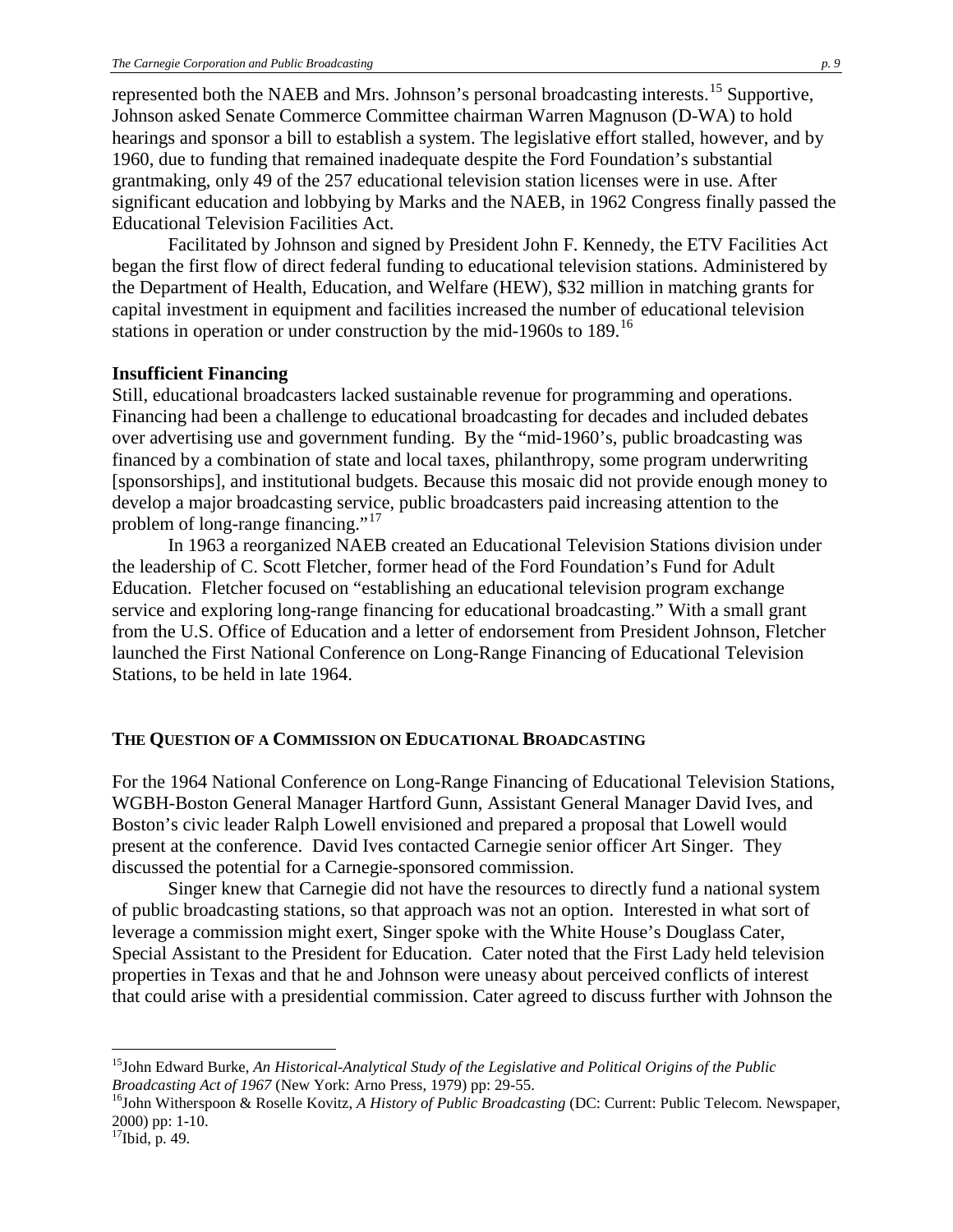option of a commission.[18](#page-9-0) Convinced of the need for a commission, Johnson conferred with a range of advisors on the question about what kind to endorse. The existence of a large number of active, federally funded presidential commissions (eight under Health, Education, and Welfare alone) was one argument for a privately funded commission.<sup>[19](#page-9-1)</sup>

Art Singer knew that "unless commissions were formed in response to an urgent crisis, they, especially presidential commissions, had a reputation of requiring a lot of work that often resulted in a report's collecting dust on a shelf."<sup>[20](#page-9-2)</sup> But because of the White House's apparent interest and the politically receptive environment, Singer proposed a Carnegie-sponsored commission to Carnegie Corporation President John Gardner, who "immediately backed the idea." If they were to make the decision to proceed however, they would require further discussion and formal approval of the Carnegie Corporation board of trustees, as well as endorsement from the White House.

Gardner understood that the Ford Foundation had long dominated educational television funding. He ensured that Ford president Harry Heald was contacted to confirm that such a study would not be interpreted as an attempt to invade Ford's territory. Heald, on the contrary, expressed his belief that, given Ford's entrenched interests in the field, a Carnegie study would be perceived as a more objective voice and might therefore carry greater weight in public opinion. Heald agreed that Carnegie should take the lead.<sup>[21](#page-9-3)</sup>

#### **National Conference on Long-Range Financing of Educational Television Stations – 1964**

At the late 1964 conference, FCC Chairman E. William Henry called for the group to "find ways to make the medium serve one of its highest and most natural uses – as a means of eliminating cultural poverty – of making knowledge and enlightenment, culture and beauty, stimulation and controversy available to everyone. . . ." In a statement prepared with WGBH General Manager Hartford Gunn and Assistant General Manager David Ives, Boston's Ralph Lowell advocated the establishment of a commission to recommend a national public policy for educational television. $^{22}$  $^{22}$  $^{22}$ 

The conference produced eight mandates for the growth and direction of educational television, the last and most important of which stated, "Immediate attention should be given to the appointment of a Presidential Commission to make recommendations for educational television development, after intensive study of a year or more duration." In the final conference session, Fletcher urged dropping his original plan for a White House Conference and going "directly to a Commission, whether it is public, private, presidentially financed or otherwise."<sup>[23](#page-9-5)</sup>

Also in early 1965, Senator Warren Magnuson (D-WA), the Senate Commerce Committee chairman who had championed the 1962 ETV Facilities act, made a case for federal aid to public broadcasting in his *Educational Television Progress Report* to President Johnson. (See Exhibit 2.)

#### **A Decision for the Carnegie Corporation**

<span id="page-9-0"></span><sup>&</sup>lt;sup>18</sup>Interview with Arthur Singer, Jan. 6, 2005.

<span id="page-9-1"></span><sup>19</sup>John Edward Burke, *An Historical-Analytical Study of the Legislative and Political Origins of the Public Broadcasting Act of 1967* (New York: Arno Press, 1979) pp: 102.<br><sup>20</sup>Interview with Arthur Singer, Nov. 1, 2005.

<span id="page-9-2"></span>

<span id="page-9-3"></span><sup>21</sup>John Edward Burke, *An Historical-Analytical Study of the Legislative and Political Origins of the Public Broadcasting Act of 1967* (New York: Arno Press, 1979) pp: 102.<br><sup>22</sup>John Edward Burke, *An Historical-Analytical Study of the Legislative and Political Origins of the Public* 

<span id="page-9-4"></span>*Broadcasting Act of 1967* (New York: Arno Press, 1979) pp: 68-94.<br><sup>23</sup>Ibid, p. 92.

<span id="page-9-5"></span>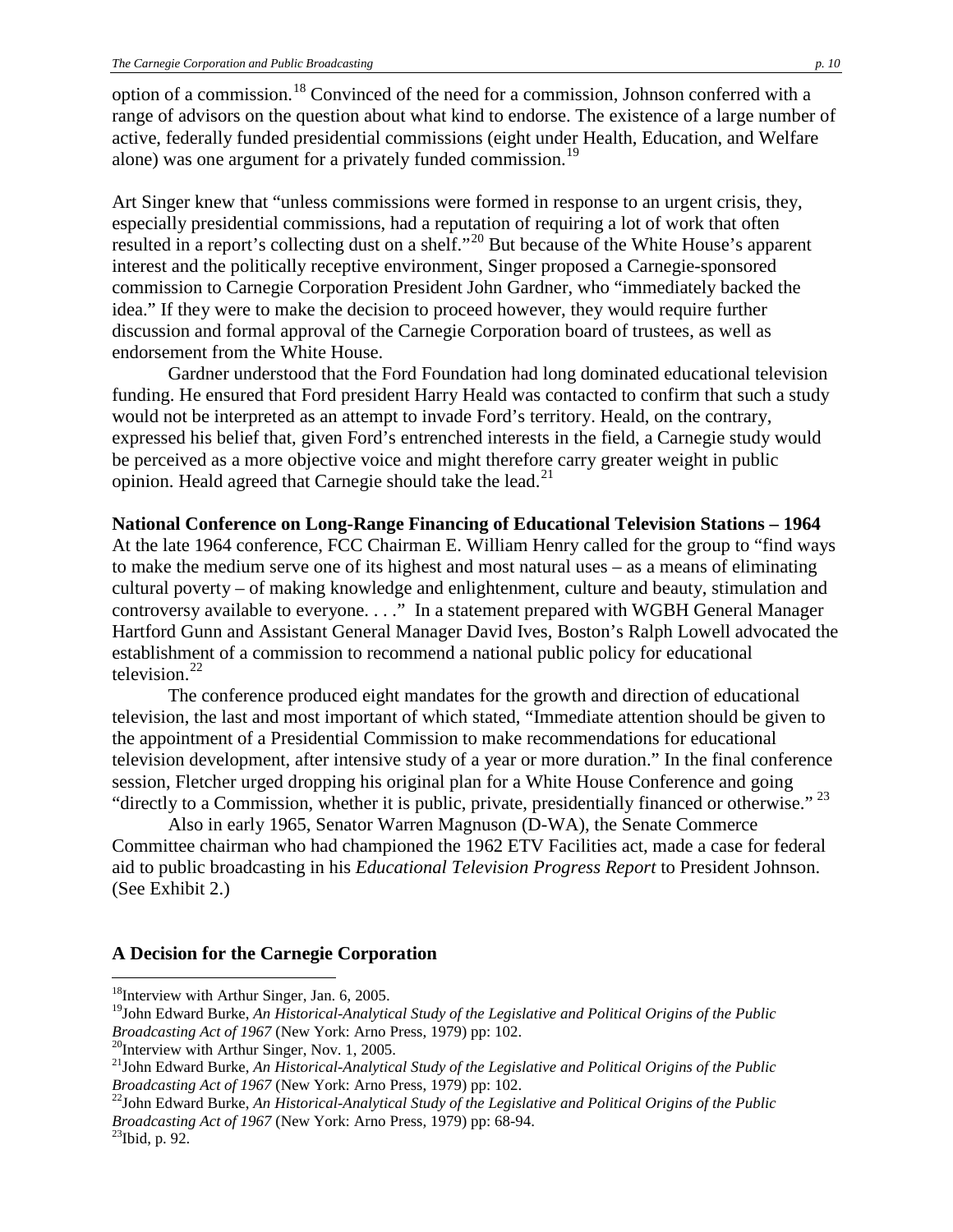The Carnegie Corporation's staff and board leadership faced a strategic decision. Should Carnegie convene a commission or not? If not, what were the other options for Carnegie to play a leadership role on the issue of educational broadcasting? If a commission was warranted, would a public or private commission be best?

If they proceeded with a Carnegie Commission, what were the obstacles to be overcome? What were the opportunities and risks of a commission? Could they succeed?

What outcome was desired for public broadcasting? What were the alternatives to the kind of system a commission seemed likely to recommend?

Other key questions centered on people and process. Who should serve on the committee, lead it, and staff it? Should the recommendations of the Commission be allowed to emerge organically, or should officers at Carnegie and the Commission's staff set up and guide the Commission to produce a predetermined desired result?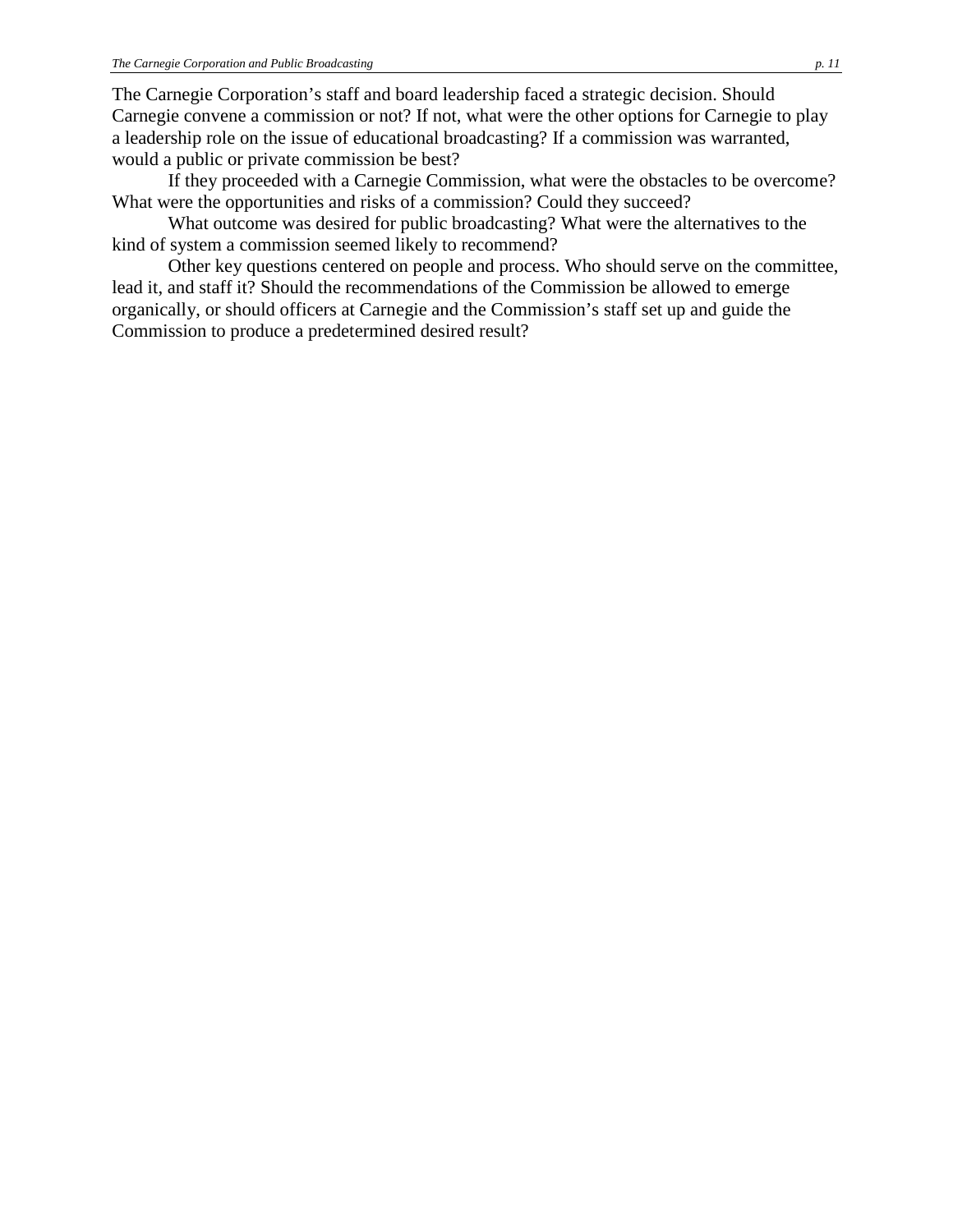# **Exhibit 1**

## **Ford Foundation grants and expenditures for educational broadcasting, fiscal years 1951-68**

The Ford Foundation was public television's first big funder, supporting efforts to acquire reserved channels, helping to start stations in major cities, and backing National Educational Television, the system's major production and distribution organization in its early years.

| Fiscal<br>year | <b>TV</b> and<br>radio | <b>Television</b> | Radio            |
|----------------|------------------------|-------------------|------------------|
| 1951           | 1,439,091              | 946,291           | 492,800          |
| 1952           | 2,646,106              | 2,646,106         | $\boldsymbol{0}$ |
| 1953           | 4,490,021              | 4,339,116         | 150,905          |
| 1954           | 4,776,068              | 4,776,068         | $\overline{0}$   |
| 1955           | 3,139,195              | 3,139,195         | $\boldsymbol{0}$ |
| 1956           | 9,979,675              | 9,979,675         | $\overline{0}$   |
| 1957           | 4,749,720              | 4,674,970         | 74,750           |
| 1958           | 3,965,932              | 3,765,932         | 200,000          |
| 1959           | 11,126,112             | 11,113,512        | 12,600           |
| 1960           | 7,708,701              | 7,707,201         | 1,500            |
| 1961           | 8,140,359              | 8,125,359         | 15,000           |
| 1962           | 19,580,006             | 19,580,006        | $\overline{0}$   |
| 1963           | 7,423,652              | 7,423,652         | $\overline{0}$   |
| 1964           | 7,560,522              | 7,560,522         | $\overline{0}$   |
| 1965           | 7,171,903              | 7,171,903         | $\overline{0}$   |

### **Ford Foundation grants and expenditures for educational television and radio projects**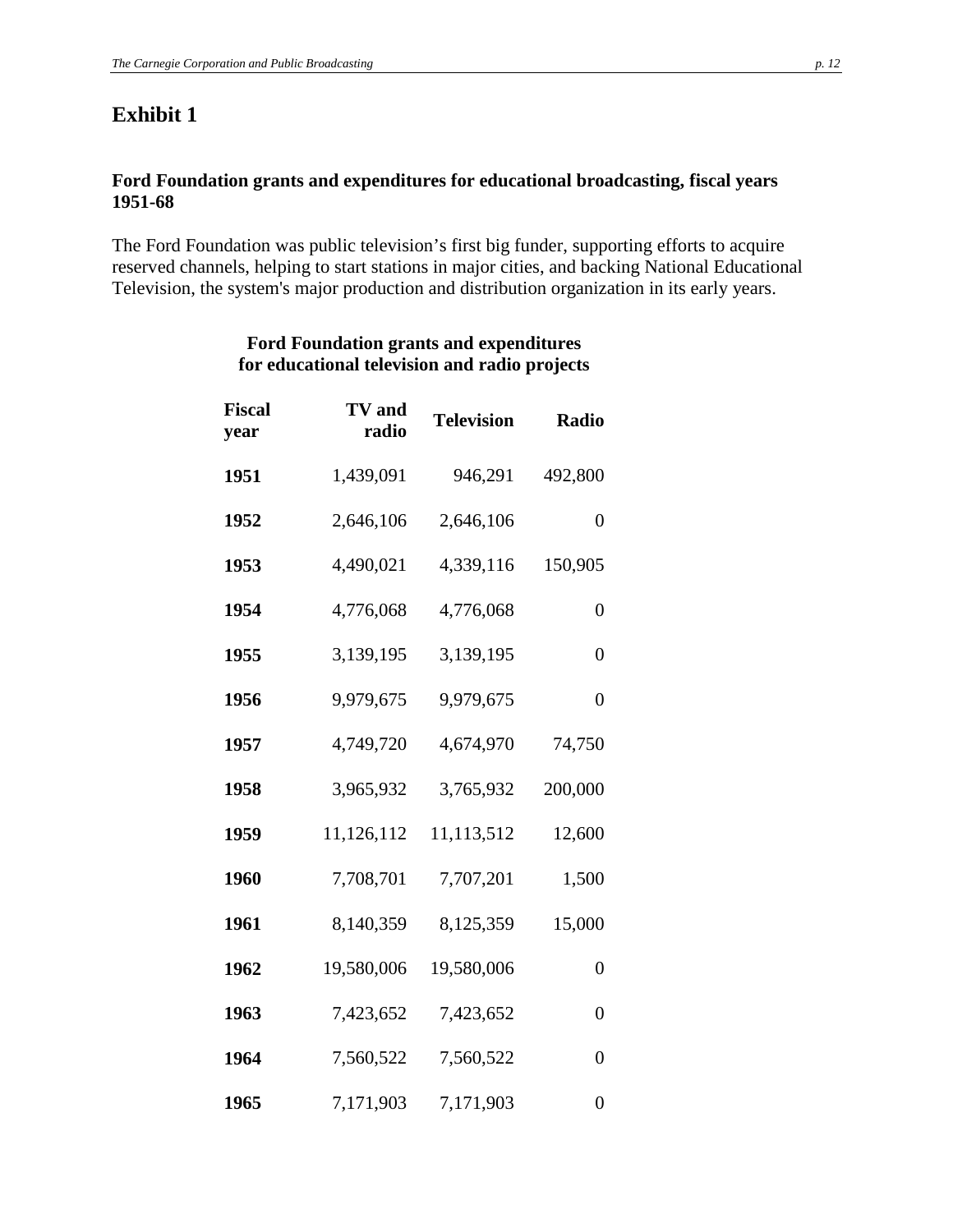| 1966 | 16,288,700 | 16,288,700 | $\theta$ |
|------|------------|------------|----------|
| 1967 | 23,000,544 | 22,962,544 | 38,000   |
| 1968 | 10,998,411 | 10,961,911 | 36,500   |

Source: *Ford Foundation Activities in Noncommercial Broadcasting, 1951-1976.* New York: Ford Foundation, 1976. Retrieved from http://www.fordfound.org/elibrary/documents/0303/normal/low/0303norm-low.pdf.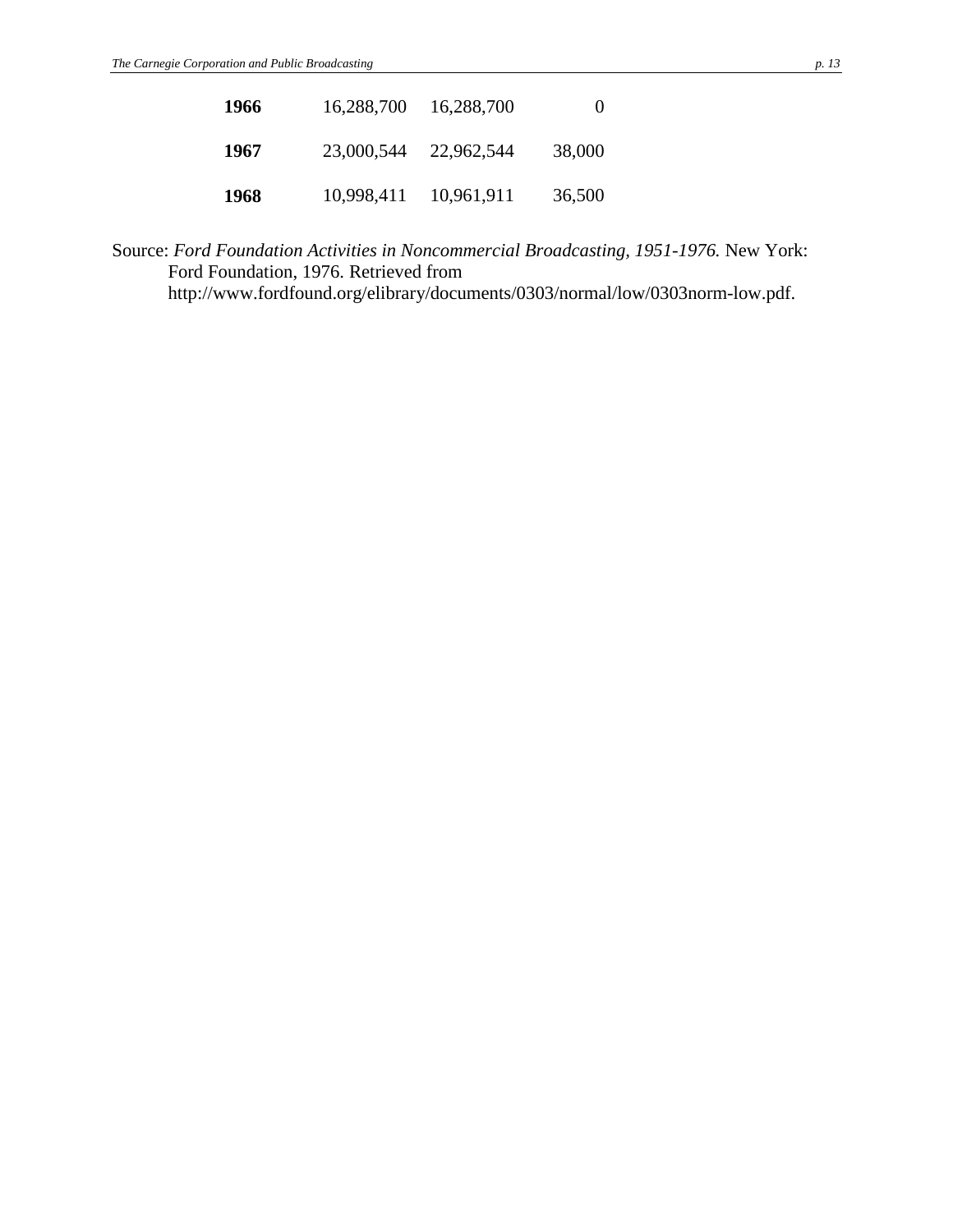## **Exhibit 2**

#### **Excerpts from "Educational Television: Progress Report"**

Sen. Warren G. Magnuson (D-Wash.), chairman of the Senate Commerce Committee, laid out the case for federal aid to public broadcasting in this report, entered in the *Congressional Record* as an "extension of remarks" on October 22, 1965:

"Educational Television: Progress Report"

The educational establishment in this country has been struggling since 1945 to keep up with new techniques and developments in communication. Still, the situation in American education is critical: numbers of students continue to increase at all levels while the number of qualified teachers is not increasing at the same rate. In addition, the amount of information to be taught grows almost daily requiring almost continuous curriculum changes. . . . Thus, we must consider education as we do advertising, entertainment and manufacturing, in that the distribution must be efficient. For at least part of our educational effort we are forced to think of the mass media, the most potent of which is television.

The use of television in education is about 12 years old. Today there are slightly more than 100 educational television stations on the air, and it is expected that there will be 130 by the end of 1966. . . . The most pervasive of these educational television signals comes from the broadcasting stations, which are Federal licensees, charged with meeting community needs. Of the 105 stations on the air, about 20 are owned by school systems. These stations are supported to a large degree by local boards of education, and more than 60 percent of the programming is designed specifically for classrooms. More than a dozen stations are owned by States, or State ETV authorities, and are committed not only to programs for schools, but also to the education and enlightenment of audiences at home. Several States have interconnected their stations, and now operate educational television networks. Almost 35 stations are operated by universities, some of which also make use of closed circuit systems.

In more than 30 communities, corporations have been formed for the specific purpose of owning and operating educational television stations. The boards of directors are local businessmen, industrialists, educators, public officers, and prominent citizens. These are cooperative educational ventures, committed entirely to the communities in which they operate, and are called community stations. Examples are WQED in Pittsburgh, KTCA in Minneapolis, WGBH in Boston, WTTW in Chicago and KQED in San Francisco.

Educational television programs are produced and distributed to stations by only a few agencies. National Educational Television in New York, which has been supported heavily since 1953 by the Ford Foundation, produces the bulk of ETV's cultural and public affairs programs. These are mailed from station to station. . . . Educational Television Stations, a division of the National Association of Educational Broadcasters, has recently developed the ETS program service, a second source of general programming for stations. This will be, basically, an exchange system whereby programs produced at local ETV stations are made available to others across the country. . . .

The Federal Government has not only been aware of the growth of educational television, but has also assisted, through several important pieces of legislation. The National Defense Education Act provides for experimentation in the use of new media, and in the past 7 years more than \$8 million has been obligated by the Department of Health, Education, and Welfare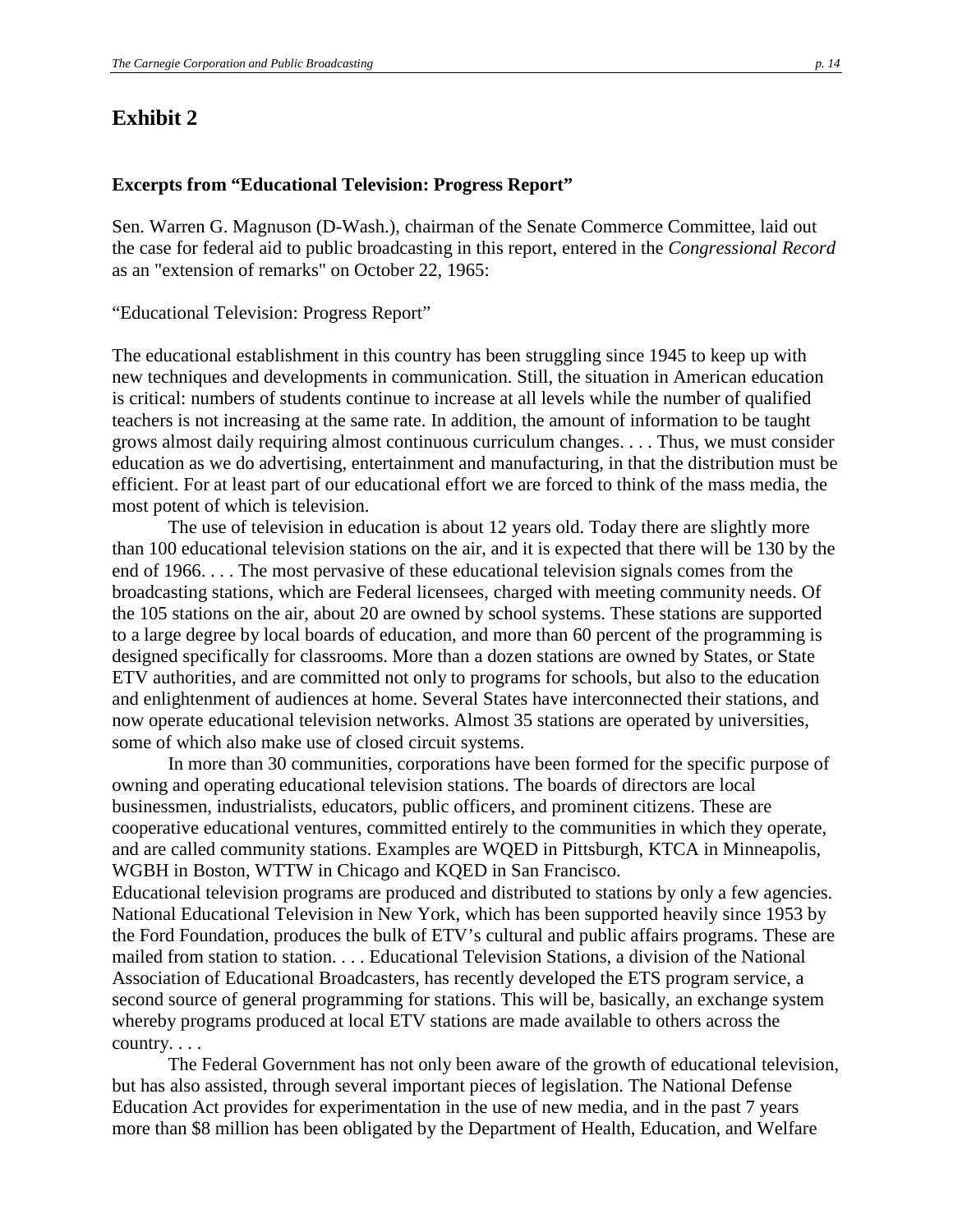for studying, planning, and reporting about ETV. Beyond this, almost 40 contracts have been awarded under Title VII for the dissemination of information about the use of television in teaching.

The Educational Television Facilities Act, Public Law 87-447, has made possible direct Federal support for educational television stations. Grants have been made since 1962, on a matching basis with States, for development of new stations and for the expansion of existing facilities. Almost 100 applications have been accepted for filing. . . . The growth of educational television has been reassuring over the past decade, and the rate of expansion is increasing. Half of the stations on the air today were activated subsequent to 1960.

Private foundations have been committed quite heavily over the years to educational television. Between 1950 and 1960 the Fund for Adult Education, an independent agency established by the Ford Foundation, gave more than \$12 million to ETV, after playing a major role in the very beginning of the movement. Since 1960, the Ford Foundation has continued to demonstrate a deep interest in the future of ETV, for which the entire country is very thankful. Other foundations have come to the assistance of stations -- at both local and national levels - without which, in some cases, the stations might not have survived.

The educational television station is an instrument that has proven to be useful and powerful. More and better use of it must be made, but is there a single role for television in education? If we were free to mold local and national educational television into whatever shape we pleased, what could we choose? Some would insist that educational television must be built as part of formal education, making its services aim primarily at the needs of school and classrooms. There are those who would argue that . . . facilities are available for schools and that educational television station programming should provide "alternate viewing" for American television audiences, offering a steady stream of cultural and informational programs for those who wish to view. Still others would tell us that the value of educational television lies in its ability to reach minority groups in need of specialized training. Continuing adult education, they would insist, is the area on which ETV must concentrate. Literacy programs, series for the socially neglected, extension courses for professionals in the community and programs in foreign languages should be the work of educational television.

The needs of American education, however, transcend any single philosophy for educational television. ETV must become as many things as possible, depending, in each instance, on the needs of the community and the needs of the station. There can be no single philosophy for educational television, and it is diversity itself—among stations—that will strengthen the national effort. Educational television must become a service; its properties and goals should change from day to day to day and from city to city. . . .

Educational television stations have no firm financial base on which to operate. The United States is unique in the world because its commercial broadcasting system is a giant in comparison with its educational and information service. We have been careful to define what educational television stations may not do, but we have not clearly described methods by which they may support themselves and expand. Television is as expensive as it is useful, and I do not believe we can expect noncommercial educational licensees to exist without a basic financial structure. This is not to propose Federal support for all of educational television, but it is to suggest that we examine the areas in which the Federal Government can assist, as we have assisted in elementary, secondary and higher education, vocational rehabilitation, and other specialized fields.

Continuity of growth must be assured. Educational television has passed through two important phases. The first included the establishment of a few stations, and the recognition of ETV as an instrumentality of importance. The second was the activation of many stations across the country. . . . The next phase for ETV is that of expansion. The agencies and foundations that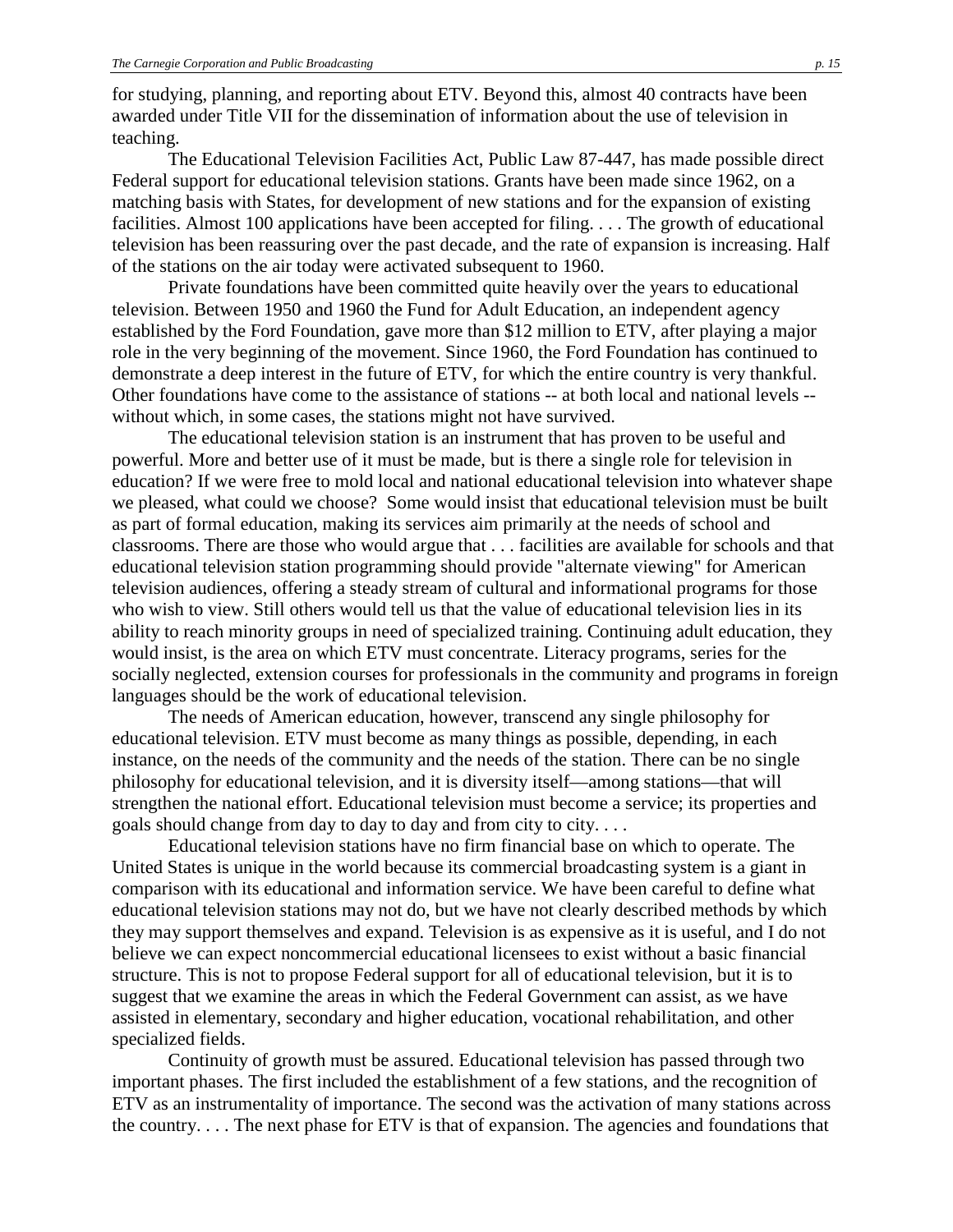have supported the movement from the start will, it is hoped, continue to contribute. . . . Networking in the sense of actual interconnection will change during the next number of years from being statewide or regional to national. Interconnection among educational television stations is essential, if the medium is to provide the national service of which it is capable. Efforts are being made now toward this linkage.

For the stations themselves, the costs are prohibitive, but the advantages of a network are such that ways must be found to support the operation.

Additional stations must be activated across the country. . . . 40 percent of the country's population is not within reach of an educational signal. . . . Sources must be tapped to stimulate smaller communities toward the establishment of local ETV stations. I believe the FCC was wise in July of this year when it developed a new allocations plan calling for more than 600 ETV reservations.

Educational television must be stimulated to produce a continuously better product. The outcome of education is the enlightenment of citizens; the output of any broadcasting service is its programs. Therefore, it is the mission of educational television to produce and distribute enlightening programs. Since there is intense competition among broadcasters for the attention of viewers, it is clear that ETV programs must be nothing short of excellent. Because of stringent budgets, ETV programs have hardly reached this level.

Instructional libraries and program centers must be nurtured for the good of all ETV stations.

The Educational Television Facilities Act has now been operating for a period of 3 years. Its 5-year period will expire in the next Congress. What has been the impact of this act on the development of educational television? Should the ceiling limitation of \$1 million to one State be raised? Should the matching funds formula be modified? Should the formula pertaining to interconnection costs be changed so as to encourage the early development of a nationwide interconnected educational television system?

It is my intention to have a full examination made of this entire subject matter in the very near future. The Department of Health, Education, and Welfare and the Federal Communications Commission, the two agencies charged with the administrative responsibility of the Educational Television Facilities Act, will be asked to submit their views and recommendations. I am hopeful that all individuals and groups interested in educational television will put their minds to work on this subject so that a meaningful analysis and appropriate action can be taken to assure the continued expansion and development of this significant service to the public.

Source: Public Broadcasting PolicyBase, "Educational Television Progress Report, Sen. Warren Magnuson, 1965." Retrieved from

http://www.current.org/pbpb/legislation/ETVProgressRept1965.html.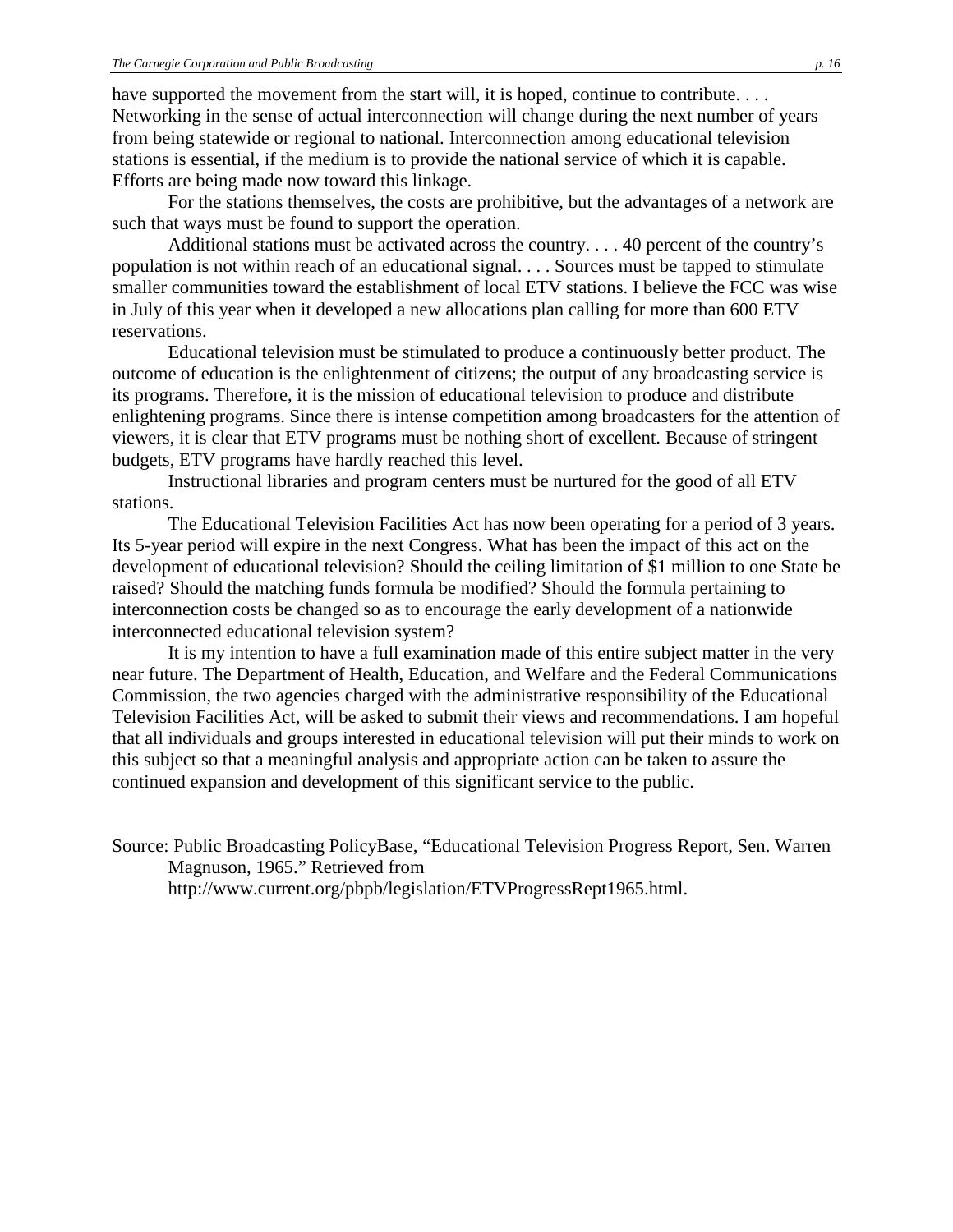# **The Carnegie Corporation and Public Broadcasting (Part B)**

### **THE CARNEGIE COMMISSION ON EDUCATIONAL TELEVISION: LAUNCH, MEMBERSHIP, AND APPROACH**

With Arthur Singer's support, John Gardner raised the issue of a Carnegie commission as an "unscheduled item" at a Carnegie board of trustees' executive committee meeting in April 1965. Gardner argued that the situation called for a nonpolitical commission that was privately funded, could generate progressive recommendations, and carried the credibility and nonpartisan political influence required to change the system, most likely through new federal policy and institutions. The board discussed how Carnegie was uniquely positioned because of its demonstrated power to convene influential thought leaders from across sectors and because a larger role in promoting educational broadcasting aligned with the Corporation's mission to "advance and diffuse knowledge and understanding among the people of the United States." Convinced, Carnegie's board gave unanimous approval to support the Commission. Carnegie decided to fund the project directly, with a \$500,000 grant to finance the Carnegie Commission on Educational Television. [24](#page-16-0)

Following the 1964 Educational Television Stations Conference, Scott Fletcher had asked Ralph Lowell to chair a committee to develop a proposal encouraging President Johnson to establish a commission. Composed of business and university leaders who served on educational station boards, Lowell Committee members were selected for their "visibility to the President as well as their outstanding contributions to education and broadcasting. The committee met in the spring of 1965, with Scott Fletcher, Hartford Gunn, and David Ives in attendance. In a proposal sent to the White House in June 1965, the committee recommended a privately financed, rather that a presidential, commission. $^{25}$  $^{25}$  $^{25}$ 

With the White House already in deep discussion with Carnegie about a private commission, President Johnson formally endorsed the launch of the Carnegie Commission. As John Gardner later recalled, "The Lowell-Gunn-Ives combination gets credit for surfacing the idea, and from there on it was Art Singer entrepreneurship all the way, with Doug Cater [at the White House] and myself facilitating."<sup>[26](#page-16-2)</sup>

An influential factor was Carnegie's strong relationship with the Johnson Administration. John Gardner had been a close and trusted advisor to Lyndon Johnson on education issues. Later in 1965, Gardner joined President Johnson's cabinet as Secretary of Health, Education, and Welfare. (Alan Pifer would become the Carnegie's acting and then full president.) Johnson and Gardner shared a partnership that was critical to the positioning of the Commission and the development of public broadcasting. As Bill Moyers, Special Assistant to President Johnson, would later remember, "They both came together when each was at the peak of their powers – Gardner at the peak of his intellectual power and Johnson at the peak of his political power. It was a very forceful combination of talent, intellect, and timing that made for a terrific one-two

<span id="page-16-0"></span><sup>&</sup>lt;sup>24</sup>Ellen Condliffe Lagemann, *The Politics of Knowledge: The Carnegie Corporation, Philanthropy, and Public Policy (Middletown, CT: Wesleyan University Press, 1989) p. 224.* 

<span id="page-16-2"></span><span id="page-16-1"></span>

<sup>&</sup>lt;sup>25</sup>Ibid. pp: 95-98.<br><sup>26</sup>Letter from John Gardner, May 16, 1991 (Arthur Singer archives).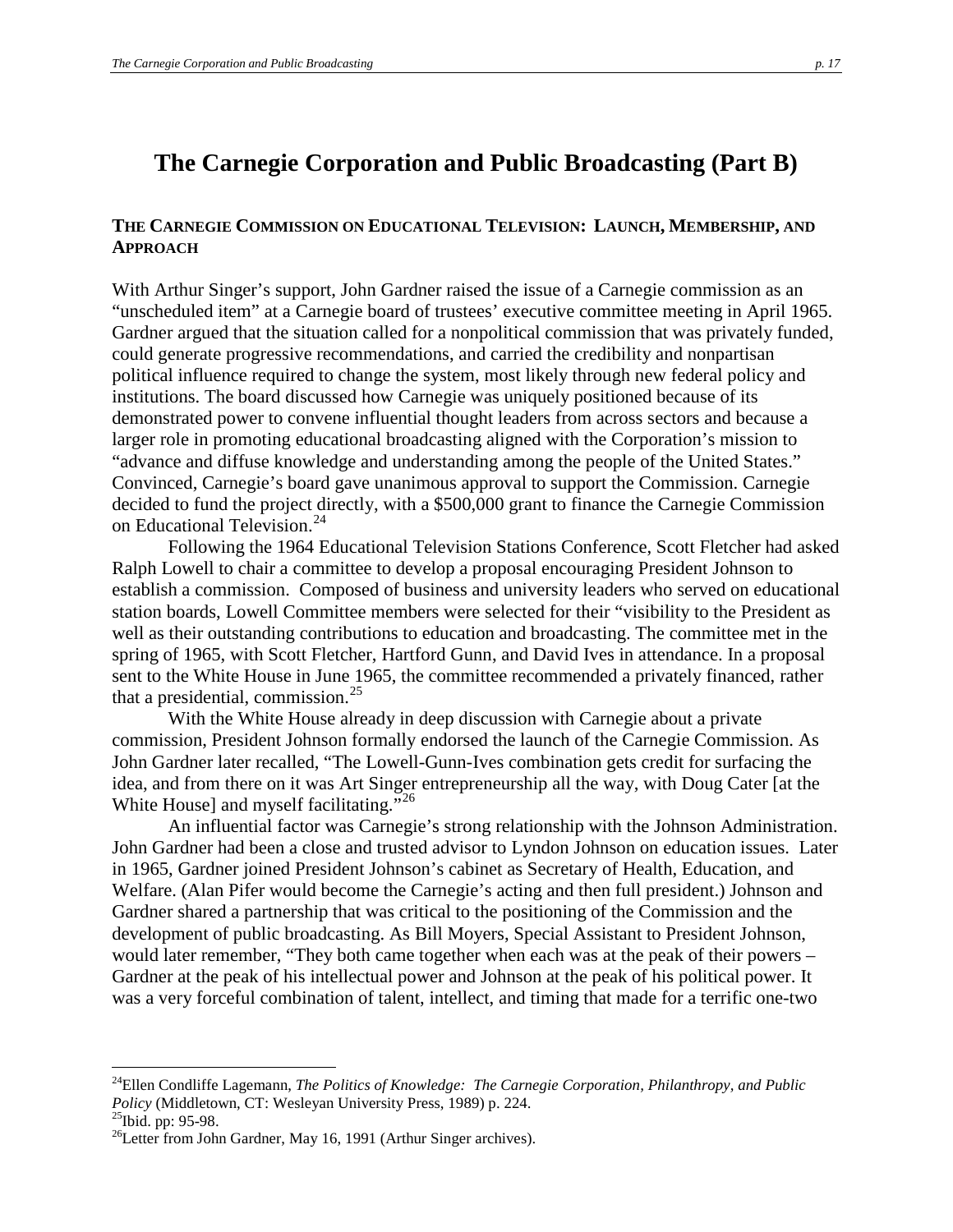punch. The fact that the Carnegie Commission had John Gardner's personal stamp on it, gave it force with LBJ that it wouldn't have had with anyone else."<sup>27</sup>

## **Recruiting Commission Members**

Acting as liaison between Carnegie and the Commission, Arthur Singer began working to identify candidates to recommend to President Johnson. What types of members would generate the best ideas? What groups should be represented? Who would be most effective at championing recommendations to stakeholders on Capitol Hill, in the broadcasting industry, and elsewhere? Who would play the key role of chairman? What staffing would be required? The first step to assembling the Commission was to recruit a leader to chair it. Officers at Carnegie recommended that MIT chairman James R. Killian, Jr., a political independent, serve as chair. Reflecting the need for bipartisan leadership, Leonard Marks explained that "no one would question his objectivity and dedication to the best interests of American education."[28](#page-17-1) Singer added:

First, [Killian] had been president and chairman of the world's leading technical university. Second, he had a broad acquaintance among the country's scientists and engineers, and they universally respected him. Third, and perhaps most important, he had been summoned by President Eisenhower to Washington after the Soviet Union's launch of Sputnik in 1957. He organized the President's Science Advisory Committee to advise the government on a broad range of scientific and technical issues. In this role he dealt with many agencies and committees of Congress. . . . [H]e knew his way around Washington. Since . . . a successful commission had to be linked to the political powers that would deal with its recommendations, Killian seemed like an ideal choice for chairman. Gardner invited him; he accepted; and, in the end, we could not have done better.[29](#page-17-2)

Leonard Marks, Douglass Cater, and others from the White House advised on and approved the list. Their only direct requirement was that J. C. Kellam, a Texan and close associate of LBJ, be included. The membership comprised a mix of leaders in education, media, business, labor, broadcasting, and the arts. Known and respected by Johnson, their reputations and networks would likely generate political and public support for the Commission's ultimate recommendations. Among others, Killian, Singer, and Stephen White did the recruiting. The final 15-member Commission included:

- **James B. Conant**, Former president, Harvard University; conducting studies for Carnegie on education
- **Lee A. DuBridge**, president, California Institute of Technology
- **Ralph Ellison**, author
- **John S. Hayes**, U.S. ambassador to Switzerland; former chair, Democratic National Committee
- **David D. Henry**, president, University of Illinois
- **Oveta Culp Hobby**, chairman of the board, Houston Post Company
- **James R. Killian, Jr.**, commission chairman; chairman of the Corporation, MIT

<span id="page-17-1"></span><span id="page-17-0"></span><sup>&</sup>lt;sup>27</sup> Uncommon American: John Gardner, video documentary (20<sup>th</sup> Century Fox, 2000).<br><sup>28</sup>John Edward Burke, *An Historical-Analytical Study of the Legislative and Political Origins of the Public Broadcasting Act of 1967* (New York: Arno Press, 1979) pp: 103-109.

<span id="page-17-2"></span><sup>&</sup>lt;sup>29</sup>Arthur Singer, *The Origins of the Carnegie Commission on Educational Television* (personal memoir, 2005).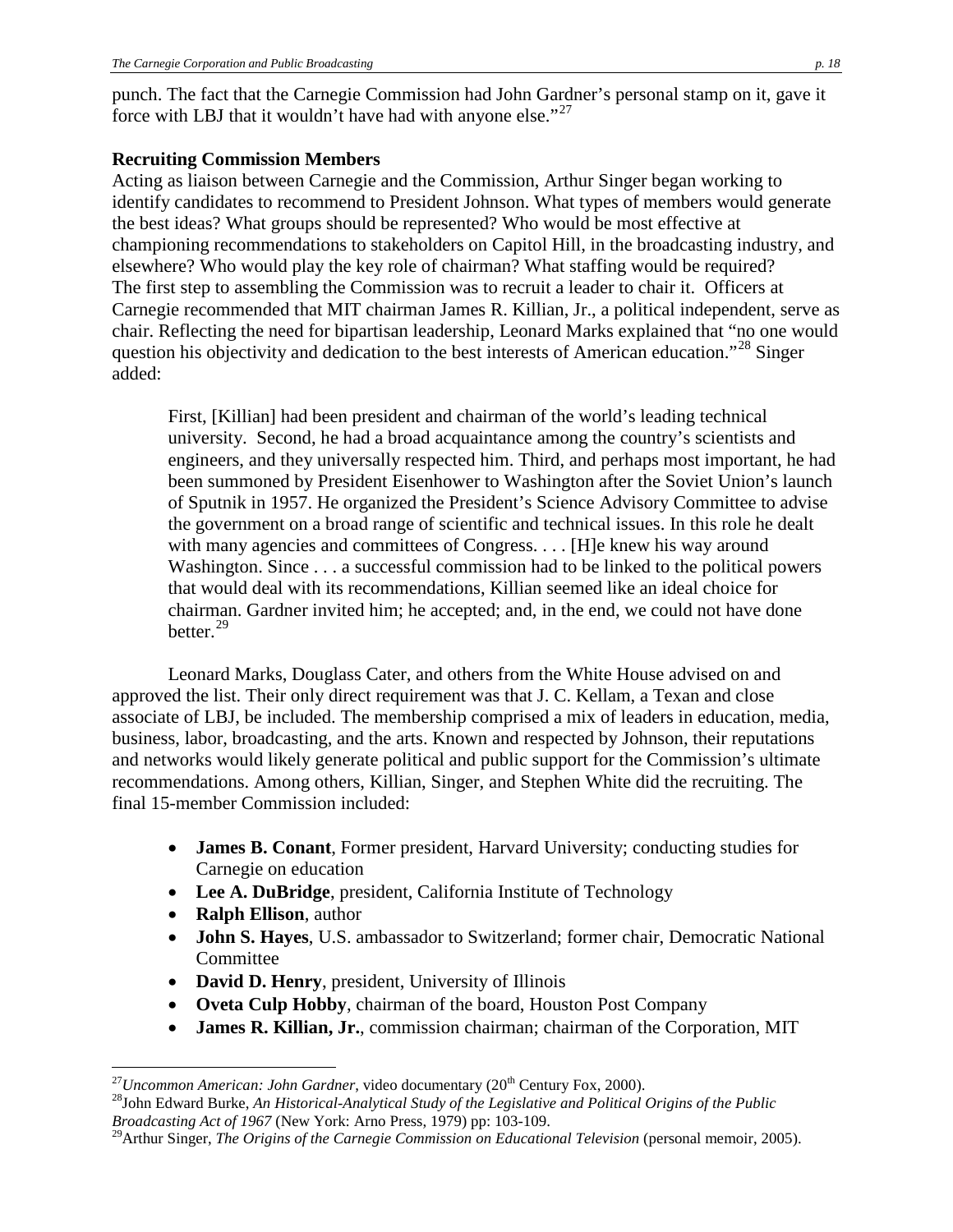- **Edwin H. Land**, president, Polaroid Corporation
- **Joseph H. McConnell**, president, Reynolds Metals Company
- **Franklin Patterson**, president, Hampshire College
- **Terry Sanford**, former governor of North Carolina
- **Robert Saudek**, Robert Saudek Associates, Inc.
- **Rudolph Serkin**, concert pianist
- **Leonard Woodcock**, vice president, United Automobile Workers of America

In addition, Arthur Singer "visited the three heads of the commercial networks to see that they were comfortable. . . [with the Commission]. They were. It appeared that they favored a separate public broadcasting system because it would take the heat off of them to offer educational programming."<sup>[30](#page-18-0)</sup>

## **Approach of the Carnegie Commission**

Very early on, Arthur Singer recruited Stephen White from CBS to join the staff, because Singer "considered him the most knowledgeable, imaginative – indeed, brilliant – person on this topic . . . [and] a writer of huge talent."<sup>[31](#page-18-1)</sup> Lloyd Morrisett, Vice President of Programs at Carnegie at this time, later recalled that "the character and motivation of the key actors make a big difference in success or failure. In addition to Art Singer, Doug Cater at the White House and Stephen White at the Commission played defining roles." The Commission was based in Cambridge, Massachusetts, and staffed under its Executive Secretary, Dr. Hyman Goldin, who had been involved in educational television as former head of the FCC's Research and Education Division.

Charged with "conducting a broadly conceived study of noncommercial television," Goldin said that the "main objective was to develop a policy position rather than an analytical or research paper." Beginning in early 1966, the commission over the next 14 months conducted statistical surveys of educational stations and networks, reviewed literature on educational television, "held eight formal full meetings, received testimony from 225 individuals, and visited 92 educational TV stations in 35 states" as well as "England, Japan, Canada, Italy, Germany, Russia, and Sweden." While input was elicited from a range of stakeholders (including the NAEB; the FCC; HEW; and Carnegie itself), care was taken to preserve the integrity and objectivity of the study. $32, 33$  $32, 33$  $32, 33$ 

From the beginning, Singer and White held clear views on what some outcomes should be. For Singer, the goal was to "get the federal government into the act. But, we did not want to create a fourth network. Localism, local stations as the source of programming, was important to our agenda." Several decisions were in actuality driven by Commission or Carnegie Corporation staff, while others came from Commission members. Working closely with Singer, White wrote position papers on policy questions. Singer recounted, "White wrote what resembled a legal brief that presented both sides of the question about whether to include classroom-based instructional television or instead focus only on 'prime-time' public television. We strongly favored the latter,

<span id="page-18-1"></span><span id="page-18-0"></span> $30$ Ibid, and Interview with Arthur Singer, Nov. 1, 2005.  $31$ Ibid.

<span id="page-18-2"></span><sup>&</sup>lt;sup>32</sup>Ellen Condliffe Lagemann, *The Politics of Knowledge: The Carnegie Corporation, Philanthropy, and Public Policy (Middletown, CT: Wesleyan University Press, 1989) p. 225.* 

<span id="page-18-3"></span><sup>&</sup>lt;sup>33</sup>John Edward Burke, *An Historical-Analytical Study of the Legislative and Political Origins of the Public Broadcasting Act of 1967* (New York: Arno Press, 1979) pp: 110-115.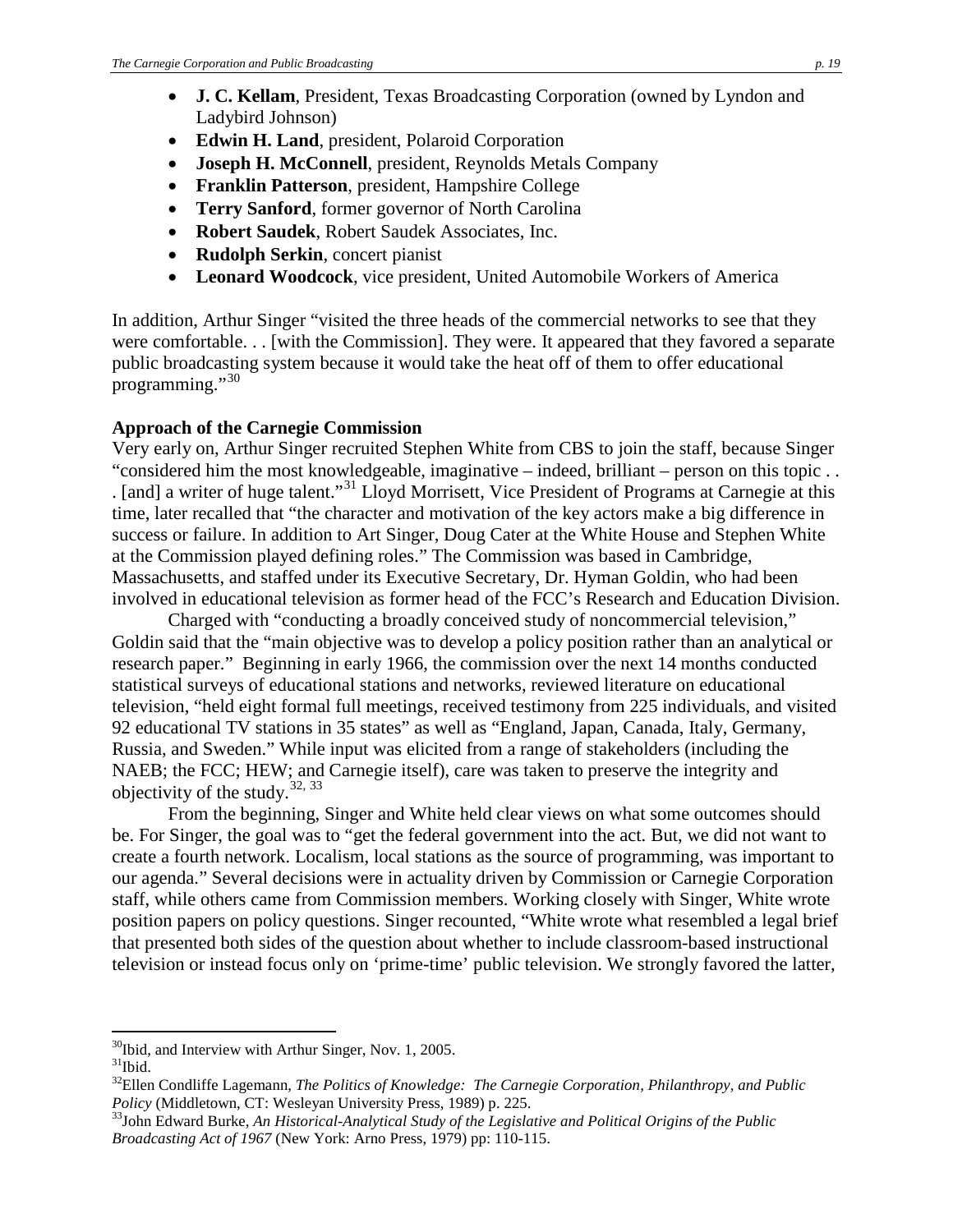and although his brief appeared to be objective and balanced, it clearly led the Commission to the decision we were looking for."<sup>[34](#page-19-0)</sup>

To build political support, Singer and White sought to generate a proposal with "no surprises" for Congressional leaders required to pass legislation. "Senators Warren Magnuson [D-WA] and John Pastore [D-RI] were key powers in Congress," said Singer, "so Chairman Killian kept them informed all the way through. Through Doug Cater, I kept the White House staff involved as we developed recommendations and LBJ's man on the commission, Kellam, kept the President informed."[35](#page-19-1)

#### **CARNEGIE COMMISSION FINDINGS AND RECOMMENDATIONS**

Through its study, the Commission probed several main policy issues: the need for increased programming and funding; concerns about political influence; views on classroom instructional broadcasting versus public service broadcasting; and the degree of interconnection, centralization, and integration among stations in the system.<sup>[36](#page-19-2)</sup> Addressed to the American people but aimed at Washington, the Commission's 112-page report, *Public Television: A Program for Action*, was released in January 1967. This "Proposal to Extend and Strengthen Educational Television" "articulated a new and broader mission for noncommercial broadcasting."

. . . A well-financed and well-directed educational television system, substantially larger and far more pervasive and effective than that which now exists in the U.S., must be brought into being if the full needs of the American public are to be served. . . . The programs we conceive to be the essence of Public Television are in general not . . . for commercial sponsorship, are not designed for the classroom, and are directed at audiences ranging from the tens of thousands to the occasional tens of millions. No such system now exists to serve us as model. . . .

Although it provides for immediate assistance to existing stations, this is a proposal not for small adjustments or patchwork changes, but for a comprehensive system that will ultimately bring Public Television to all the people of the U.S.: a system that in its totality will become a new and fundamental institution in American culture. . . . It is not the educational television that we now know; it is not patterned after the commercial system or the British or Japanese system. . . . We propose an indigenous American system arising out of our own traditions and responsive to our own needs. . . . Public Television is capable of becoming the clearest expression of American diversity, and of excellence within that diversity. . . .

Accordingly, the Commission submits . . . recommendations for the consideration of the people of the United States, their government, and those who for two decades have created and sustained the various institutions that constitute educational television.

The Commission "separated educational television into two parts, (1) *instructional*  television, directed at students in the classroom or otherwise in formal education, and (2) *public*  television, directed at the general community to provide enrichment and information." Excluding

<span id="page-19-0"></span> $34$ Interview with Arthur Singer, Nov. 1, 2005.<br> $35$ Ibid.

<span id="page-19-1"></span>

<span id="page-19-2"></span><sup>&</sup>lt;sup>36</sup>Carnegie Commission on Public Broadcasting, *A Public Trust: The Report of the Carnegie Commission on Public Broadcasting* (New York: Bantam Books, 1979) p. 35.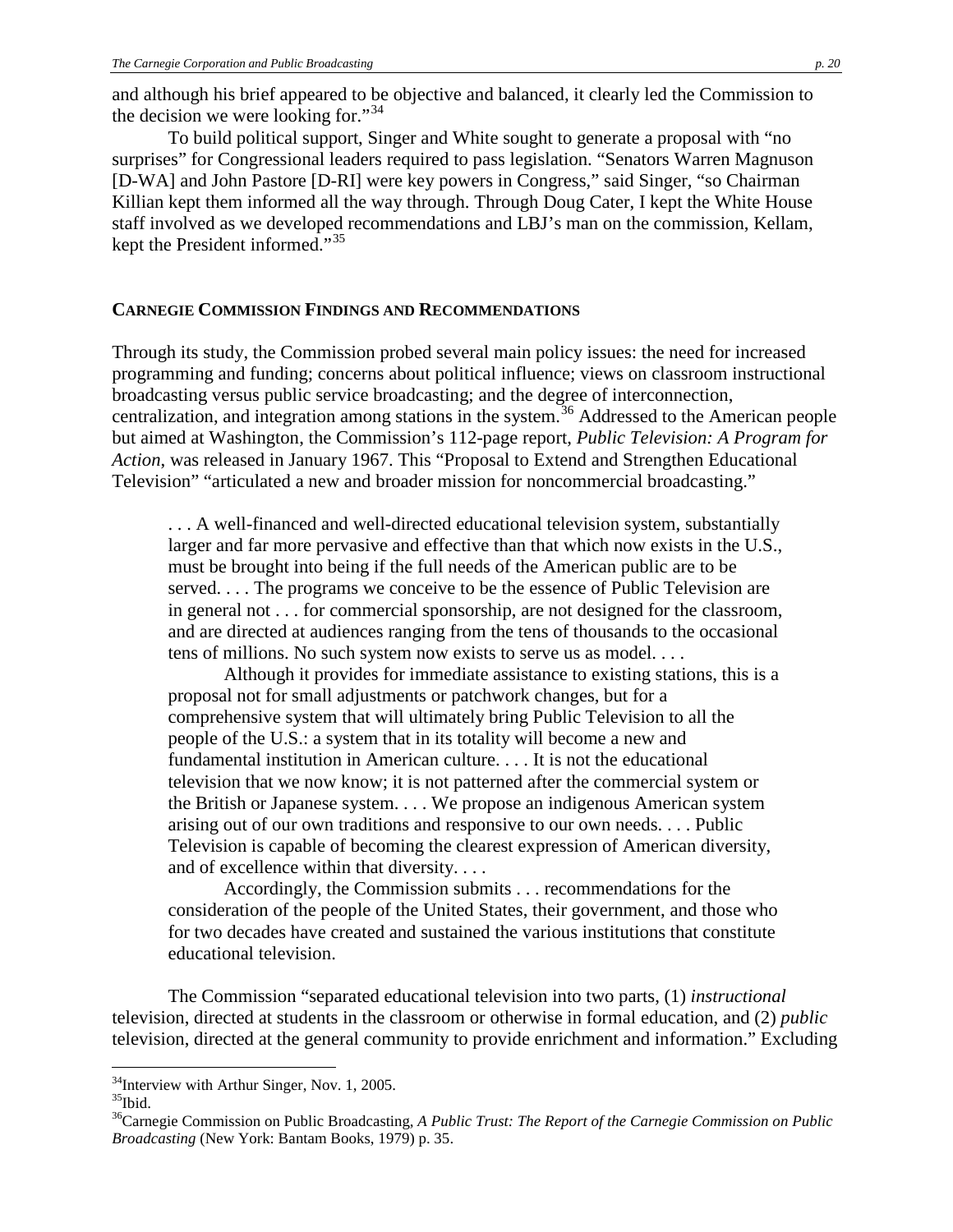instructional television, viewed as unproven, caused debate because instructional television had helped "sell" the 1962 ETV Facilities Act. Radio broadcasting was also excluded from the recommendations.

The Commission went on to deliver 12 recommendations, the most important of which called for legislation that (1) increased federal funding for technology, programming, and operations and (2) created a private, nonprofit organization, the Corporation for Public Broadcasting (CPB), to receive and disburse funds for, coordinate programming of, and deflect political influence on public television.<sup>[37](#page-20-0)</sup> The idea of a buffer organization between government and stations came not from the staff but from Commissioner Terry Sanford.<sup>[38](#page-20-1)</sup> See Exhibit 3 for the Commission's recommendations.

On the issue of central control vs. local autonomy, the Commission struck a balance intended to interconnect and rationalize the distribution of programming, while protecting the authority of local stations to choose and produce programming that resonated with local communities.

The Commission recommended two controversial strategies for funding public broadcasting while insulating it from undue government pressure or political influence. Only half of the Corporation's 12-member governing board would be appointed by the President (with Senate approval), with the other six chose by the appointees themselves.

It was proposed that federal funding be generated from a new excise tax on the sales of television sets, common in other nations, rather than from federal appropriations that might be jeopardized by politics. This idea came from Commission members themselves, and although Singer and White did not expect Congress to approve, they supported the idea's inclusion. The Commission projected that the Corporation "would need \$104 million a year to fund public broadcasting's programming, interconnection, and related functions . . . and by the 1960's . . . the public television system would require a total of \$270 million a year, including \$75 million from non-federal sources. The Commission also called on the government to fund equipment and station operations."[39](#page-20-2) The Commission retained consulting firm Arthur D. Little to analyze costs and develop economic models. According to Goldin, initial projections of the full long-range costs of public broadcasting generated numbers that were not politically realistic. Consequently, the Commission produced final projections and funding requirements that arguably underestimated the ultimate cost of the system.<sup>[40](#page-20-3)</sup>

### **Alternative Financing Models**

Debate about financing had arisen during the Commission's work. Early on, members agreed that increased federal funding of programming would be necessary, but they were concerned about political support. Reynolds Metal President Joseph McConnell disagreed with the proposal for a television set excise tax:

I cannot completely concur in the recommendation for the imposition of an excise tax. I quite agree that if Public Television is to be financed in major part by the federal government, it would be highly desirable to avoid year-to-year appropriations by Congress. The political implications of these are apparent. I suggest that those who

<span id="page-20-0"></span><sup>&</sup>lt;sup>37</sup>Public Broadcasting Policy Base (A service of Current Publishing Committee and the National Public Broadcasting Archives), *Carnegie Commission on Educational Television, 1967* (Web page created Oct. 16, 1999). <sup>38</sup>Interview with Arthur Singer, Nov. 1, 2005.

<span id="page-20-2"></span><span id="page-20-1"></span><sup>&</sup>lt;sup>39</sup>John Witherspoon & Roselle Kovitz, *A History of Public Broadcasting* (Washington DC: Current: The Public Telecommunications Newspaper, 2000) pp: 45-55.

<span id="page-20-3"></span><sup>&</sup>lt;sup>40</sup>John Edward Burke, *An Historical-Analytical Study of the Legislative and Political Origins of the Public Broadcasting Act of 1967* (New York: Arno Press, 1979) pp: 122-123.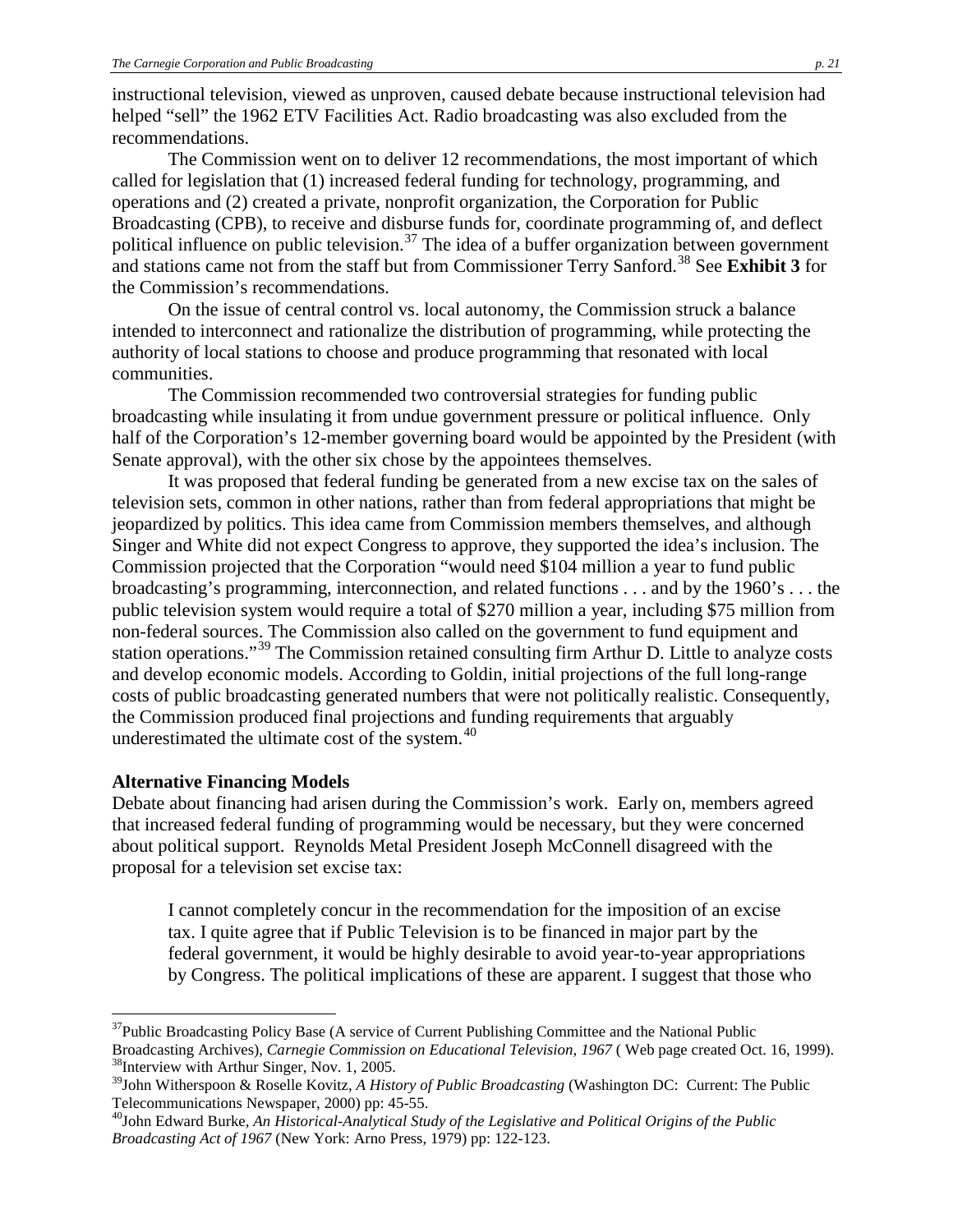are licensed to use the airways in the "public interest" – the [commercial] television stations – should at least share in the cost of Public Television.<sup>[41](#page-21-0)</sup>

The Commission did not pursue other financing ideas emerging at the time. The National Citizens Committee for Broadcasting commissioned New York University economist Dick Netzer to issue a *Long-Range Financing of Public Broadcasting* report, which recommended revenue sources from taxes or government fees:

Taxes on gross receipts of commercial radio and TV broadcasters [at 4%, would yield \$120M annually], Taxes on all FCC long-distance communications licenses, Taxes on total television advertising outlays, Taxes on broadcasters' net profits, Taxes on broadcasters' excess profits, Charges for leasing access to the radio frequency spectrum [projected to yield \$50M annually], A flat per-household radio-TV license fee, and A manufacturers' excise tax on TV sets. $^{42}$  $^{42}$  $^{42}$ 

Netzer also recommended that public broadcasting receive "non-governmental financing by establishing the Ford Foundation's proposed nonprofit satellite system . . . estimated to yield \$20 million a year as well as the substantial value of free interconnection services." In August 1966, Ford Foundation President McGeorge Bundy had called for establishing "a nonprofit corporation that would provide, through a series of fixed satellites, national interconnection for all television in the U.S., commercial and educational." Through a shared technology resource, educational stations would gain free distribution and receive two thirds of the commercial networks' savings.

#### **Realizing the Commission's Recommendations: The Prospects for Legislation**

Now that the Commission had produced its report, it reflected on its work and sought to determine its role going forward. Had the commission generated the right solution for public broadcasting? Which of their proposals were secure and which at risk? What tactics would best ensure that the Commission's recommendations became a reality?

One source of support came from the educational broadcasting industry itself. In December 1966, Scott Fletcher chaired the Second National Conference on Long-Range Financing of Educational Television Stations to review an early copy of the Carnegie Commission's recommendations. Emphasizing the political importance of a united voice, the stations produced a consensus statement of support for the Commission's proposal and called for legislation to be passed. The commercial broadcasting industry, unconcerned about competition and eager to loosen government requirements for educational broadcast time, also supported the expansion of a separate public broadcasting industry.

Politically, Carnegie knew that the control Democrats enjoyed in the White House and through two-thirds majorities in Congress was an important advantage. But despite their advance work with congressional leaders such as Democratic Senators Magnuson and Pastore, the Commission knew there would be differing views on legislation. The source and scale of long-

<span id="page-21-0"></span><sup>&</sup>lt;sup>41</sup>John Edward Burke, *An Historical-Analytical Study of the Legislative and Political Origins of the Public Broadcasting Act of 1967 (New York: Arno Press, 1979) pp: 120-121.* 

<span id="page-21-1"></span><sup>&</sup>lt;sup>42</sup>John Witherspoon & Roselle Kovitz, *A History of Public Broadcasting* (Washington DC: Current: The Public Telecommunications Newspaper, 2000) pp: 50.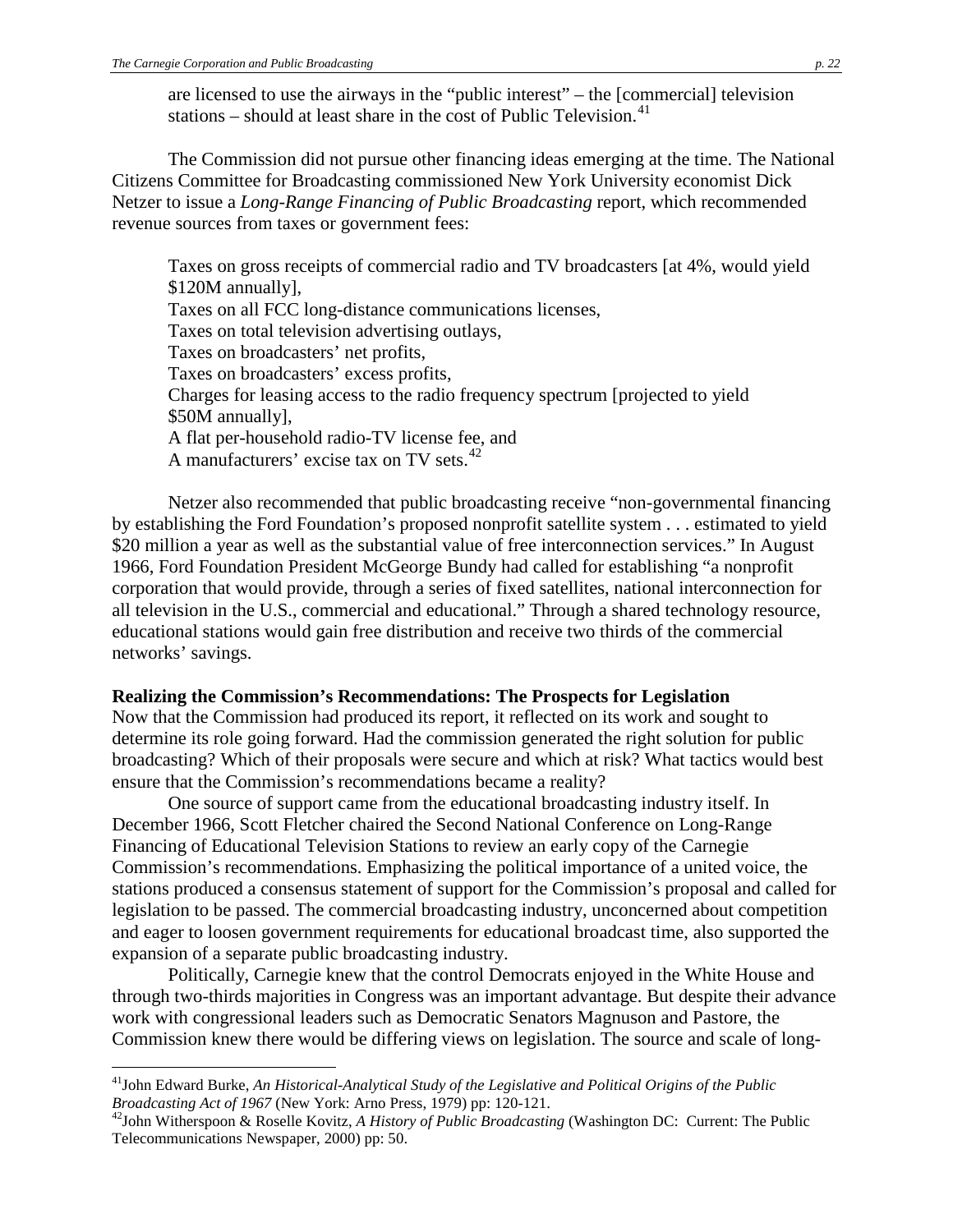range financing could become a major issue on Capitol Hill. Because both conservative Republicans and Southern Democrats might view the Corporation for Public Broadcasting as federal overinvolvement in private, local activities, securing consensus and the two-thirds majority required to pass legislation was not a sure thing. President Johnson clearly supported expanding public broadcasting legislation, and as a former U.S. representative and effective Senate minority and majority leader, he was a master of congressional influence and politics. However, Carnegie also recognized that Johnson was pragmatic and prone to compromise in order to pass legislation, especially in the context of his other legislative priorities and the growing conflict in Vietnam.

Assessing public opinion, Carnegie understood that the social welfare and education policies and programs of the Kennedy and Johnson administrations had generally been well received by Americans in the early and mid-1960s. However, because the intricacies of the public broadcasting system and policy issues were technical and complex, the public might not easily understand or rally in support of the Commission's recommended legislation.

The Carnegie Corporation and the Commission strategized about next steps. After such a large investment of leadership, time, and resources, they were eager to ensure a successful outcome for public broadcasting. What would it take to establish political and public support for the new legislation and institutions that the Carnegie Commission recommended form the public broadcasting system?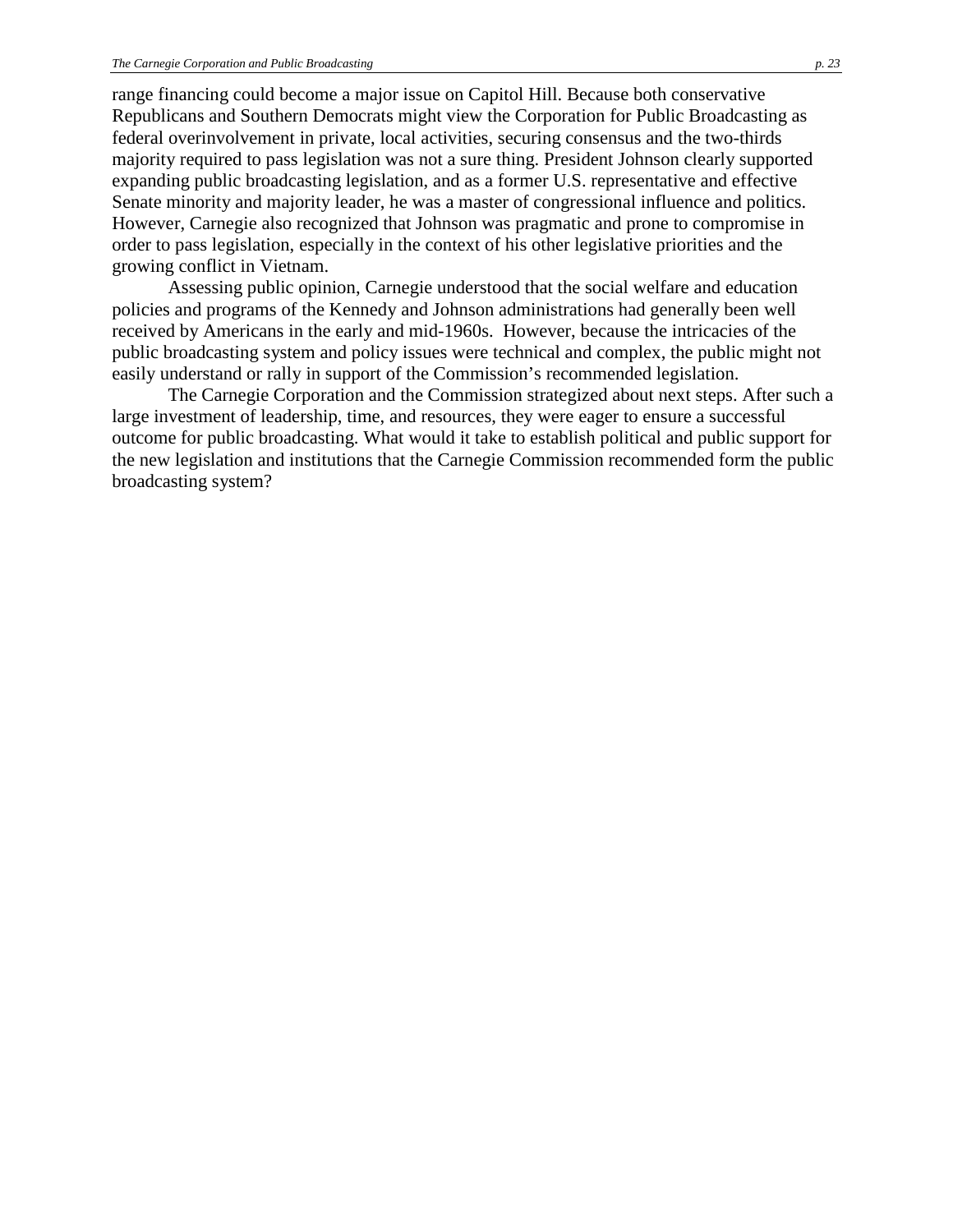## **Exhibit 3**

### **Excerpt from** *Public Television: A Program for Action***.**

The Carnegie Commission released its report, *Public Television: A Program for Action*, on January 26, 1967. The following excerpts are from the report's summary:

*A Proposal to Extend and Strengthen Educational Television: A Summary of the Commission's Report*

. . . [T]he Commission submits the following recommendations for the consideration of the people of the United States, their government, and those who for decades have created and sustained the various institutions that constitute educational television.

### THE COMMISSION URGES IMMEDIATE ACTION TO EXTEND AND STRENGTHEN EDUCATIONAL TELEVISION

1. We recommend concerted efforts at the federal, state, and local levels to improve the facilities and to provide for the adequate support of the individual educational television stations and to increase their number. . . .

### THE COMMISSION PROPOSES A NEW INSTITUTION FOR PUBLIC TELEVISION

2. We recommend that Congress act promptly to authorize and to establish a federally chartered, nonprofit, nongovernmental corporation, to be known as the "Corporation for Public Television." The Corporation should be empowered to receive and disburse governmental and private funds in order to extend and improve Public Television programming. The Commission considers the creation of the Corporation fundamental to its proposal and would be most reluctant to recommend the other parts of its plan unless the corporate entity is brought into being.  $\dots$ 

3. We recommend that the Corporation support at least two national production centers, and that it be free to contract with independent producers to prepare Public Television programs for educational television stations. . . .

4. We recommend that the Corporation support, by appropriate grants and contracts, the production of Public Television programs by local stations for more-than-local use. . . .

5. We recommend that the Corporation on appropriate occasions help support local programming by local stations. . . .

6. We recommend that the Corporation provide the educational television system as expeditiously as possible with facilities for live interconnection by conventional means, and that it be enabled to benefit from advances in technology as domestic communications satellites are brought into being. The Commission further recommends that Congress act to permit the granting of preferential rates for educational television for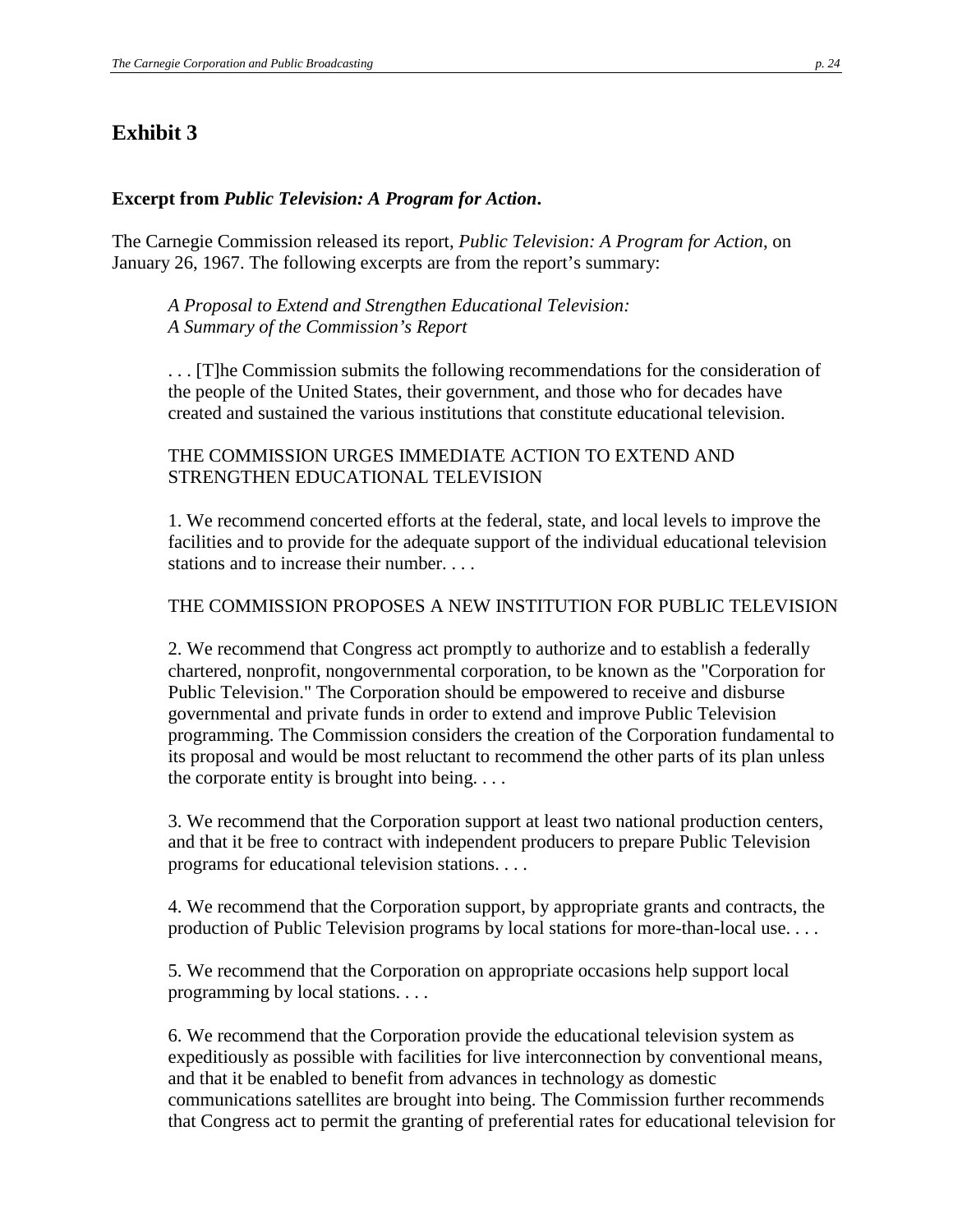the use of interconnection facilities, or to permit their free use, to the extent that this may not be possible under existing law. . . .

7. We recommend that the Corporation encourage and support research and development leading to the improvement of programming and program production. . . .

8. We recommend that the Corporation support technical experimentation designed to improve the present television technology. . . .

9. We recommend that the Corporation undertake to provide means by which technical, artistic, and specialized personnel may be recruited and trained. . . .

## THE COMMISSION PROPOSES ENLARGED FEDERAL SUPPORT FOR PUBLIC TELEVISION

10. We recommend that Congress provide the federal funds required by the Corporation through a manufacturer's excise tax on television sets (beginning at 2 percent and rising to a ceiling of 5 percent). The revenues should be made available to the Corporation through a trust fund. . . .

11. We recommend new legislation to enable the Department of Health, Education, and Welfare to provide adequate facilities for stations now in existence, to assist in increasing the number of stations to achieve nationwide coverage, to help support the basic operations of all stations, and to enlarge the support of instructional television programming. . . .

### THE COMMISSION PROPOSES CONTINUING STUDY TO IMPROVE INSTRUCTIONAL TELEVISION

12. We recommend that federal, state, local, and private educational agencies sponsor extensive and innovative studies intended to develop better insights into the use of television in formal and informal education. . . .

Source: Public Broadcasting PolicyBase, "Carnegie Commission on Educational Television, Summary, 1967." Retrieved from http://www.current.org/pbpb/carnegie/CarnegieISummary.html.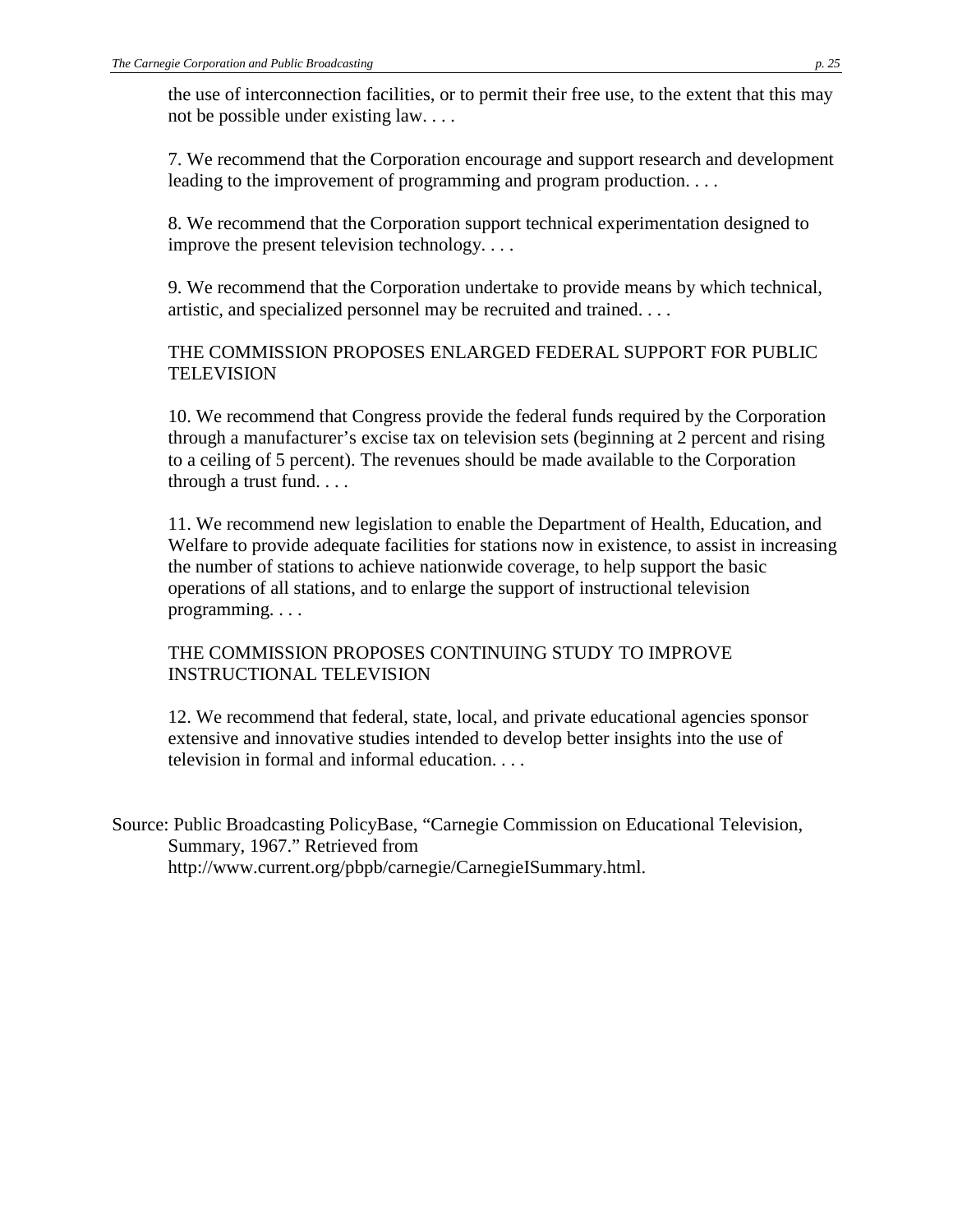# **The Carnegie Corporation and Public Broadcasting (Part C)**

#### **PRESIDENT JOHNSON'S MANDATE AND THE INTRODUCTION OF A PUBLIC BROADCASTING BILL**

In January 1967, after the Carnegie Commission discussed its proposal with the White House, President Lyndon Johnson remarked in his State of the Union address that "we should develop educational TV into a vital public resource to enrich our homes, educate our families, and assist in our classrooms. We should insist that the public interest be fully served through the public airwaves. I will propose these measures to the 90th Congress."[43](#page-25-0) In his February "Message on Education and Health," Johnson again mandated policy, emphasizing the insufficient resources and unmet audience potential, remarking:

We want most of all to enrich man's spirit. That is the purpose of this act. It builds a new institution: the Corporation for Public Television. The Corporation will assist stations and producers who aim for the best in broadcasting. . . . It will try to prove that what educates can also be exciting. It will get part of its support from our Government. But it will be carefully guarded from Government or from party control. It will be free, independent, and will belong to all of our people.<sup>[44](#page-25-1)</sup>

At Carnegie, Art Singer hired a D.C. law firm to quickly convert the Commission's recommendations into a bill, noting, "We didn't just want to give Congress a report, we wanted to give them the legislation." Jim Killian continued championing the effort. To garner political support, the Commission established a separate lobbying organization, "The Friends of Public Television," and within 48 hours of the report's release published an accessible book version of the proposal to the public. $45$ 

In March 1967, President Johnson and the Department of Health, Education, and Welfare submitted a bill to Congress – the Public Television Act of 1967 – introduced by Senator Warren Magnuson (D-WA) and based in great part on the Commission's work. With \$9 million in initial seed money, the bill would establish a nonprofit "Corporation for Public Television." The Corporation's fifteen-member board was to be appointed by the president, confirmed by the Senate, and serve a six-year term. The bill called for increased federal support for station facilities. HEW was authorized to study instructional television. The President indicated that, after a year, he would make proposals for the Corporation's long-term financing.<sup>[46](#page-25-3)</sup>

#### **Revisions to Carnegie's Recommendations**

However, the bill diverged in important ways from Carnegie's recommendations. Johnson was interested only in submitting a bill that carried strong likelihood of passage, rather than risk disagreement on controversial proposals in open hearings. In general, "while the Carnegie Commission laid out a public television blueprint that emphasized programming, the legislation

<span id="page-25-0"></span> <sup>43</sup>John Edward Burke, *An Historical-Analytical Study of the Legislative and Political Origins of the Public Broadcasting Act of 1967* (New York: Arno Press, 1979) pp: 146.<br><sup>44</sup>Corporation for Public Broadcasting website (www.cpb.org/aboutpb/act/remarks.html, accessed 10/24/05)

<span id="page-25-3"></span><span id="page-25-2"></span><span id="page-25-1"></span> $^{45}$ Interview with Arthur Singer, Nov. 1, 2005.<br> $^{46}$ Burke, pp: 147-149.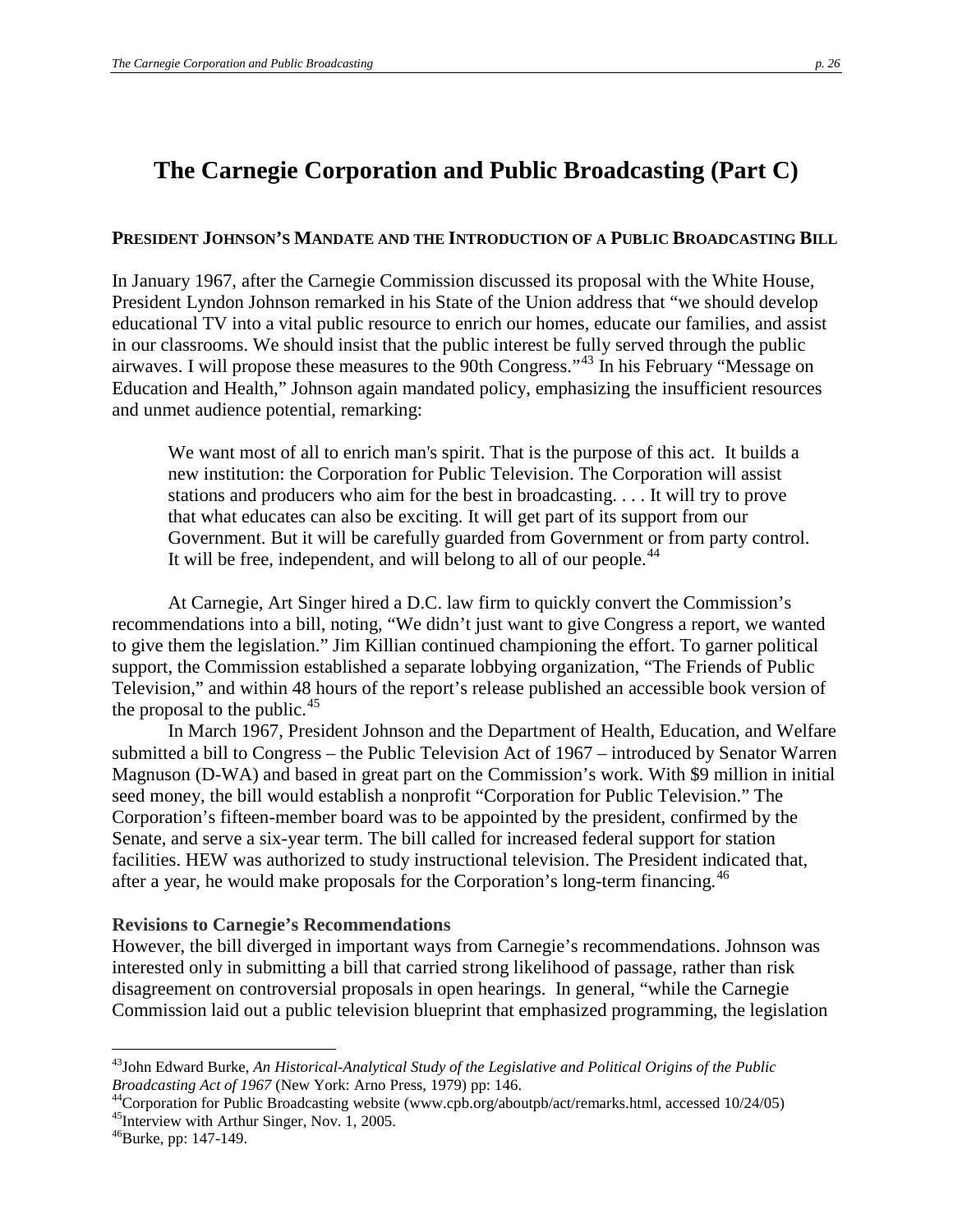tackled the more basic questions of logistics and technology."[47](#page-26-0) Two key Carnegie recommendations were not politically viable and were cut from the bill that Johnson and HEW put forward. Viewed as regressive, the excise tax on TV sets would not be supported by legislators, the Budget Bureau, or the Treasury Department because of lack of control and concern that revenue would not match required funding. Because "appointments are a traditional and highly valued prerogative of the executive branch,"[48](#page-26-1) they also rejected Carnegie's proposal that half of the Corporation's board be self-appointed. At Johnson's direction, long-range financing was excluded because he and HEW anticipated lengthy analysis and complicated committee jurisdictional problems they wanted to side-step. Including long-range financing would have triggered the involvement of an ungainly total of four different committees in Congress.<sup>[49](#page-26-2)</sup>

#### **Hearings and Debate in the Senate**

Congressional hearings began in April 1967 with the Senate Commerce Committee. Favorable support came from all sectors and organizations testifying, including HEW, educational TV industry leaders, the FCC, the National Foundation for the Arts and Humanities, McGeorge Bundy of the Ford Foundation, and Carnegie Commission members including Chair James Killian, Lee DuBridge, Leonard Woodcock, and Edwin Land, who offered particularly eloquent and compelling testimony. All three corporate network presidents testified in support of the bill, including Frank Stanton of CBS, who pledged \$1 million to the Corporation if the bill passed. Though network executives of this era were often more civic minded than those of later generations, they were eager to defer educational programming burdens to public stations and garner the public relations benefits of supporting the bill. Also in April, public radio advocates testified for the Act to create a public radio system, not included in Carnegie's report. Opponents contended that doing so would divert funds from television. After debate, radio was included and the name of the bill changed to the Public *Broadcasting* Act.

Though supported by educational broadcasters, the Ford Foundation satellite proposal stalled in hearings. The discontinuation was due to the lack of a U.S. communications policy and to opposition from and prior agreements with corporate communications carriers, including AT&T, the quasi-military Communications Satellite Corporation, and Western Union. They and the commercial networks argued against taking profits from business to finance a nonprofit enterprise, especially one that conflicted with security communications interests during the Vietnam and Cold Wars. Preoccupied with getting the bill through, the Johnson deferred the larger communications policy to a 1968 White House task force. Because its findings were not produced until an uninterested Richard Nixon won the presidency, the task force "marks the last, greatest executive branch attempt to centralize control over American communications" and "one of the last thorough attempts to establish a sustainable, independent, and cheap delivery system for public broadcasting." Timing was such that "public broadcasting was born during the awkward adolescence of American telecommunications."<sup>[50](#page-26-3)</sup>

Reversing the Johnson proposal, the Senate Committee called for only nine Corporation board members to be appointed by the President and six by the appointees. The Committee's version of the bill authorized \$10 million in 1968 and "such sums as would be necessary for 1969 through 1972." The Committee reported that, beyond the initial funding, "much more

<span id="page-26-0"></span> <sup>47</sup>James Ledbetter, Made Possible By… (New York: Verson, 1997) pp. 27.

<span id="page-26-1"></span><sup>48</sup>John Witherspoon & Roselle Kovitz, *A History of Public Broadcasting* (Wash DC: Current: The Public Telecommunications Newspaper, 2000) pp: 14-19.

<span id="page-26-2"></span><sup>&</sup>lt;sup>49</sup>John Edward Burke, *An Historical-Analytical Study of the Legislative and Political Origins of the Public <i>Broadcasting Act of 1967* (New York: Arno Press, 1979) pp: 154.

<span id="page-26-3"></span><sup>&</sup>lt;sup>50</sup>James Ledbetter, Made Possible By... (New York: Verson, 1997) pp. 34-35.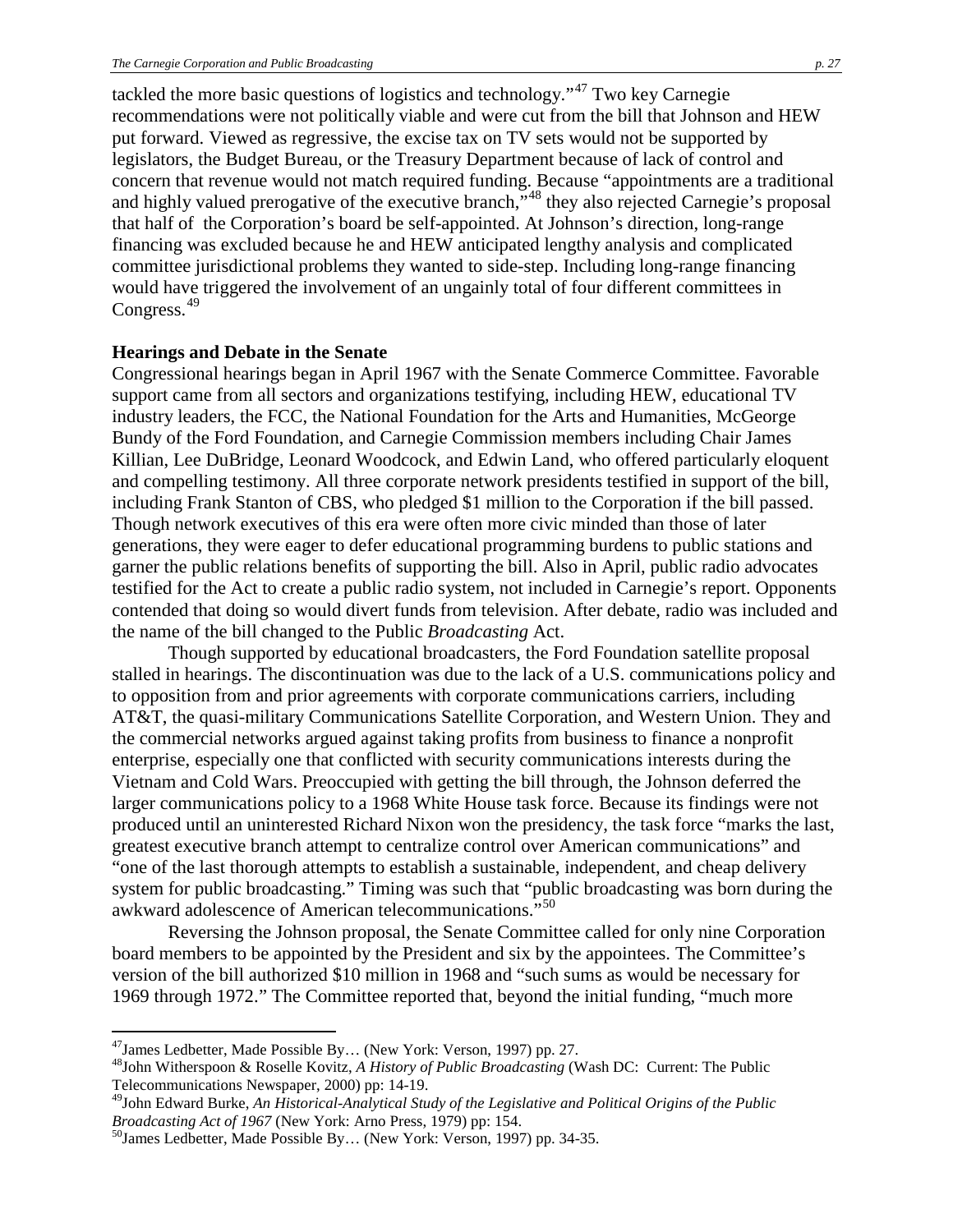money would be required in future years" and quoted the President's pledge to propose longterm financing within the year.

Senator John Pastore (D-RI) introduced the revised bill on the floor of the Senate. During floor debate, Senators Harry Byrd (D-VA) and William Proxmire (D-WI) raised questions about the bill, while Senator Strom Thurmond (D-SC) vigorously opposed it. Senators speaking in favor included Hugh Scott (R-PA), Charles Percy (R-IL), Jacob Javits (R-NY), Joseph Tydings (D-MD), Winston Prouty (R-VT), and Edward Kennedy (D-MA). With leadership from Senator Magnuson and cross-aisle support from Senate minority leader Norris Cotton (R-NH), the bill was approved and forwarded to the House.

#### **Hearings and Debate in the House of Representatives**

More opposition arose in the House. The bill was introduced by Congressman Harley Staggers (D-WV), chair of the committee on Interstate and Foreign Commerce, to hold hearings in July 1967. Many of the eighty witnesses had testified in the Senate, including James Killian, who argued that Japan, a much smaller nation, invested \$250 million annually in its public broadcasting system.

Meanwhile, "White House staff, the NAEB, HEW proponents, and other interested supporters" advanced a campaign to ensure passage in the House. Seeking to contain partisan politics, "the White House worked very closely with the NAEB to develop headcounts of members for, against, and on the fence, [as well as] ways in which they could be approached to support the legislation."<sup>[51](#page-27-0)</sup>

Conservative Republicans and Southern Democrats "viewed the bill with some distrust as a precedent for more federal interference in the media." Representative William Springer (R-IL) warned of partisan influence on programming. In response, James Killian asked that the Senate "be much tougher and more careful in [Corporation board] confirmation procedures . . . than it might normally be . . ." remarking that the Commission "gave more attention . . . to this problem of independence than anything else."<sup>[52](#page-27-1)</sup> In a political compromise, the committee added a controversial amendment stating that "no non-commercial educational broadcasting station may engage in editorializing or may support or oppose any candidate for political office," but clarifying that it did not "preclude balanced, fair, and objective presentations of controversial issues by noncommercial stations."<sup>[53](#page-27-2)</sup>

When briefed on the Carnegie Report, some Congressmen worried that the bill's proposed funding fell short of what was required. However, after reviewing options for longrange financing, consensus could not be achieved and the committee reported that it would await more specific plans from the Corporation, the President, or Congress. In yet another change to the board membership clause, the committee required all to be appointed by the President, but stipulated that no more than eight directors could be members of the same political party.

During the House floor debate, members argued for and against the bill. On funding, Congressman Springer remarked, "The only alternative to financing the Corporation is appropriated funds. This presents certain danger and drawbacks. . . . It will be a man-sized job to maintain the principle of independence for the Corporation while holding the life and death purse-string. That will be the next chapter in the drama of public television and will be played on this station next season. . . . For the present we can create the major machinery and see how it functions.<sup>[54](#page-27-3)</sup>

<span id="page-27-0"></span> <sup>51</sup>John Edward Burke, *An Historical-Analytical Study of the Legislative and Political Origins of the Public Broadcasting Act of 1967* (New York: Arno Press, 1979) pp: 156.<br><sup>52</sup>Ibid pp: 17.

<span id="page-27-1"></span>

<span id="page-27-2"></span> $^{53}$ House Report on H.R. 6736, p. 16.

<span id="page-27-3"></span><sup>&</sup>lt;sup>54</sup>U.S. Congressional Record,  $90^{th}$  Congress, 1<sup>st</sup> Session, 1967, Vol. 113, Part 20, p. 26,377.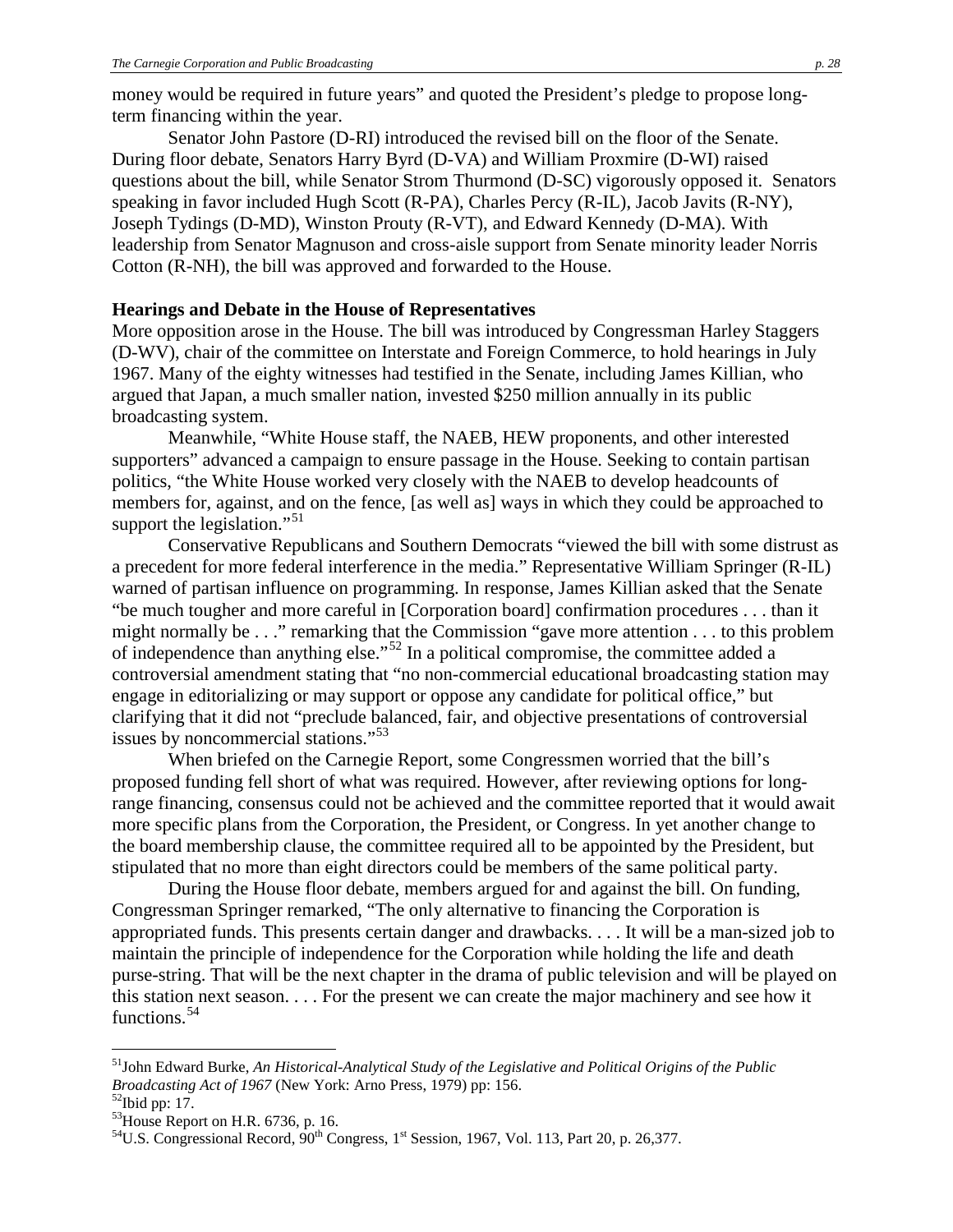Several moves were made to kill the bill. Congressman Albert Watson (R-SC) moved to strike out the section that established the CPB, but his amendment was defeated, 120 to 111. The bill passed 266 to 91 and was sent to Conference to be reconciled with the Senate version.

### **Passage of the Public Broadcasting Act of 1967**

In conference, the Act was loosened to allow stations to broadcast editorials introduced as "not representing the opinion of the management of the station." "Objectivity and balance" requirements were adjusted so that "each program need not meet the test of objectivity and balance, but the series, when considered as a whole, must.<sup>[55](#page-28-0)</sup> Other differences were resolved, with both houses passing the compromise bill by October 1967. On November 7, President Johnson signed the Public Broadcasting Act of 1967 into law. The bill:

- Established the Corporation for Public Broadcasting (headed by a 15-member board appointed by the President) to oversee channeling of funds for noncommercial TV and radio production groups, stimulate programming of higher educational and cultural value through funding and recommendations to local stations and networks, and extend educational television's audience.
- Authorized \$9 million to finance the first year (1968) of activities of the Corporation.
- Extended through fiscal 1970 the construction program under the Educational TV Facilities Act in which \$10.5M was appropriated for 1968, \$12.5M for 1969, and \$15M for 1970. Extended to radio.
- Authorized \$500,000 to HEW to conduct a study of instructional electronic media in schools.

Johnson said, "In weak or irresponsible hands, [public broadcasting] could generate controversy without understanding, mislead as well as teach. If public TV is to fulfill our hopes, then the Corporation must be representative, it must be responsible, and it must be long on enlightened leadership."

## **The Corporation for Public Broadcasting and the Public Broadcasting System**

Congress charged CPB to build a system "in which programs of high quality, obtained from diverse sources, will be made available to noncommercial educational television and radio stations, with strict adherence to objectivity and balance" and provide "maximum protection . . . from extraneous interference and control." Designed to commission programs from national program producers or local stations, CPB was prohibited from owning or operating broadcast, interconnection, or production facilities. Not recommended by Carnegie, CPB went on in 1970 to create two public broadcasting networks, the Public Broadcasting Service for television and National Public Radio. Established for interconnection and distribution that eventually utilized satellites, both PBS and NPR were membership corporations funded by CPB and member stations, and governed by "boards composed of representatives from stations and the public." Unlike PBS, NPR was allowed to produce programs for member stations.

In its early years, public TV would quickly produce a range of new and innovative programs that connected with growing audiences. "The period from 1967 to 1972 was one of growth and improvement in public television. The number of TV stations increased from 126 to 233. . . . Between 1970 and 1972, the total prime-time public TV audience increased more than

<span id="page-28-0"></span> <sup>55</sup>Conference Report on S. 1160, p. 13.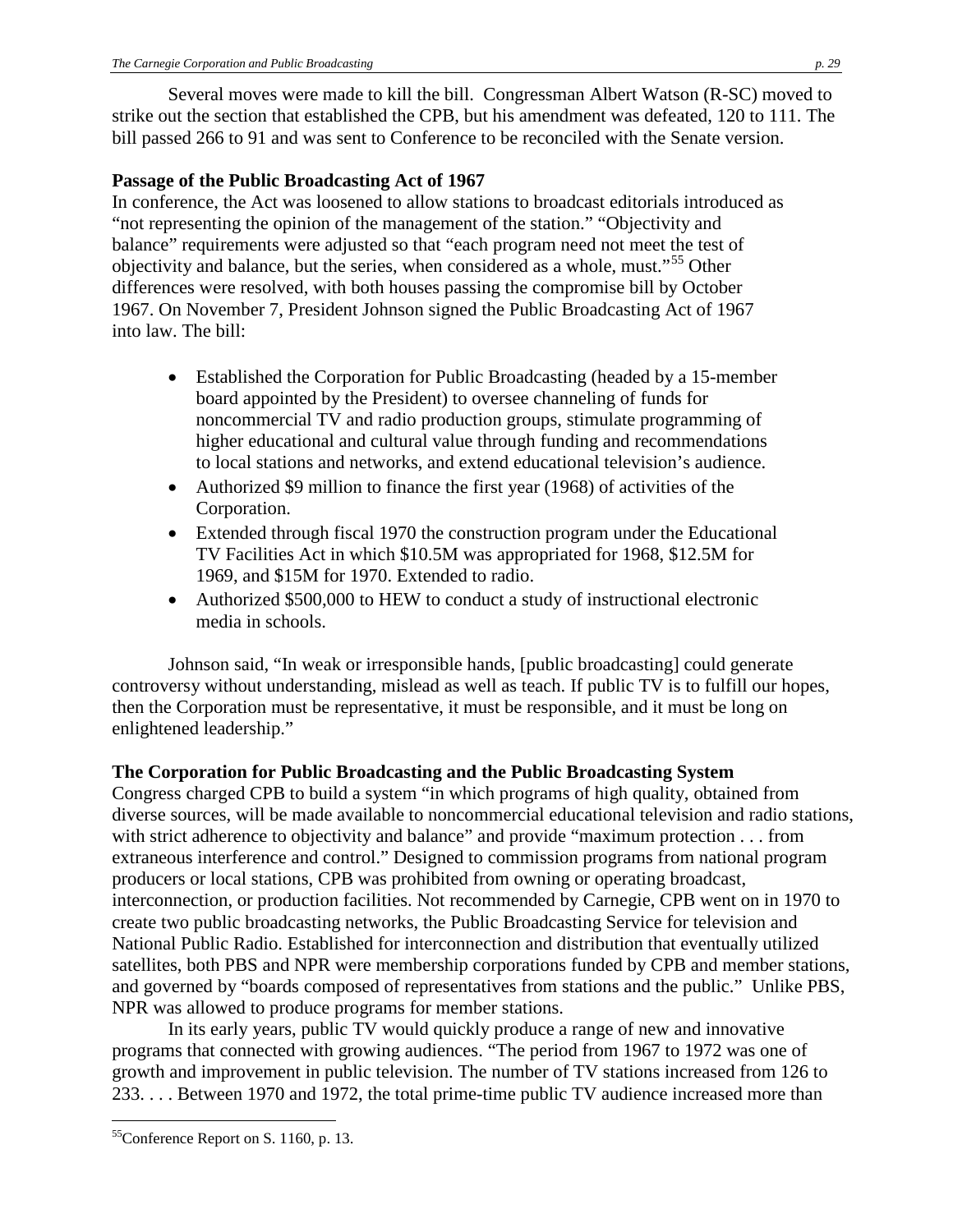30 percent. By 1972, 36 percent of households tuned at least once to public TV during an eightweek period." In addition to federal funding, stations increased revenue from local and state government, viewer contributions, and other private support. As a result, "total income to public TV stations grew from \$58 million in 1966 to \$158 million in 1972, with federal support increasing from \$7 million to \$31 million during that period."

However, "important elements of the vigorous and free national system that the first Carnegie Commission envisioned were still lacking," most importantly, stable federal funding. The Ford Foundation continued as the largest funder of public TV's national schedule. Through legislated formulas, Congress over time reduced CPB's discretion in allocating funds. Federal funding was insufficient. By 1979, it was estimated that \$1.3 billion in total revenue was needed to operate a "first-class, full service public broadcasting system." In the end, neither the Johnson administration nor others put forward a specific plan for sustainable, long-range financing. Instead, public broadcasting depended on uncertain annual federal appropriations subject to political influence. In 1972, President Nixon vetoed CPB's authorization bill, citing concern over CPB's centralized power over local stations and perceived leftist leanings. Despite resignations and a reorganization that led Nixon to approve funding, similar threats to funding would come from conservatives in the decades that followed.

In the early 1970s, CPB and PBS tangled over ambiguity in their respective roles. Debate continued about the role of advertising. Financial and human resources for robust program development were insufficient. According to Lloyd Morrisett, the Carnegie Commission's "notion that creativity would bubble up from local stations, was erroneous because, unlike commercial broadcasting where program and production talent was developed at the center of commercial networks in New York and L.A., talent among the decentralized public broadcasting stations was lacking."

#### **CARNEGIE II**

A decade after the Carnegie Commission disbanded, these financial, political, and structural problems led Carnegie to launch the Carnegie Commission on the Future of Public Broadcasting. Known as Carnegie II, it differed from Carnegie I by including leaders from the established public and commercial broadcasting industries. Carnegie II's 1979 report, *A Public Trust*, concluded that public broadcasting's "financial, organizational, and creative structures are fundamentally flawed," that the system was "closed, unwilling to change, and afraid of criticism," that corporate sponsors unduly encouraged popular instead of educational programs, and that "the invention did not work, at least not very well." The Commission recommended the CPB be replaced by a National Telecommunications Trust and appropriations increase by 500% to \$600 million, a politically unrealistic proposal that "condemned the Carnegie II report to oblivion."<sup>[56](#page-29-0)</sup> Although President Jimmy Carter was more supportive of public broadcasting than some other presidents, neither the White House nor Congress were ready to advocate reform or appropriations increases. Carnegie II's proposal for a spectrum use fee met with stiff lobbying from commercial networks. Observers reported that Carnegie II attracted little attention or political support, and prompted little action.<sup>[57](#page-29-1)</sup>

#### **CONCLUSION**

<span id="page-29-1"></span><span id="page-29-0"></span><sup>&</sup>lt;sup>56</sup>James Ledbetter, Made Possible By... (New York: Verson, 1997) pp. 169-170.<br><sup>57</sup>John Witherspoon & Roselle Kovitz, *A History of Public Broadcasting* (Washington DC: Current: The Public Telecommunications Newspaper, 2000) pp: 52.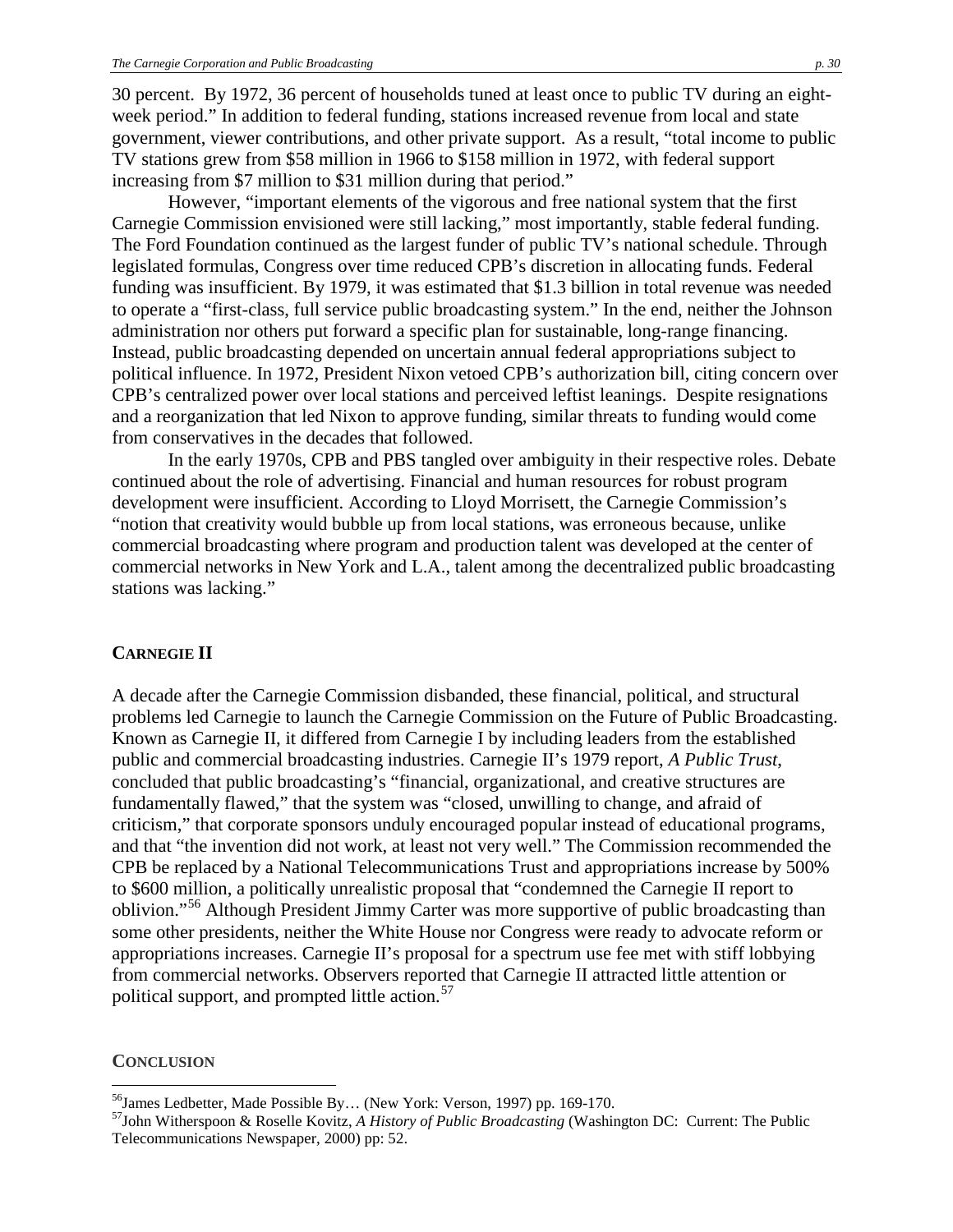Was the 1967 Carnegie Commission on Educational Television successful?

The 1967 public broadcasting bill passed through Congress in an unusually quick seven months. Why? Precedent for federal funding had been set by the ETV Facilities Act of 1962. A variety of organizations and individuals worked to influence both the content of the 1967 policy and support for it, including the National Association for Educational Broadcasters; the Ford Foundation; the Carnegie Corporation; the Department of Health, Education, and Welfare; the White House; and members of Congress. The Carnegie Commission's prestige added clout to its recommendations. The bill had been prepared to eliminate controversial and partisan issues, some addressed through compromise, others deferred and left unresolved. Finally, President Johnson himself strongly pushed the legislation as part of his Great Society agenda when the political and social climate was supportive of such initiatives. As a result, educational and public service broadcasting was significantly expanded in America.<sup>[58](#page-30-0)</sup>

Lloyd Morrisett, who after leaving Carnegie would head the Markle Foundation and cofound the Children's Television Workshop, producer of *Sesame Street,* reflected on the Commission's impact:

The Carnegie Commission was a brilliant success in many respects, very successful for the standards of its times. Its vision for public broadcasting was brilliantly conceived and created an institution with great promise that produced wonderful and important programs. But its result, the system that was established and developed after the 1967 act, is a dysfunctional system. It is insufficiently insulated from political pressures, and has struggled with attracting talent, maintaining political support, and maintaining audiences. Relative to increasingly competitive commercial networks, the aggregate budgets for program development are extremely low. There are structural flaws, and no policy mechanism for coordinating advertising or schedules. And, the question of long-term, full funding was never resolved.

In assessing the Commission's success, Arthur Singer remarked:

Some of the recommendations Steven White and I advocated did not get into the Commission report, and some of the Commission's proposals didn't make the legislation. Other ideas, like creating the Public Broadcasting System and National Public Radio, were not recommendations of the Commission but turned out to be good things for public broadcasting. Long-term funding remains a major problem. We did intend for the government to be the principal financier of public broadcasting, but the government only pays for about 15% of total costs, which is not enough. But, the goal of the Commission was to define the need, establish a vision, and get the federal government into the act, to make a bigger investment in public broadcasting than before and to grow and strengthen the system. We succeeded at that.

<span id="page-30-0"></span> <sup>58</sup>John Edward Burke, *An Historical-Analytical Study of the Legislative and Political Origins of the Public Broadcasting Act of 1967* (New York: Arno Press, 1979) pp: 230-238.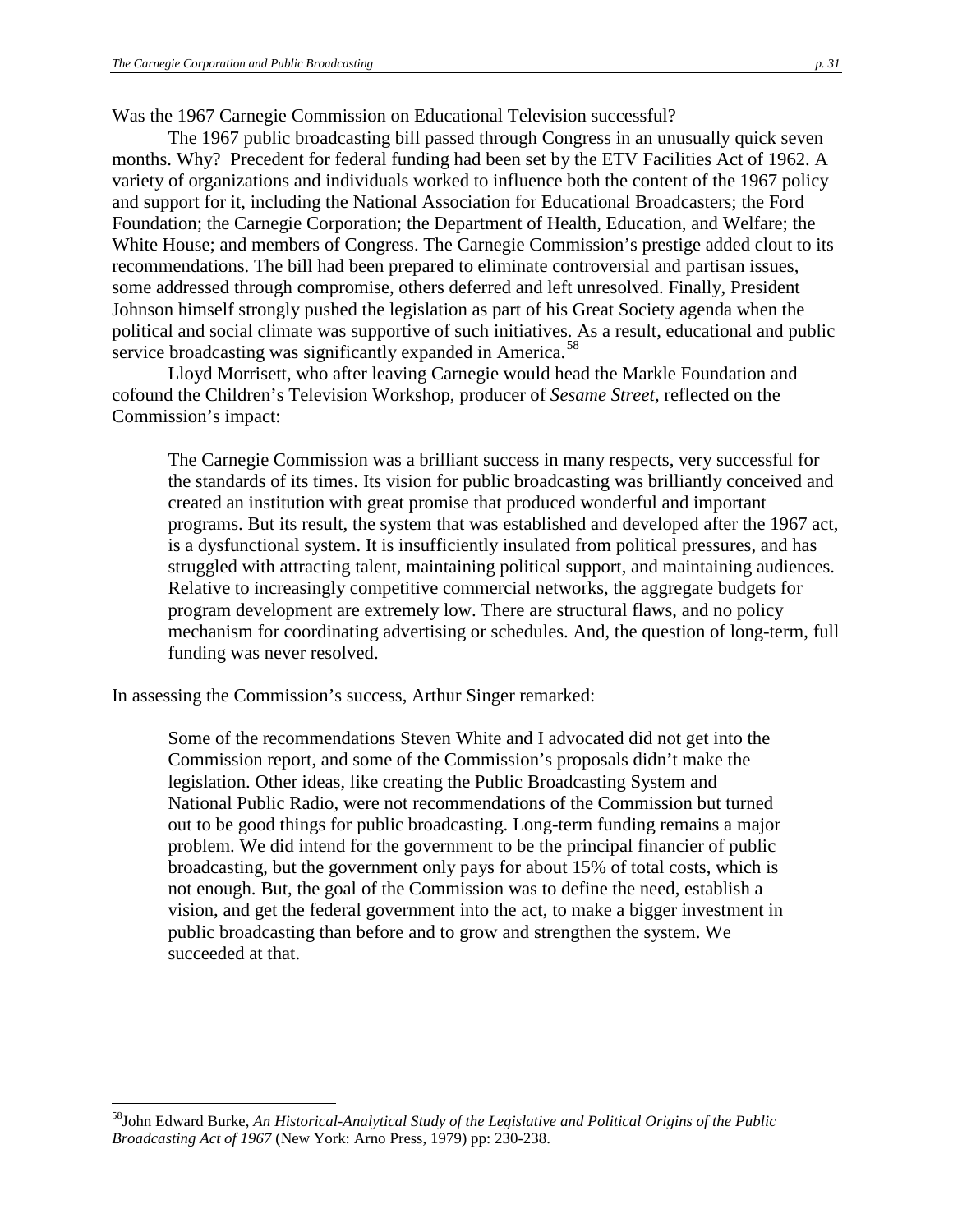# **Exhibit 4**

### **Excerpts from the Public Broadcasting Act of 1967**

Public Law 90-129, 90th Congress, November 7, 1967 (as amended on April 26, 1968). Provisions include:

- [extend authorization of the earlier Educational Television Facilities Act,](http://www.current.org/pbpb/legislation/PBA67.html#etv#etv)
- [forbid educational broadcasting stations to editorialize or support or oppose political](http://www.current.org/pbpb/legislation/PBA67.html#edit#edit)  [candidates,](http://www.current.org/pbpb/legislation/PBA67.html#edit#edit)
- [establish the Corporation for Public Broadcasting and defines its board,](http://www.current.org/pbpb/legislation/PBA67.html#cpb#cpb)
- [defines its purposes,](http://www.current.org/pbpb/legislation/PBA67.html#purposes#purposes)
- [authorize reduced telecommunications rates for its interconnection,](http://www.current.org/pbpb/legislation/PBA67.html#rates#rates)
- [authorize appropriations to CPB,](http://www.current.org/pbpb/legislation/PBA67.html#approp#approp) and
- [authorize a federal study of instructional television and radio.](http://www.current.org/pbpb/legislation/PBA67.html#itv#itv)

### Title I—Construction of Facilities

### *Extension of duration of construction grants for educational broadcasting*

Sec. 101. (a) Section 391 of the Communications Act of 1934 (47 U.S.C. 391) is amended by inserting after the first sentence the following new sentence: "There are also authorized to be appropriated for carrying out the purposes of such section, \$10,500,000 for the fiscal year ending June 30, 1968, \$12,500,000 for the fiscal year ending June 30, 1969, and \$15,000,000 for the fiscal year ending June 30, 1970." …

#### *Maximum on grants in any State*

Sec. 102. Effective with respect to grants made from appropriations for any fiscal year beginning after June 30, 1967, subsection (b) of section 392 of the Communications Act of 1934 (47 U.S.C. 392(b)) is amended to read as follows: "(b) The total of the grants made under this part from the appropriation for any fiscal year for the construction of noncommercial educational television broadcasting facilities and noncommercial educational radio broadcasting facilities in any State may not exceed 8½ per centum of such appropriation."

### *Noncommercial educational radio broadcasting facilities*

Sec. 103. (a) Section 390 of the Communications Act of 1934 (47 U.S.C. 390) is amended by inserting "noncommercial" before "educational" and by inserting "or radio" after "television." . .

### *Congressional Declaration of Policy*

.

Sec. 396. (a) The Congress hereby finds and declares— "(1) that it is in the public interest to encourage the growth and development of noncommercial educational radio and television broadcasting, including the use of such media for instructional purposes;

(2) that expansion and development of noncommercial educational radio and television broadcasting and of diversity of its programming depend on freedom, imagination, and initiative on both the local and national levels;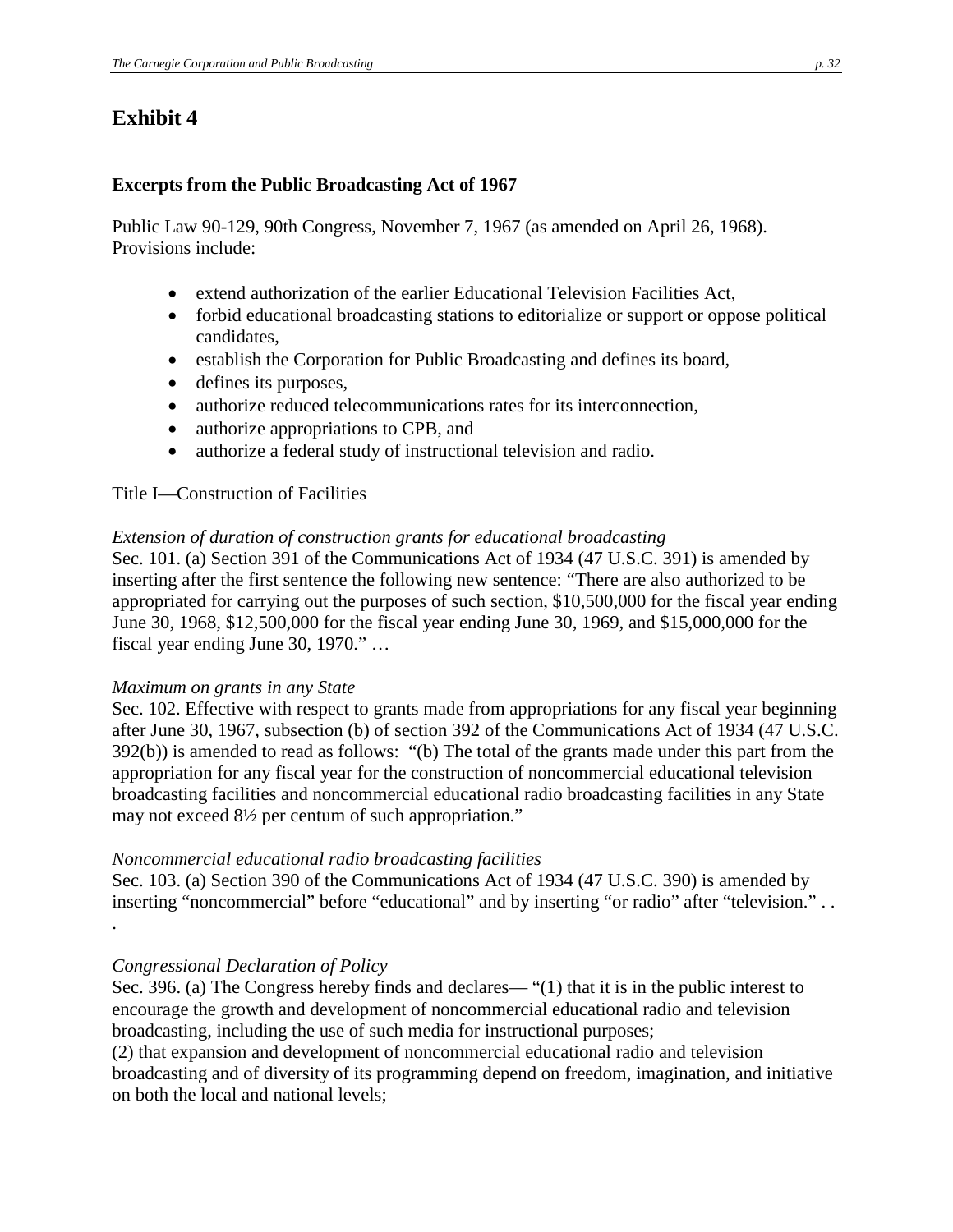(3) that the encouragement and support of noncommercial educational radio and television broadcasting, while matters of importance for private and local development, are also of appropriate and important concern to the Federal Government;

(4) that it furthers the general welfare to encourage noncommercial educational radio and television broadcast programming which will be responsive to the interests of people both in particular localities and throughout the United States, and which will constitute an expression of diversity and excellence;

(5) that it is necessary and appropriate for the Federal Government to complement, assist, and support a national policy that will most effectively make noncommercial educational radio and television service available to all the citizens of the United States;

(6) that a private corporation should be created to facilitate the development of educational radio and television broadcasting and to afford maximum protection to such broadcasting from extraneous interference and control.

## *Corporation Established*

(b) There is authorized to be established a nonprofit corporation, to be known as the 'Corporation for Public Broadcasting,' which will not be an agency or establishment of the United States Government. The Corporation shall be subject to the provisions of this section, and, to the extent consistent with this section, to the District of Columbia Nonprofit Corporation Act.

## *Board of Directors*

(c) (1) The Corporation shall have a Board of Directors (hereinafter in this section referred to as the 'Board'), consisting of fifteen members appointed by the President, by and with the advice and consent of the Senate. Not more than eight members of the Board may be members of the same political party.

(2) The members of the Board (A) shall be selected from among citizens of the United States (not regular fulltime employees of the United States) who are eminent in such fields as education, cultural and civic affairs, or the arts, including radio and television; (B) shall be selected so as to provide as nearly as practicable a broad representation of various regions of the country, various professions and occupations, and various kinds of talent and experience appropriate to the functions and responsibilities of the Corporation.

(3) The members of the initial Board of Directors shall serve as incorporators and shall take whatever actions are necessary to establish the Corporation under the District of Columbia Nonprofit Corporation Act.

(4) The term of office of each member of the Board shall be six years; except that (A) any member appointed to fill a vacancy occurring prior to the expiration of the term for which his predecessor was appointed shall be appointed for the remainder of such term; and (B) the terms of office of members first taking office shall begin on the date of incorporation and shall expire, as designated at the time of their appointment, five at the end of two years, five at the end of four years, and five at the end of six years. No member shall be eligible to serve in excess of two consecutive terms of six years each. Notwithstanding the preceding provisions of this paragraph, a member whose term has expired may serve until his successor has qualified.

(5) Any vacancy in the Board shall not affect its power, but shall be filled in the manner in which the original appointments were made.

## *Election of Chairman*

(d) (1) The President shall designate one of the members first appointed to the Board as Chairman; thereafter the members of the Board shall annually elect one of their number as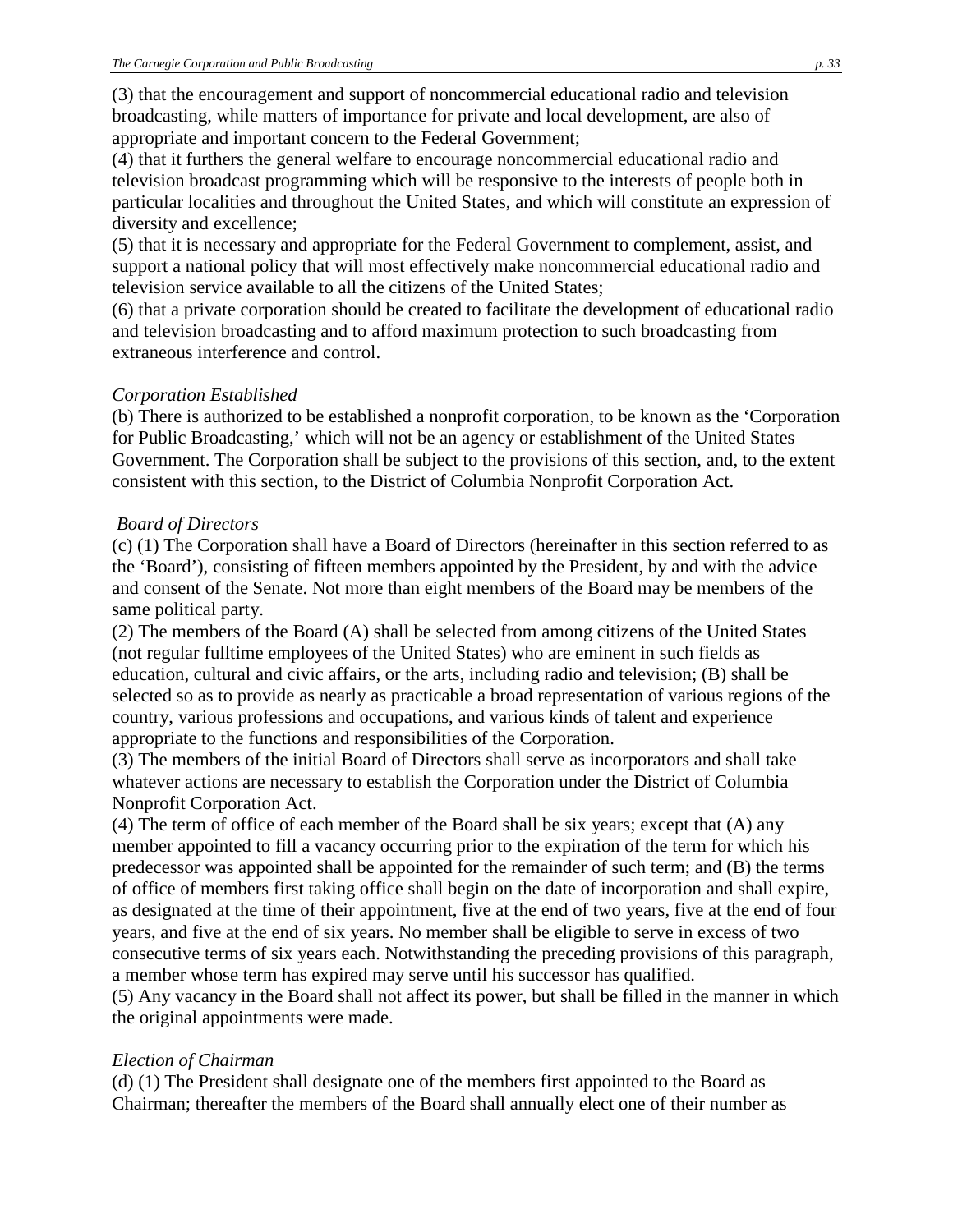Chairman. The members of the Board shall also elect one or more of them as a Vice Chairman or Vice Chairmen. . . .

### *Officers and Employees*

(e) (1) The Corporation shall have a President, and such other officers as may be named and appointed by the Board for terms and at rates of compensation fixed by the Board. … All officers shall serve at the pleasure of the Board.

(2) Except as provided in the second sentence of subsection (c) (1) of this section, no political test or qualification shall be used in selecting, appointing, promoting, or taking other personnel actions with respect to officers, agents, and employees of the Corporation.

### *Nonprofit and Nonpolitical Nature of the Corporation*

(f) (1) The Corporation shall have no power to issue any shares of stock, or to declare or pay any dividends.

(2) No part of the income or assets of the Corporation shall inure to the benefit of any director, officer, employee, or any other individual except as salary or reasonable compensation for services.

(3) The Corporation may not contribute to or otherwise support any political party or candidate for elective public office.

## *Purposes and Activities of the Corporation*

(g) (1) In order to achieve the objectives and to carry out the purposes of this subpart, as set out in subsection (a), the Corporation is authorized to—

(A) facilitate the full development of educational broadcasting in which programs of high quality, obtained from diverse sources, will be made available to noncommercial educational television or radio broadcast stations, with strict adherence to objectivity and balance in all programs or series of programs of a controversial nature;

(B) assist in the establishment and development of one or more systems of interconnection to be used for the distribution of educational television or radio programs so that all noncommercial educational television or radio broadcast stations that wish to may broadcast the programs at times chosen by the stations;

(C) assist in the establishment and development of one or more systems of noncommercial educational television or radio broadcast stations throughout the United States;

(D) carry out its purposes and functions and engage in its activities in ways that will most effectively assure the maximum freedom of the noncommercial educational television or radio broadcast systems and local stations from interference with or control of program content or other activities.

(2) Included in the activities of the Corporation authorized for accomplishment of the purposes set forth in subsection (a) of this section, are, among others not specifically named— "(A) to obtain grants from and to make contracts with individuals and with private, State, and Federal agencies, organizations, and institutions;

(B) to contract with or make grants to program production entities, individuals, and selected noncommercial educational broadcast stations for the production of, and otherwise to procure, educational television or radio programs for national or regional distribution to noncommercial educational broadcast stations;

(C) to make payments to existing and new noncommercial educational broadcast stations to aid in financing local educational television or radio programming costs of such stations, particularly innovative approaches thereto, and other costs of operation of such stations;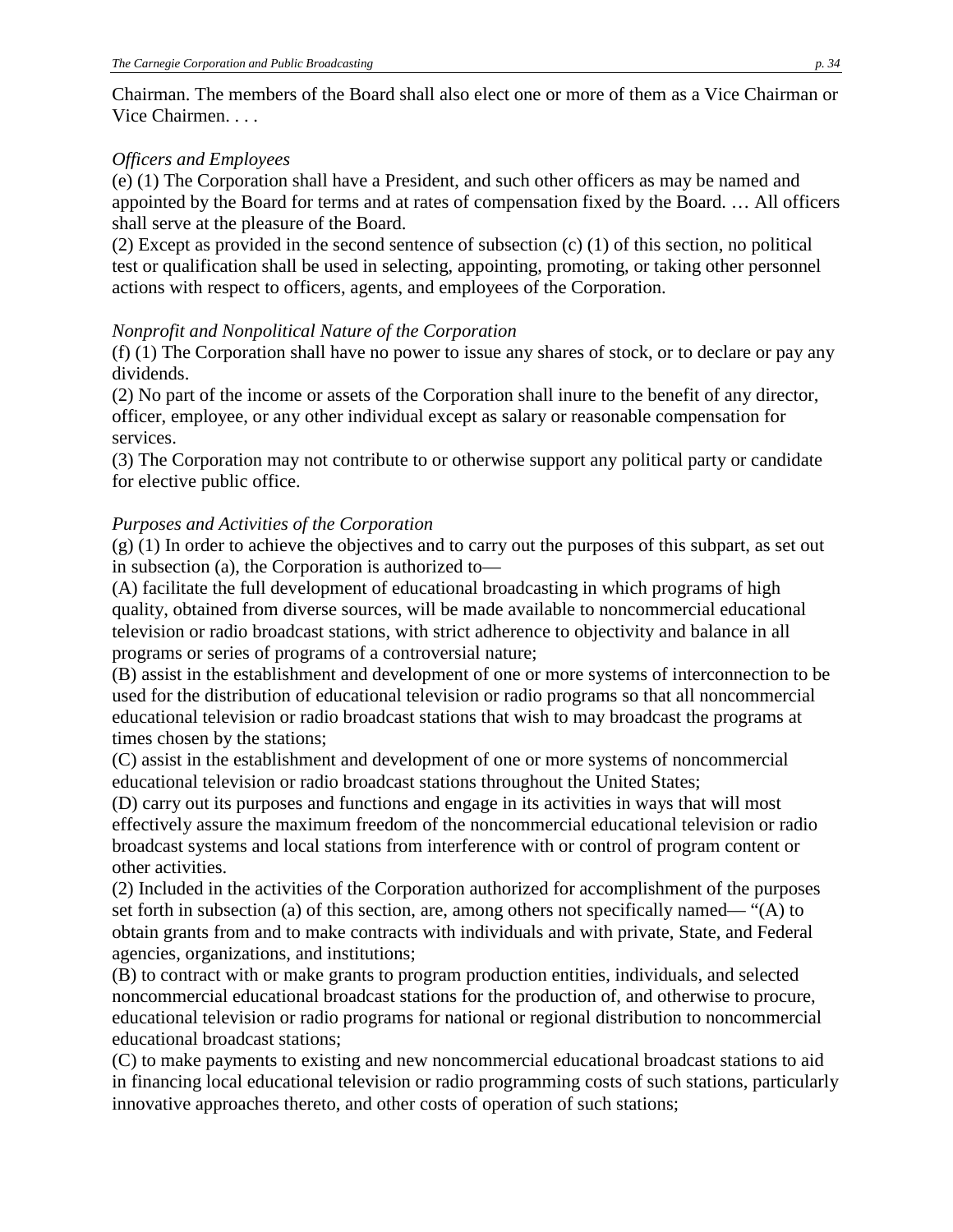(D) to establish and maintain a library and archives of noncommercial educational television or radio programs and related materials and develop public awareness of and disseminate information about noncommercial educational television or radio broadcasting by various means, including the publication of a journal;

(E) to arrange, by grant or contract with appropriate public or private agencies, organizations, or institutions, for interconnection facilities suitable for distribution and transmission of educational television or radio programs to noncommercial educational broadcast stations;

(F) to hire or accept the voluntary services of consultants, experts, advisory boards, and panels to aid the Corporation in carrying out the purposes of this section;

(G) to encourage the creation of new noncommercial educational broadcast stations in order to enhance such service on a local, State, regional, and national basis;

(H) conduct (directly or through grants or contracts) research, demonstrations, or training in matters related to noncommercial educational television or radio broadcasting.

(3) To carry out the foregoing purposes and engage in the foregoing activities, the Corporation shall have the usual powers conferred upon a nonprofit corporation by the District of Columbia Nonprofit Corporation Act, except that the Corporation may not own or operate any television or radio broadcast station, system, or network, community antenna television system, or interconnection or program production facility.

## *Authorization for Free or Reduced Rate Interconnection Service*

(h) Nothing in the Communications Act of 1934, as amended, or in any other provision of law shall be construed to prevent United States communications common carriers from rendering free or reduced rate communications interconnection services for noncommercial educational television or radio services, subject to such rules and regulations as the Federal Communications Commission may prescribe.

## *Report to Congress*

(i) The Corporation shall submit an annual report for the preceding fiscal year ending June 30 to the President for transmittal to the Congress on or before the 31st day of December of each year. The report shall include a comprehensive and detailed report of the Corporation's operations, activities, financial condition, and accomplishments under this section and may include such recommendations as the Corporation deems appropriate. . . .

## *Financing*

(k) (1) There are authorized to be appropriated for expenses of the Corporation for the fiscal year ending June 30, 1969, the sum of \$9,000,000, to remain available until expended. (2) Notwithstanding the preceding provisions of this section, no grant or contract pursuant to this section may provide for payment from the appropriation for the fiscal year ending June 30, 1969, for any one project or to any one station of more than \$250,000. . . .

Title III—Study of Educational and Instructional Broadcasting

## *Study authorized*

Sec. 301. The Secretary of Health, Education, and Welfare is authorized to conduct, directly or by contract, and in consultation with other interested Federal agencies, a comprehensive study of instructional television and radio (including broadcast, closed circuit, community antenna television, and instructional television fixed services and two-way communication of data links and computers) and their relationship to each other and to instructional materials such as videotapes, films, discs, computers, and other educational materials or devices, and such other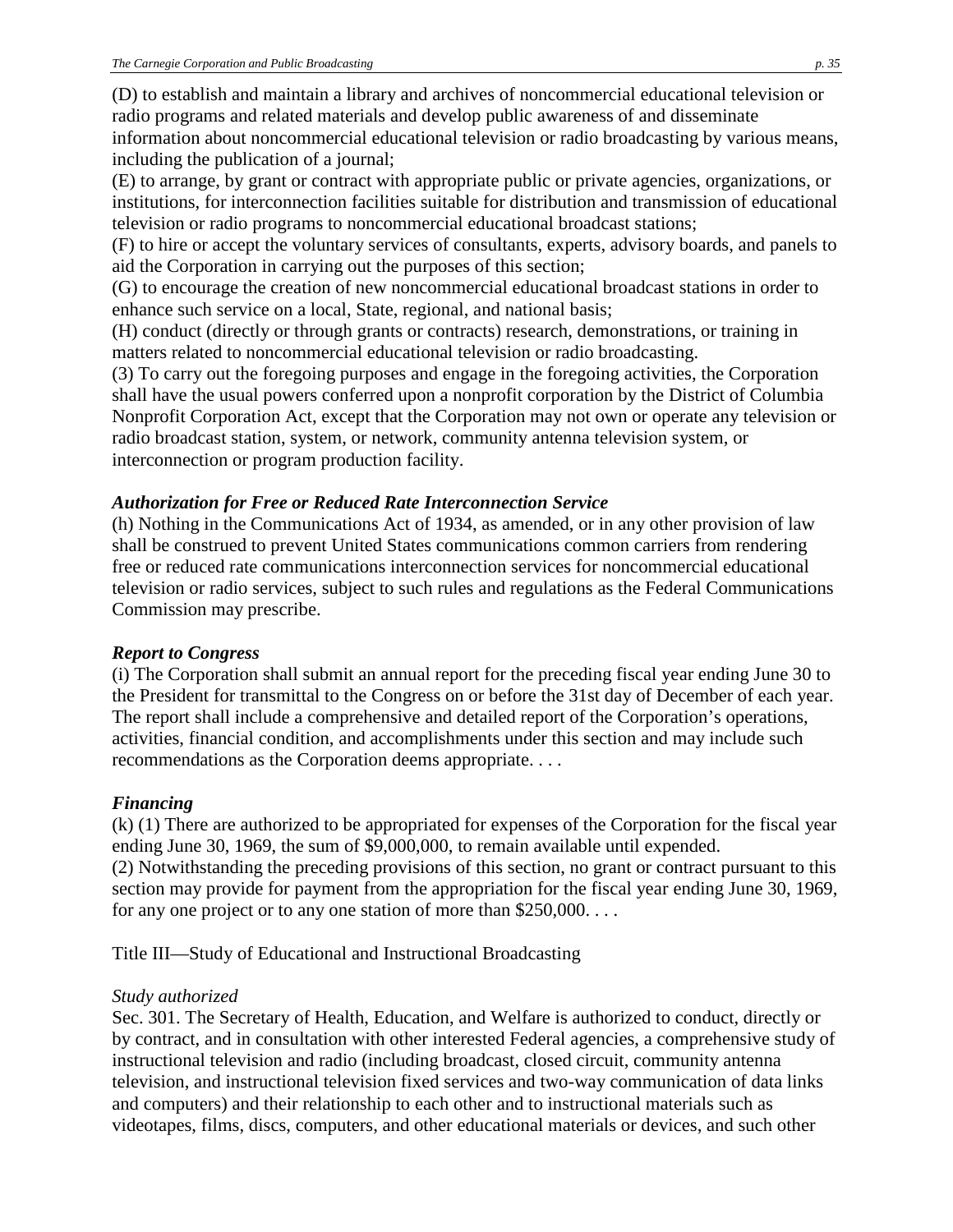aspects thereof as may be of assistance in determining whether and what Federal aid should be provided for instructional radio and television and the form that aid should take, and which may aid communities, institutions, or agencies in determining whether and to what extent such activities should be used.

### *Duration of study*

Sec. 302. The study authorized by this title shall be submitted to the President for transmittal to the Congress on or before June 30, 1969.

## *Appropriation*

Sec. 303. There are authorized to be appropriated for the study authorized by this title such sums, not exceeding \$500,000, as may be necessary.

Source: Public Broadcasting PolicyBase, "Public Broadcasting Act of 1967." Retrieved from http://www.current.org/pbpb/legislation/PBA67.html.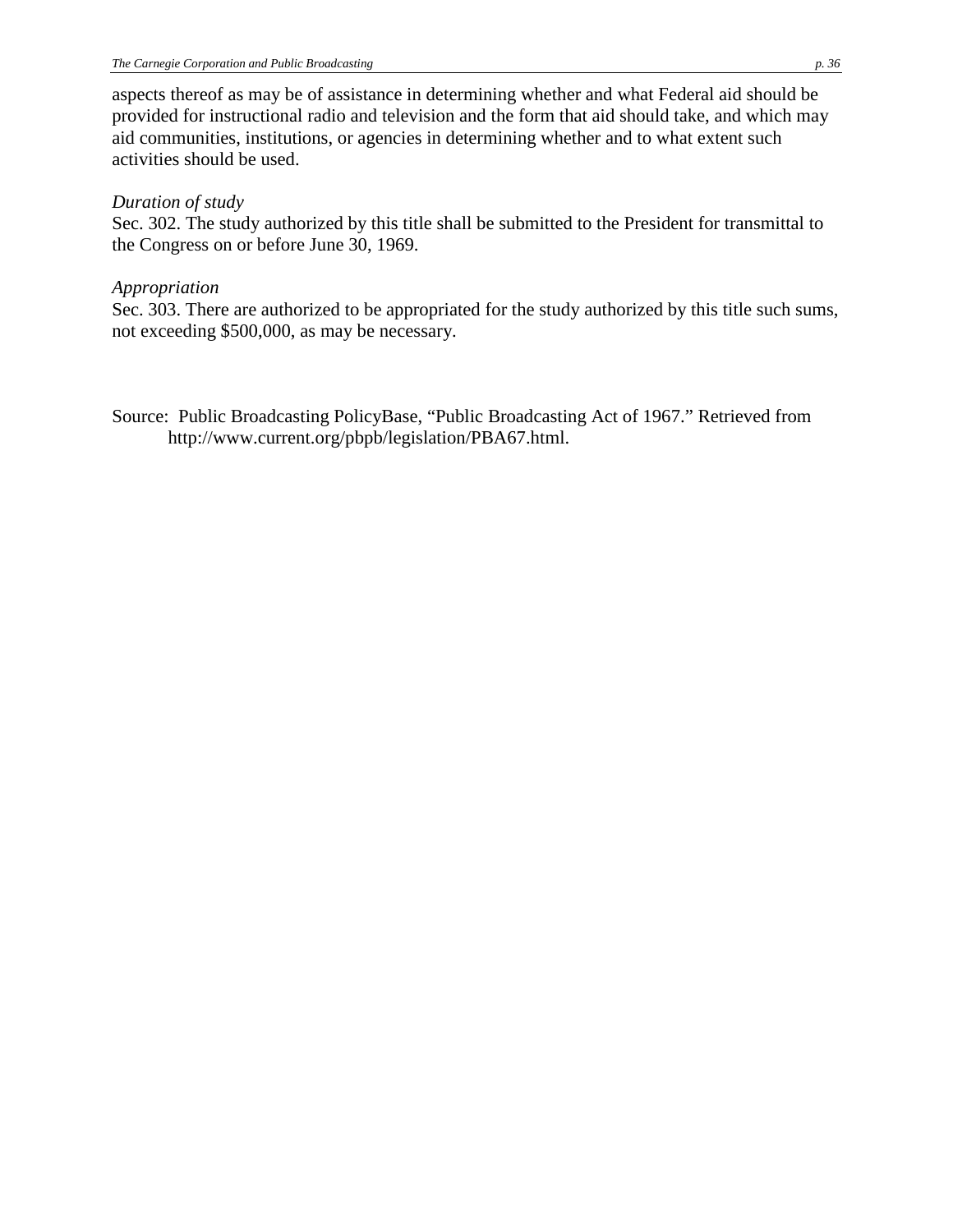## **Exhibit 5**

#### **Proposal on Formation of the Public Television Network, 1968**

On September 23, 1968, a little more than a year before the formation of PBS, two officials of the newly created Corporation for Public Broadcasting, Ward B. Chamberlin and Robert D.B. Carlisle, drafted this proposal for a new nonprofit network that would interconnect public televisions stations:

#### INTRODUCTORY

The Public Broadcasting Act of 1967, and the intensive discussions that preceded its enactment, have given high priority to the establishment of a nationwide interconnected television network to serve public TV daily.

To give this system dedicated and professional management in keeping with its significant objectives, formation of an independent organization will be necessary. This new entity would be known as the PUBLIC TELEVISION NETWORK (PTN). As soon as regular network time has been negotiated with AT&T, and in order to act promptly at that time, the basic plan for PTN should be agreed upon now.

#### GENERAL

Operation of a television network is an intricate process. The experience of commercial TV, which has been in the business of coast-to-coast networking since 1951, demonstrates that this process requires mature and wise management, engineering design and operating capabilities of a high degree, and an in-depth aptitude for working effectively in a crisis atmosphere where over a hundred stations and millions of viewers are the clients.

Public television may not attain these goals overnight but it must plan on this basis. In certain respects, PTV must plan even more intelligently. PTN management must recognize that its first obligation is to the individual stations. They are the core of the system. They, and the regional systems of which they may be a part, must be able to break away from the national network to transmit their own local programs. PTN must be ready at all times to adapt itself to this transcendent fact of life in public broadcasting.

Beyond recognizing the primary importance of the individual station's needs, PTN must be prepared to respond to other factors and forces. It is expected that the regional networks will be represented in establishing PTN practices; these networks will hold options on cutting away from the national network or transmitting programs into it. In addition, PTN will have to take into account the roles of the major suppliers of programming for public TV -- NET, eventually a second national producer of the same magnitude, and the expanding libraries from which specialpurpose programming emanate (ETS Program Service, N.I.T.).

To develop a contemporary approach for reacting to these various organizations while assuring the viewers of responsible and consistent service, it becomes essential to define a network structure that on the one hand is independent and yet on the other provides its clients and users with a major voice. The Corporation for Public Broadcasting cannot operate PTN. The Act states this: "... the Corporation may not own or operate any television or radio broadcasting station, system, or network, community antenna television system, or interconnection or program production facility." CPB will participate in PTN, as it will be, in most likelihood, its largest source of funds. But the decisions and practices PTN adopts will be those of a separate management organization responding principally to the needs of the stations and, most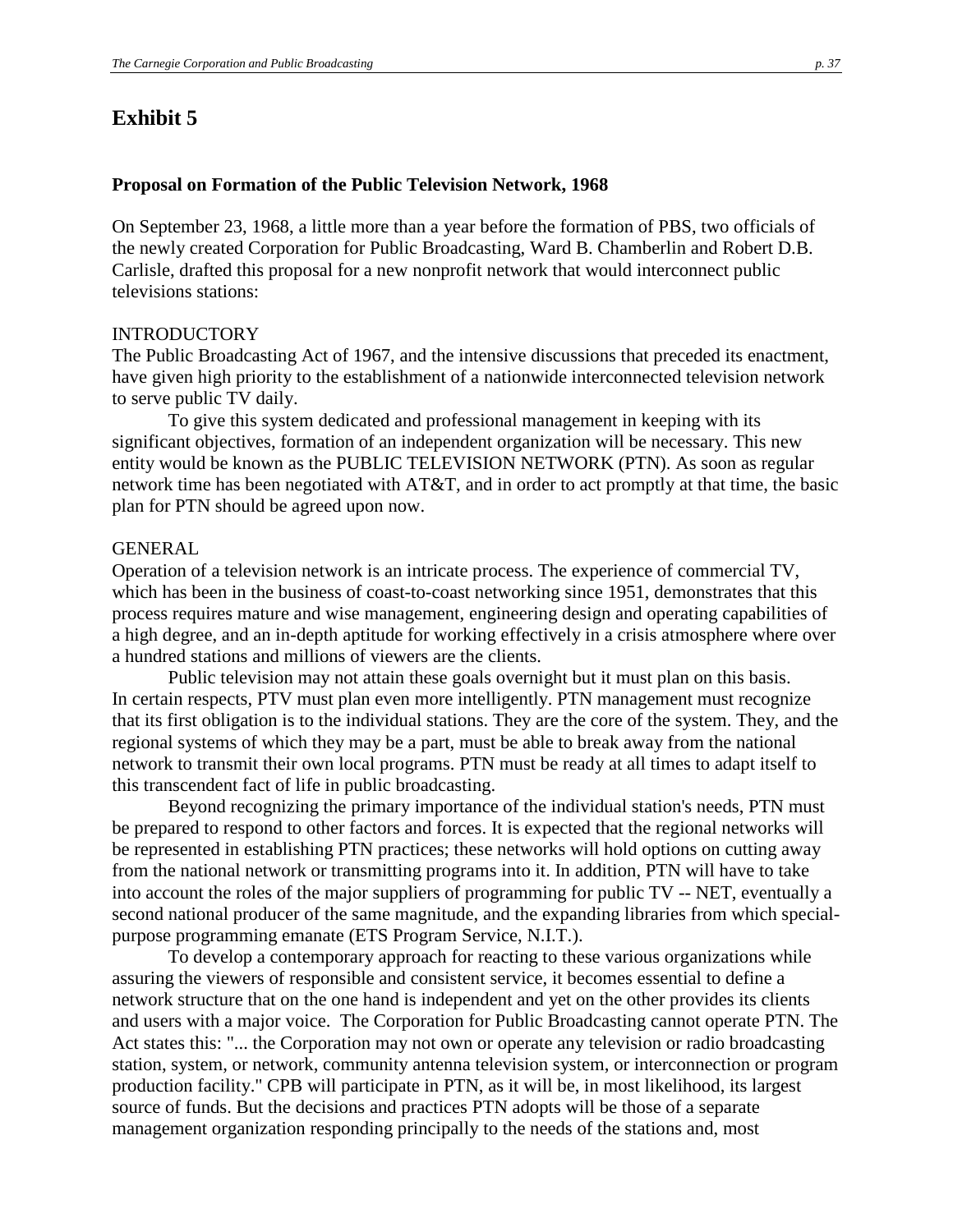importantly, their respective viewers.

### THE PTN STRUCTURE

PTN will be established as a corporation with three levels of authority, a staff of managers and technicians, and operating facilities on both the East and West coasts. Formed as a New York membership corporation, it will be a non-profit organization qualifying for tax-exempt status under Federal and State law.

#### Levels of Authority

1. A group of five Members is proposed. Their primary function will be to elect the Board of Directors.

It will be appropriate for the Corporation for Public Broadcasting to initiate selection of the Members without exercising exclusive control of this process. The five men will be nationally prominent representatives of institutions, foundations, and the professions. In view of the major role that CPB will play in financing the Network, it would be proper for the Chairman of CPB to be one of the five. In choosing candidates for the Board of Directors, the Members will be motivated primarily by recommendations solicited from the public TV broadcasters.

2. There will be a thirteen-member Board of Directors for PTN. The Board's chief purpose will be to set general policies. It will select the Network's President. It will not take part in operational decisions. The Board will be composed of (1) six Directors representing the stations, (2) four representing production centers, (3) two representing the public, and (4) one representing CPB. The Members, in electing groups (1) and (2), will act upon recommendations presented to them as set forth below. The Directors drawn from the stations will be elected atlarge. This to ensure selection of the best possible candidates, without regard for regional representation. Regional systems will gain representation in the Operations Committee.

Station-associated Board members can be selected in a special election at-large. Or this may be accomplished through a pre-existent organization of station managers, such as the Educational Television Stations Board of NAEB. Initially, all four Directors from production centers will be from NET. Later on, when a second center has been formed, two Directors would be nominated from it. Eventually, therefore, NET will have two members. CPB will nominate one Director, either its President or its Vice-President for Programming. Public members of the Board will be chosen by the Members of PTN, after consultation with key individuals in public broadcasting and consideration of nominations submitted by any interested PTV group. The President of PTN, once he has been selected by the Board, will attend its meetings in an exofficio capacity, without voting prerogatives. While all members of the Board of Directors will be elected by the Members of the Corporation, it is to be understood that the Membership will adhere in most cases to the recommendations presented by the respective groups.

3. The Operations Committee of PTN will consist of ten members, two of them nonvoting. Through conference calls, teletype exchanges, and regular meetings, this Committee, in conjunction with the PTN President, will make the day-to-day decisions essential for the operation of the Network. In the construction of this Committee, once again the primary emphasis is given to the stations themselves -- in this instance, through the regional network representatives responsible to them. Five members of the Committee will be the Executive Directors of the respective regional systems EEN, SECA, CEN, RMPB, and WEN. Vice-Presidents for Programming of CPB, NET, and the eventual second national production center will also serve on the Committee. The final two positions on the Committee will be held by the Director of Operations and the Director of Public Information of PTN. Neither will be able to vote.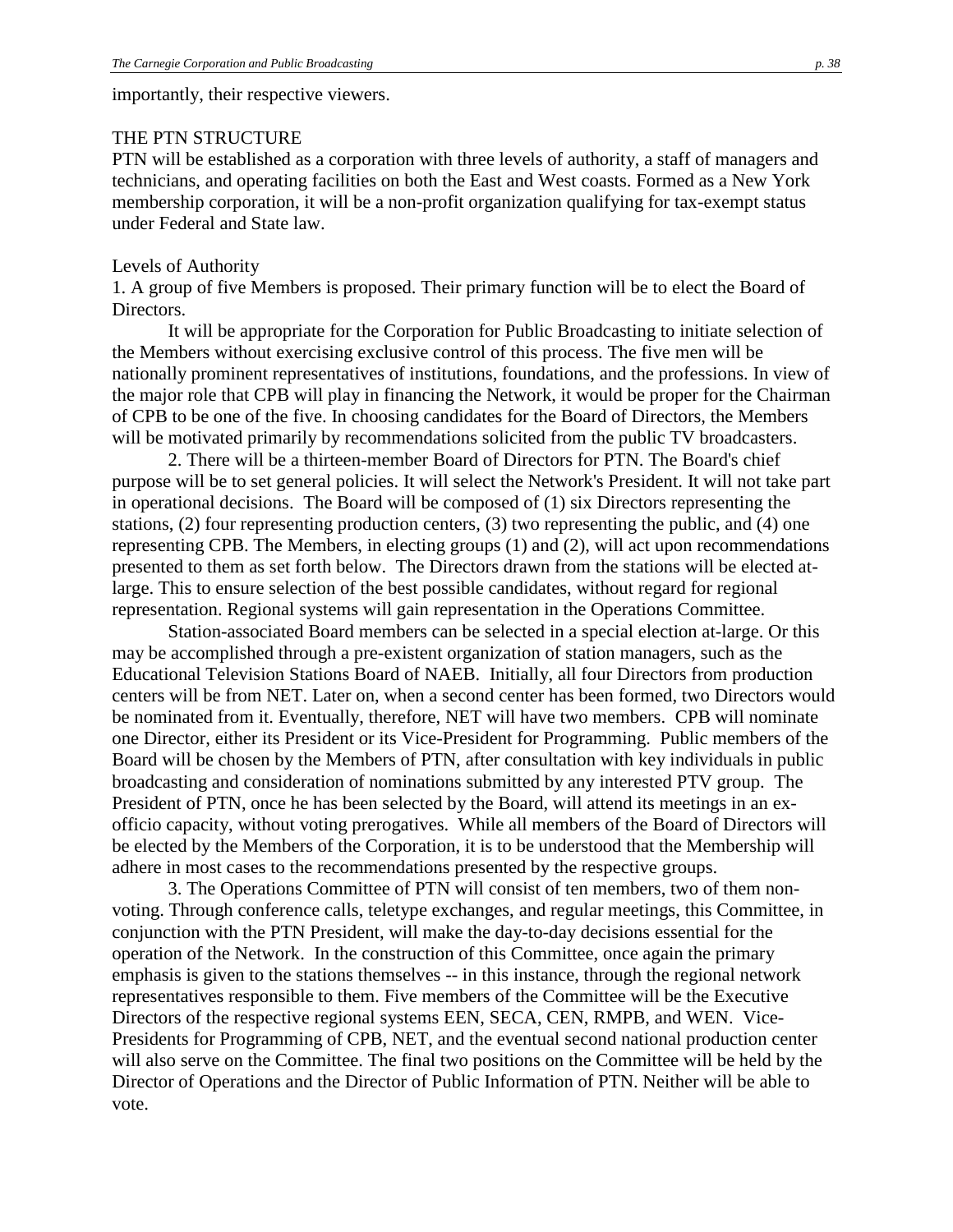#### RESPECTIVE RESPONSIBILITIES

A clear definition of the respective mandates of the Board of Directors and the Operations Committee will have to be evolved. Broad outlines conceived by the Members can be developed into specific patterns by the Board.

In its majority, the Board will represent the ultimate consumer -- the station and its viewers. At the same time, it will represent users of the system -- the production centers and the libraries. Its broad obligation, then, becomes one of developing a general formula for the use of the national interconnection which (1) protects the best interests of the consumers, and (2) makes the best uses of materials generated by the users.

It is to be expected that the Board will define the general breakdown of time allocations for Network usage. This definition will be developed in response to presentations from the national program producers and libraries, meshed with requests for general blocks of service (or non-service) from the regional networks. Station-associated Board members would have the largest voice in framing this pattern.

In addition to generalized allocations, the Board may choose to respond to long-range projections on critical events presented by the national producers, the regional networks, and others. Major activities such as the President's State of the Union Address can be forecast many months in advance as a significant, historical moment conceivably worthy of an entire evening's related programming on PTN.

In no respect will the Board control program production. It will not solicit programming from producers or regions. On the contrary, it will make decisions based on consumer needs and on assessing the overall inventory of materials that are potentially available for PTN use. Characteristically, PTN users will present long-range plans and their requests for PTN time allocations. Decisions made at the Board of Directors level will take cognizance of the cardinal fact that a long-range schedule of allocations may have to yield to short-range changes. The news shifts dramatically, or significant cultural and informational events are scheduled. It is at this critical point that the Operations Committee performs a key function.

This Committee is charged, in general terms, with executing the pattern of allocations established by the Board. Broad breakdowns of time are translated into specific day-to-day schedules, which, in turn, are transmitted to all stations and regional systems. At the same time, the PTN Public Information staff begins the process of promoting widely and intensively the programs selected for transmission on the Network. PTN information materials will be offered to the individual stations for their local use; at the same time, PTN will develop nationally applicable promotional items that coincide with Board of Directors policies.

It must be expected that the daily schedule will change frequently. The Operations Committee, responding to conference calls, can make ready decisions on removing predetermined programming from that evening's schedule to provide the stations with a nationally or regionally produced special program on an event of major importance.

### THE OPERATIONS CENTERS

Operation of the Network will require two centers. In each case, they can be superimposed on an existing PTV station. One would be located at WNDT, in New York City. The second would be at KCET, Los Angeles.

Each of the centers will transmit regularly into the Network. On special occasions, outlying stations will also be able to transmit into the system by arrangement with the Operations Committee and the PTN staff. The West Coast center will have the added responsibility of serving as the time-delay point for PTN. It will record programs originating from the East for delayed transmission to its regional consumers.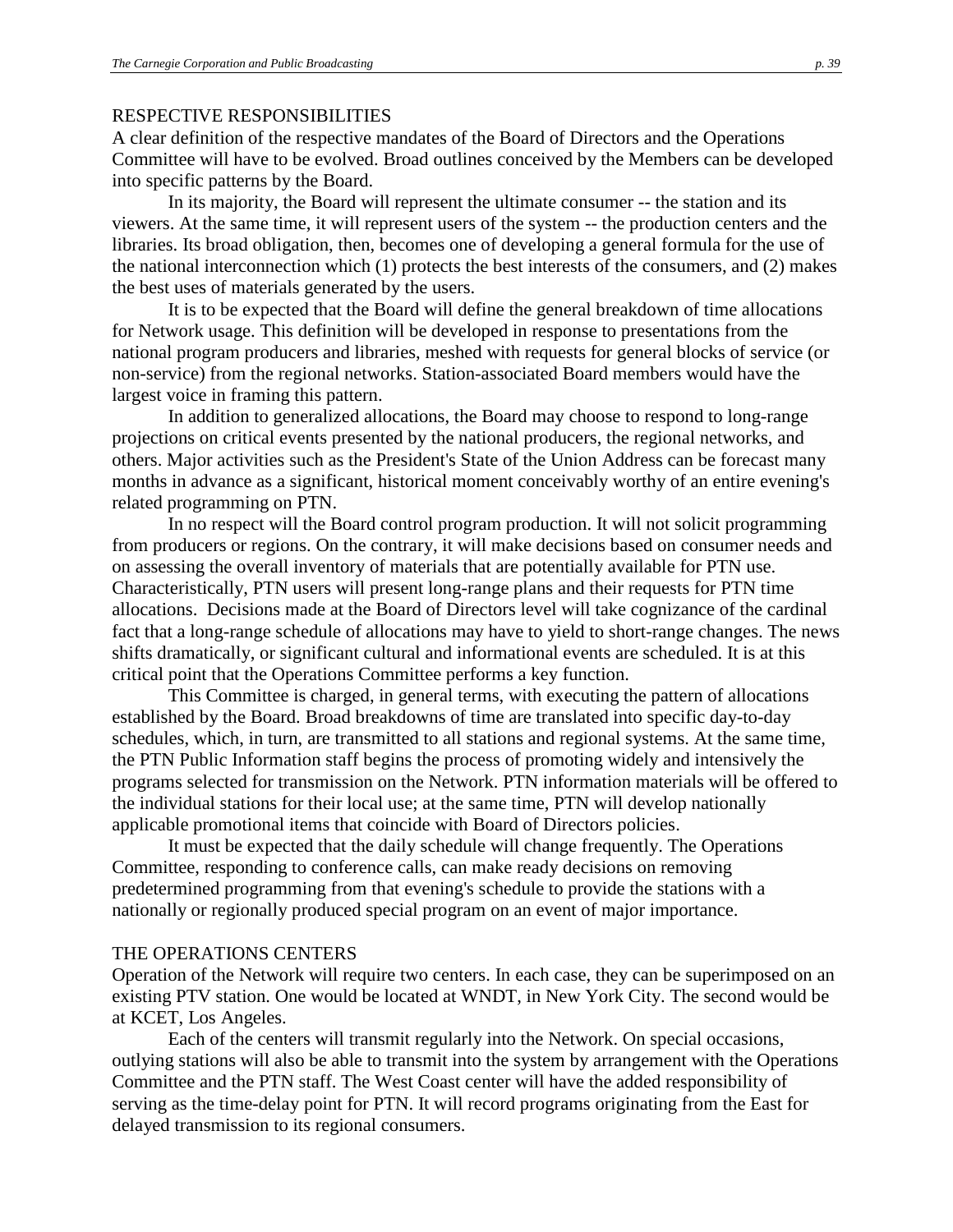The relationship of the centers to their "host" stations will have to be analyzed and determined by the Board. It is important to establish with the station that the center is a separate facility, both in manpower and in machines. Presence of the center at the station can be come a significant factor in aiding that broadcaster's total development, in reflection of the fact that PTN will pay the stations a service fee for housing the operations nucleus.

Source: Public Broadcasting PolicyBase, "Proposal on Formation of the Public Television Network, 1968." Retrieved from http://www.current.org/pbpb/documents/PTNproposal68.html.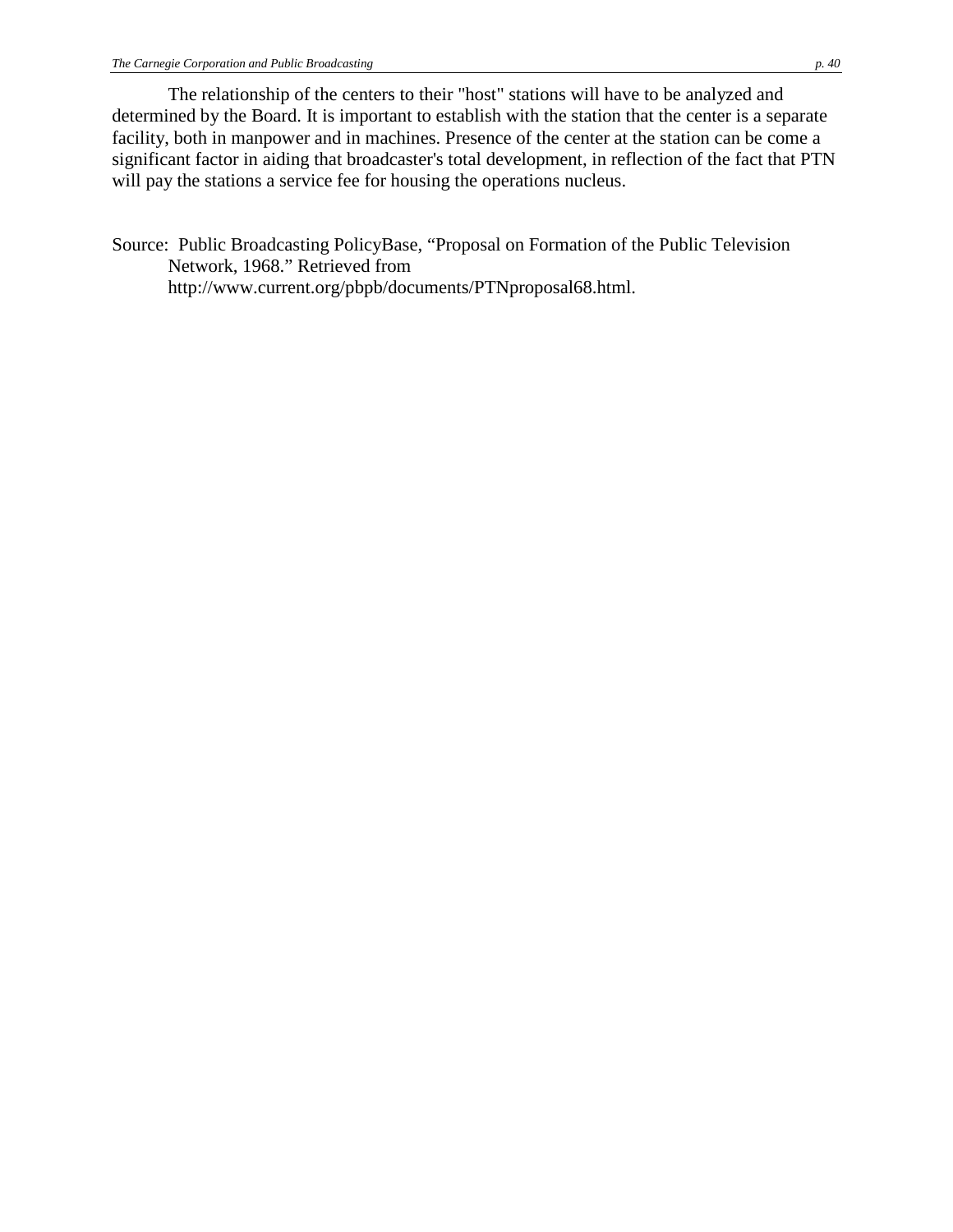# **Exhibit 6**

## **Excerpts from Articles of Incorporation of Public Broadcasting Service**

On November 3, 1969, four public broadcasters, including the presidents of Corporation for Public Broadcasting and National Educational Television (NET), incorporated a new nonprofit organization to interconnect the public television stations, taking on those functions of NET:

We, the undersigned, natural persons of the age of twenty-one (21) years or more, and citizens of the United States, desiring to form a nonprofit corporation pursuant to the District of Columbia Non-Profit Corporations Act (28 D.C. Code Chapter 10), adopt the following Articles of Incorporation for such Corporation:

ARTICLE I. The name of the Corporation is: PUBLIC BROADCASTING SERVICE.

ARTICLE II. The period of duration of the Corporation is perpetual.

## ARTICLE III.

The purposes for which the Corporation is organized are:

1. To establish, develop, own, manage and operate one or more interconnection systems, facilities or services, to be used for the distribution of broadcast programs to noncommercial broadcast stations and networks;

2. To interconnect national, regional; state and local noncommercial broadcast stations, networks, systems, facilities and services by wired, wireless, satellite or other apparatus or equipment appropriate therefore;

3. To lease, rent, acquire and own, and to order, have, use and contract for, and to otherwise obtain, arrange for and provide interconnection facilities for origination and transmission of broadcast programs to noncommercial broadcast stations, networks, facilities and systems;

4. To determine, allocate, apportion and assign the use of the interconnection systems, facilities and services so provided for the distribution of noncommercial broad cast programs to noncommercial broadcast stations and networks;

5. To establish and maintain one or more service or services for the duplication, storage and distribution of broadcast programs on motion picture film, videotape or any other means or mechanism suitable for supplemental transmission and exhibition thereof;

6. To arrange for interconnection with foreign broadcasting systems and networks for international program distribution purposes;

7. To develop, prepare and publish information, research and reports relating to noncommercial broadcasting interconnection and distribution and to the broadcast programs transmitted and distributed thereby;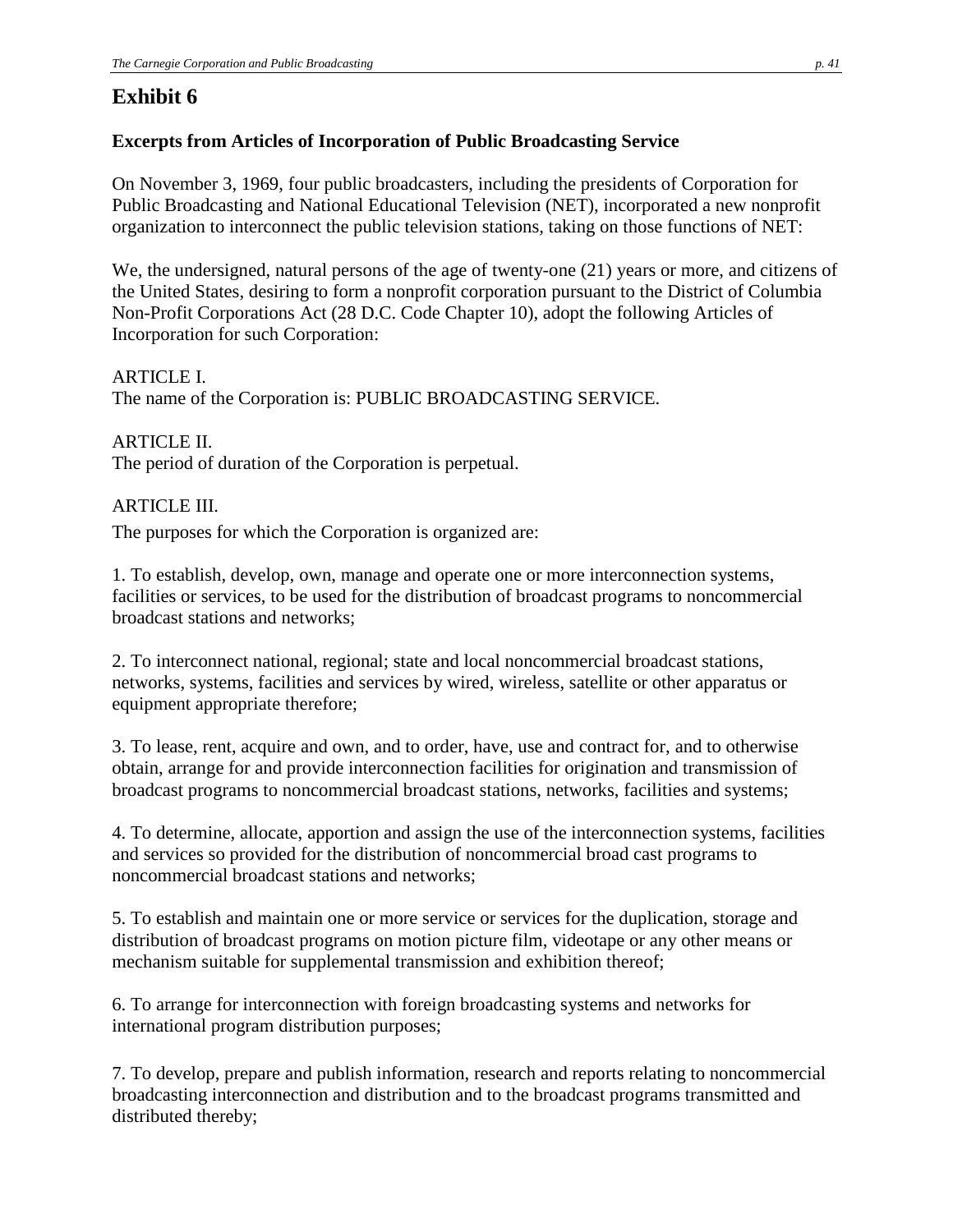8. To otherwise administer, forward and advance the development and operation of interconnection and distribution systems, facilities and services, and to complement, assist and support noncommercial broadcasting pursuant to the Public Broadcasting Act of 1967, as it may from time to time be amended.

Notwithstanding the generality of the foregoing, the Corporation shall not engage in the production of broad cast programs; nor shall the Corporation apply for or accept a license to own or operate any noncommercial or other broadcast station under the rules of the Federal Communications Commission. . . .

#### ARTICLE VII.

2. The Corporation is organized exclusively for charitable, educational, scientific and literary purposes, including, for such purposes, the making of distributions to organizations that qualify as exempt organizations under Section 501(c) (3) of the Internal Revenue Code of 1954 (or the corresponding provision of any future United States Internal Revenue Law). . . .

#### ARTICLE X.

The number of directors constituting the Initial Board of Directors is four (4), and the names and addresses of those who are to serve as the Initial Directors until their successors are elected and qualified are:

Hartford N. Gunn, Jr. 125 Western Avenue Boston, Massachusetts 02134

Kenneth A. Christiansen Cedar Avenue Pine Hill Estate Gainesville, Florida 32601 John W. Macy, Jr. 888 16th Street, N.W. Washington, D.C. 20006

James Day 115 East 86th Street New York, New York 10028

Source: Public Broadcasting PolicyBase, "Articles of Incorporation of Public Broadcasting Service." Retrieved from http://www.current.org/pbpb/documents/PBSarticles69.html.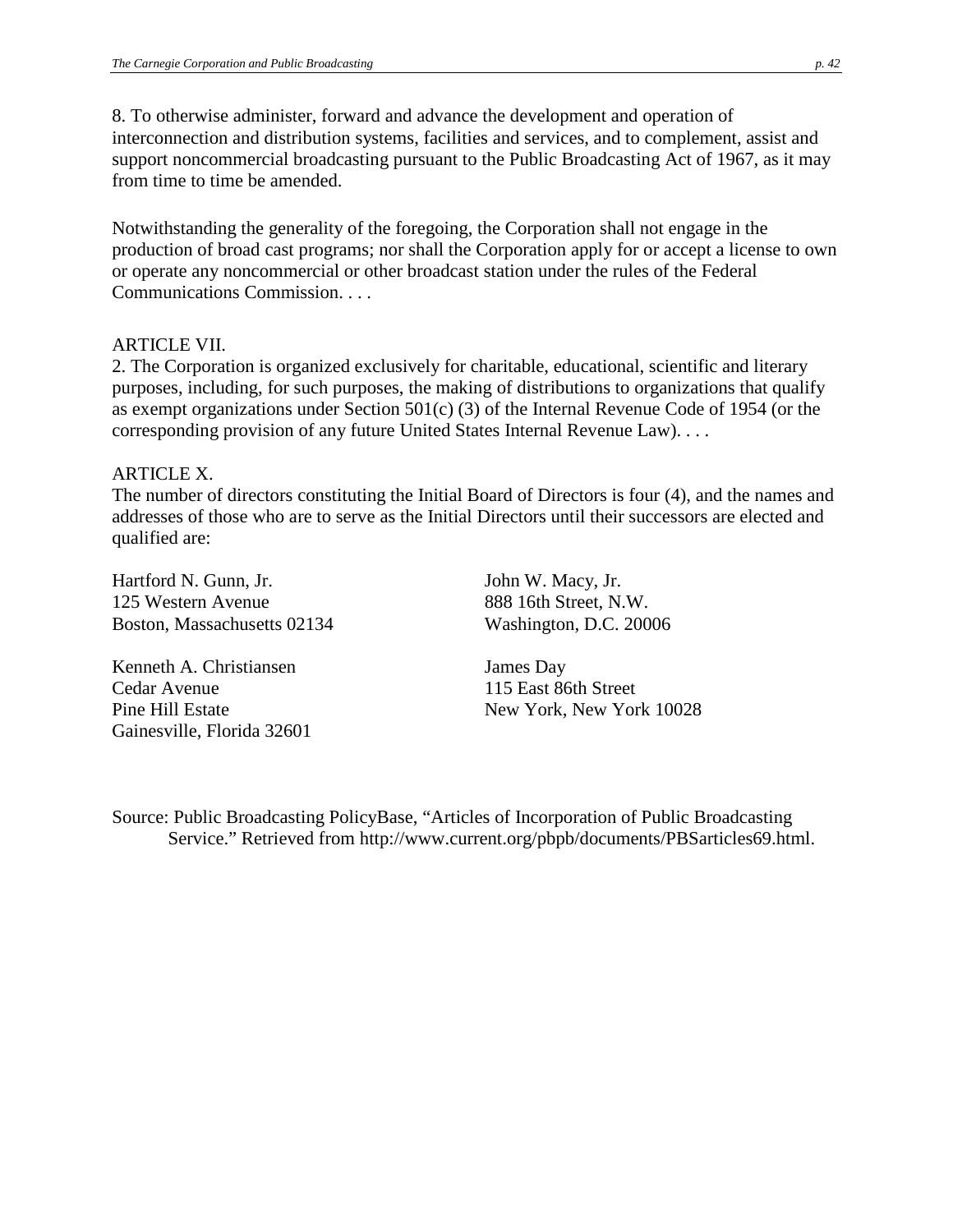## **Exhibit 7**

#### **Federal Appropriation History, Corporation for Public Broadcasting**

#### Curve of federal appropriations to CPB, 1969-2001.

Opponents of aid to public broadcasting created plateaus in CPB spending in early 1980s and again in 1990s. But the general upward swing of this chart doesn't mean more spending power. After adjusting for inflation, FY2000's \$300M is worth 5% less than FY90 figure of \$229.4M.

Figures are rising again since failure of the zero-it-out movement: \$300M for FY2000 and \$340M for FY2001.



| CPB's first    | Reagan-era    |
|----------------|---------------|
| appropriation  | cutbacks      |
| in FY68 was    | halted        |
| just \$5M, but | CPB's rise    |
| from there the | for years,    |
| sum often rose | starting with |
| by $$10M$ or   | \$35M cut in  |
| \$20M a year.  | FY 83 (to     |
|                | \$137M).      |

Extra appropriations in FY91-93 on top of these sums add up to almost \$200M for replacement of public TV's and public radio's original satellite systems.

Congress usually votes on CPB aid two years in advance as "insulation" for pubcasting. But lateness of 1995 decision on FY96 amount, just five months before fiscal year began, undercut the principle. Congress rescinded \$7M for FY95, \$37M for FY96 and \$55M for FY97 (to \$260M).

Appropriations for five years, FY 1997- 2001, were enacted without the usual prerequisite—an authorization bill.

Source: Public Broadcasting PolicyBase, "Curve of federal appropriations to CPB, 1969-2001." Retrieved from

http://www.current.org/pbpb/statistics/cpbappropscurve.html.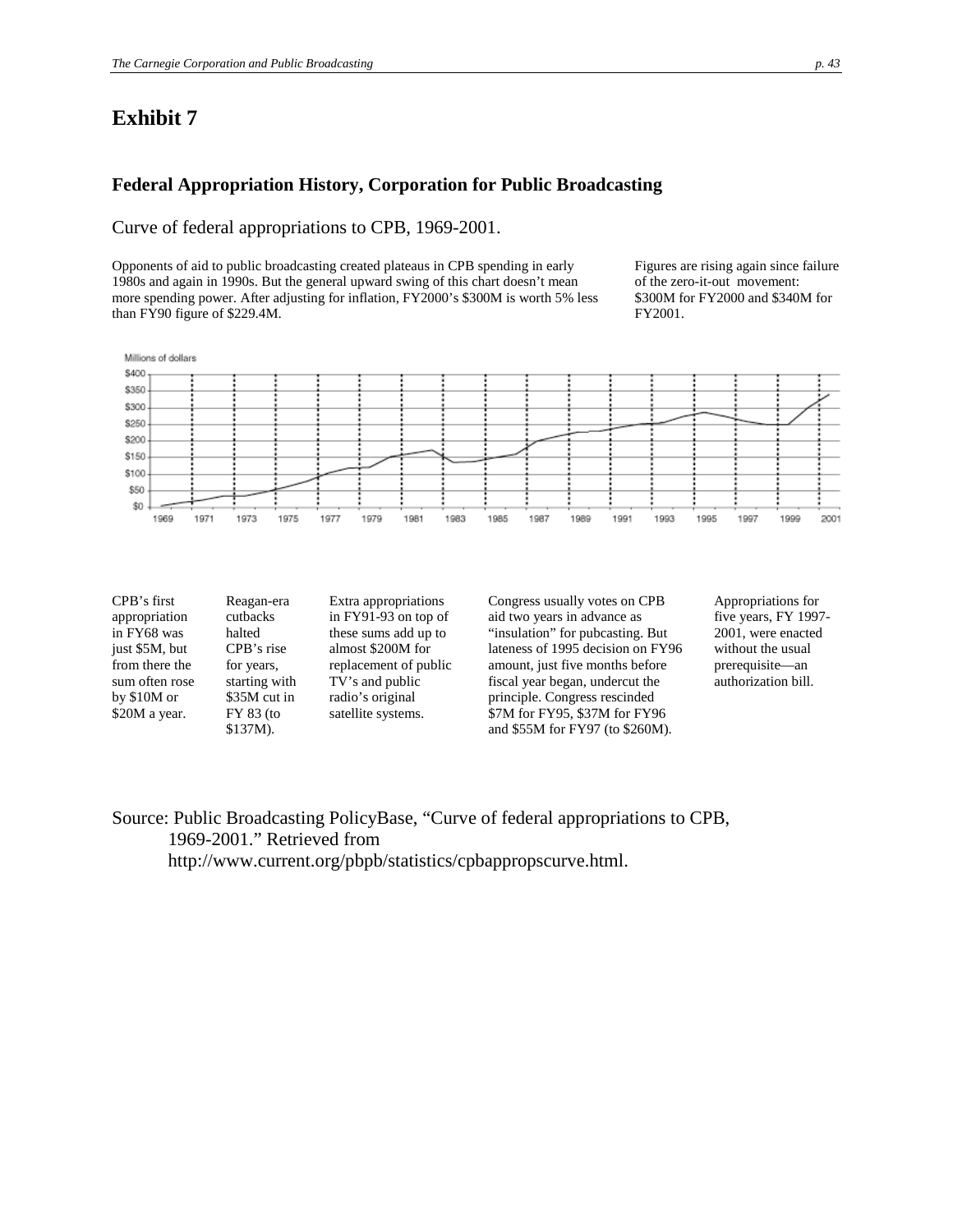# **Exhibit 8**

## **Corporation for Public Broadcasting Federal Appropriation History**

Figures shown are representative of millions of dollars (ex. \$5.0 = \$5,000,000.00).

| <b>FISCAL</b><br><b>YEAR</b> |           | <b>ADMINISTRATION</b><br><b>REOUEST</b>                                                                                                                                                                                                                                                                                                                                                                                                                                                                                                                                                                                                                                                                                                                                                                                                                                                                                                                                                                                                                                                                                 |             | <b>HOUSE</b><br><b>ALLOCATION</b> |           | <b>SENATE</b><br><b>ALLOCATION</b> |           | <b>APPROPRIATIO</b><br>N |
|------------------------------|-----------|-------------------------------------------------------------------------------------------------------------------------------------------------------------------------------------------------------------------------------------------------------------------------------------------------------------------------------------------------------------------------------------------------------------------------------------------------------------------------------------------------------------------------------------------------------------------------------------------------------------------------------------------------------------------------------------------------------------------------------------------------------------------------------------------------------------------------------------------------------------------------------------------------------------------------------------------------------------------------------------------------------------------------------------------------------------------------------------------------------------------------|-------------|-----------------------------------|-----------|------------------------------------|-----------|--------------------------|
| 2008                         |           | $\rm{a}$                                                                                                                                                                                                                                                                                                                                                                                                                                                                                                                                                                                                                                                                                                                                                                                                                                                                                                                                                                                                                                                                                                                |             |                                   |           |                                    |           |                          |
| 2007                         |           | a                                                                                                                                                                                                                                                                                                                                                                                                                                                                                                                                                                                                                                                                                                                                                                                                                                                                                                                                                                                                                                                                                                                       |             | \$400.0                           |           | \$400.0                            |           | \$400.0                  |
| 2006                         |           | abc                                                                                                                                                                                                                                                                                                                                                                                                                                                                                                                                                                                                                                                                                                                                                                                                                                                                                                                                                                                                                                                                                                                     |             | \$335.0                           |           | \$400.0                            |           | \$400.0                  |
| 2005                         |           | a b                                                                                                                                                                                                                                                                                                                                                                                                                                                                                                                                                                                                                                                                                                                                                                                                                                                                                                                                                                                                                                                                                                                     |             | \$380.0                           |           | \$395.0                            |           | \$386.8 d                |
| 2004                         |           | a b                                                                                                                                                                                                                                                                                                                                                                                                                                                                                                                                                                                                                                                                                                                                                                                                                                                                                                                                                                                                                                                                                                                     |             | \$365.0                           |           | \$395.0                            |           | \$377.8 e                |
| 2003                         |           | \$365.0                                                                                                                                                                                                                                                                                                                                                                                                                                                                                                                                                                                                                                                                                                                                                                                                                                                                                                                                                                                                                                                                                                                 |             | \$365.0                           |           | \$365.0                            |           | \$362.8f                 |
| 2002                         |           | \$350.0                                                                                                                                                                                                                                                                                                                                                                                                                                                                                                                                                                                                                                                                                                                                                                                                                                                                                                                                                                                                                                                                                                                 |             | \$340.0                           |           | \$350.0                            |           | \$350.0                  |
| 2001                         |           | \$340.0                                                                                                                                                                                                                                                                                                                                                                                                                                                                                                                                                                                                                                                                                                                                                                                                                                                                                                                                                                                                                                                                                                                 |             | \$340.0                           |           | \$340.0                            |           | \$340.0                  |
| 2000                         |           | \$325.0                                                                                                                                                                                                                                                                                                                                                                                                                                                                                                                                                                                                                                                                                                                                                                                                                                                                                                                                                                                                                                                                                                                 |             | \$300.0                           |           | \$300.0                            |           | \$300.0                  |
| <b>Notes</b>                 |           | a. The Administration declined to request advance funding for CPB.<br>b. The Administration's Budget request would permit the use of CPB's general appropriation to fund the digital transition and television<br>interconnection as follows: FY 2004 up to \$80 million for digital transition and up to \$20 million for interconnection; FY 2005 up to \$20<br>million for digital transition and up to \$75 million for television interconnection; FY 2006 up to \$30 million for digital television transition<br>and up to \$52 million for television interconnection.<br>c. The President's FY2006 Budget included \$10 million rescission from CPB FY2006 advance appropriation of \$400 million.<br>d. FY2005 funding (\$390 million) reduced by 0.80% across-the-board rescission in P.L. 108-447.<br>e. FY 2004 funding reduced from \$380 million in P.L. 108-199.<br>f. FY 2003 funding reduced from \$365 million in P.L. 108-7 by 0.65%; however Congress gave small agencies additional administrative<br>dollars which translated to \$181,000 for CPB; this was also subject to the same rescission |             |                                   |           |                                    |           |                          |
| 1999                         | \$275.0   |                                                                                                                                                                                                                                                                                                                                                                                                                                                                                                                                                                                                                                                                                                                                                                                                                                                                                                                                                                                                                                                                                                                         | \$250.0     |                                   | \$250.0   |                                    | \$250.0   |                          |
| 1998                         | \$296.4   |                                                                                                                                                                                                                                                                                                                                                                                                                                                                                                                                                                                                                                                                                                                                                                                                                                                                                                                                                                                                                                                                                                                         | \$240.0     |                                   | \$260.0   |                                    | \$250.0   |                          |
| 1997                         | \$292.6   |                                                                                                                                                                                                                                                                                                                                                                                                                                                                                                                                                                                                                                                                                                                                                                                                                                                                                                                                                                                                                                                                                                                         | $\mathbf b$ |                                   | \$330.0   |                                    | \$260.0 c |                          |
| 1996                         | \$292.6   |                                                                                                                                                                                                                                                                                                                                                                                                                                                                                                                                                                                                                                                                                                                                                                                                                                                                                                                                                                                                                                                                                                                         | \$292.6     |                                   | \$320.0   |                                    | \$275.0c  |                          |
| 1995                         | \$275.0   |                                                                                                                                                                                                                                                                                                                                                                                                                                                                                                                                                                                                                                                                                                                                                                                                                                                                                                                                                                                                                                                                                                                         | \$271.6     |                                   | \$310.0   |                                    | \$285.6 d |                          |
| 1994                         | \$260.0   |                                                                                                                                                                                                                                                                                                                                                                                                                                                                                                                                                                                                                                                                                                                                                                                                                                                                                                                                                                                                                                                                                                                         | \$253.3     |                                   | \$284.0   |                                    | \$275.0   |                          |
| 1993                         | \$306.5 a |                                                                                                                                                                                                                                                                                                                                                                                                                                                                                                                                                                                                                                                                                                                                                                                                                                                                                                                                                                                                                                                                                                                         | \$306.5 a   |                                   | \$341.9   |                                    | \$318.6 a |                          |
| 1992                         | \$242.1   |                                                                                                                                                                                                                                                                                                                                                                                                                                                                                                                                                                                                                                                                                                                                                                                                                                                                                                                                                                                                                                                                                                                         | \$314.1 a   |                                   | \$340.5 a |                                    | \$327.3 a |                          |
| 1991                         | \$214.0   |                                                                                                                                                                                                                                                                                                                                                                                                                                                                                                                                                                                                                                                                                                                                                                                                                                                                                                                                                                                                                                                                                                                         | $\mathbf b$ |                                   | \$302.5 a |                                    | \$298.9 a |                          |
| 1990                         | \$214.0   |                                                                                                                                                                                                                                                                                                                                                                                                                                                                                                                                                                                                                                                                                                                                                                                                                                                                                                                                                                                                                                                                                                                         | \$238.0     |                                   | \$248.0   |                                    | \$229.4 e |                          |
|                              |           | a. Includes funds appropriated for the Satellite Replacement Fund.                                                                                                                                                                                                                                                                                                                                                                                                                                                                                                                                                                                                                                                                                                                                                                                                                                                                                                                                                                                                                                                      |             |                                   |           |                                    |           |                          |

a. Includes funds appropriated for the Satellite Replacement Fund.<br>Notes b. Allowance not included in House Bill because of lack of authorizing legislation. Senate allowance considered by House Conferencs at conference on<br>

c. FY 1996 funding reduced from \$312 million and FY 1997 funding reduced from \$315 million in P.L. 104-19. d. Reduced from \$292.6 million in P.L. 103-333. e. Reduced FY 1990 Sequestration.

| <b>FISCAL</b> | <b>ADMINISTRATION</b> | <b>HOUSE</b>      | <b>SENATE</b>     | <b>APPROPRIATIO</b> |
|---------------|-----------------------|-------------------|-------------------|---------------------|
| <b>YEAR</b>   | <b>REOUEST</b>        | <b>ALLOCATION</b> | <b>ALLOCATION</b> |                     |
| 1989          | \$214.0               | \$214.0           | \$238.0           | \$228.0             |